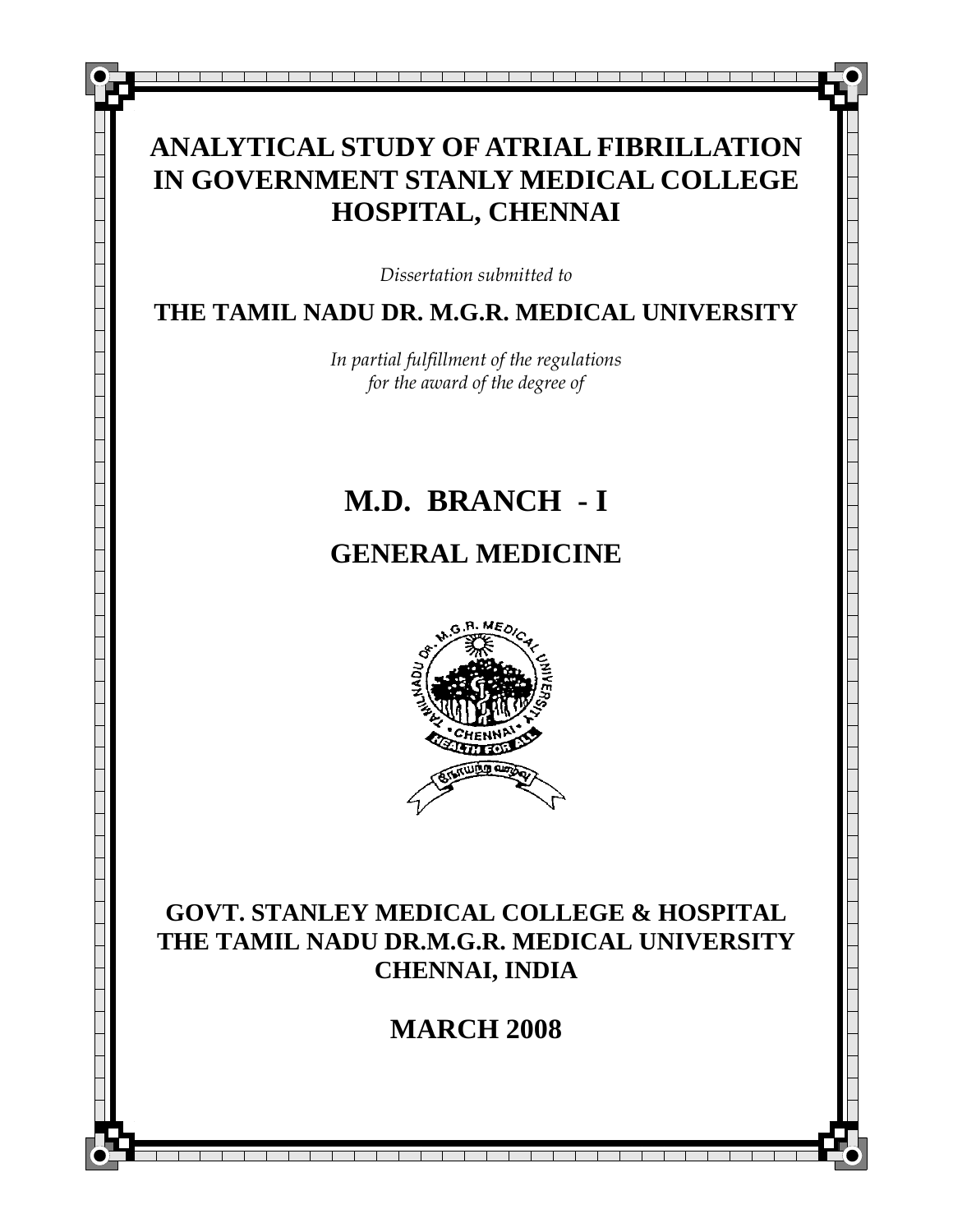# **CERTIFICATE**

This is to certify that the dissertation titled **"ANALYTICAL STUDY OF ATRIAL FIBRILLATION IN GOVERNMENT STANLEY HOSPITAL, CHENNAI"** is the bonafide original work of **DR. S.P.MAHARAJAN,** in partial fulfillment of the requirements for M.D. Branch – I (General Medicine) Examination of the Tamilnadu DR. M.G.R Medical University to be held in MARCH 2008. The Period of study was from January 2007 to June 2007.

**PROF S.NATARAJAN, M.D.,**  Professor and Head Department of Medicine Govt. Stanley Medical College and Hospital Chennai 600 001

**PROF A.K. GEETHADEVI, M.D.,** 

Professor of Medicine Govt. Stanley Medical College and Hospital Chennai 600 001

**Dr. MYTHILI BHASKARAN, M.D., D E A N**  Govt. Stanley Medical College and Hospital Chennai – 600 001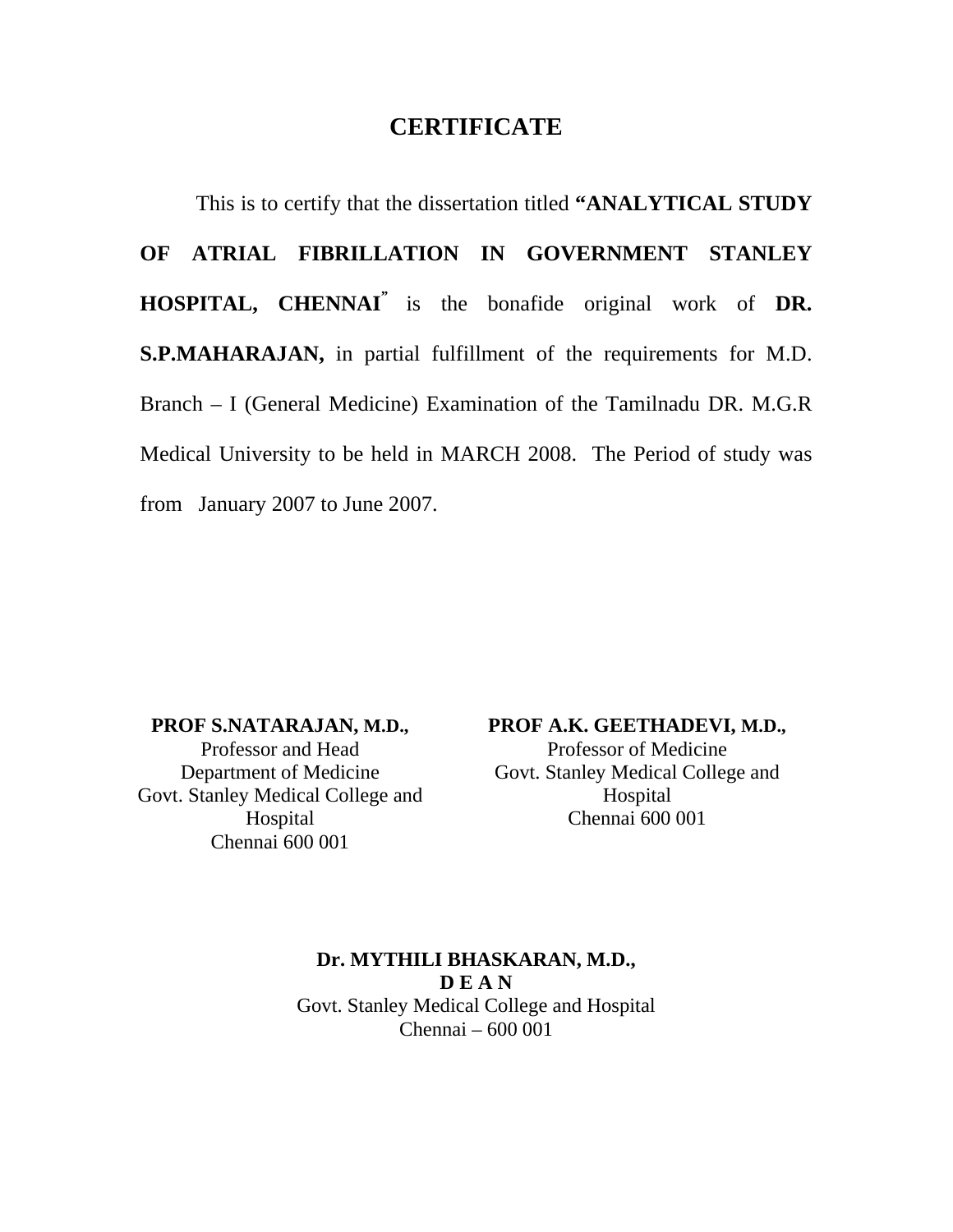# **DECLARATION**

I, **DR. S. P. MAHARAJAN,** solemnly declare that dissertation titled **"ANALYTICAL STUDY OF ATRIAL FIBRILLATION IN GOVERNMENT STANLEY MEDICAL COLLEGE, CHENNAI"** is a bonafide record of work done by me in the Department of Internal Medicine, Government Stanley Medical College and Hospital during January 2007 to June 2007 under the guidance of **Prof. A.K. GEETHADEVI, M.D.,**  Professor of Medicine, Government Stanley Medical College and Hospital, Chennai.

This dissertation is submitted to Tamilnadu DR. M.G.R Medical University, in partial fulfillment of the University regulations for the award of **M.D. Degree (Branch – I) in General Medicine – March 2008.** 

Place : Chennai.

Date :

## **(DR. S. P. MAHARAJAN)**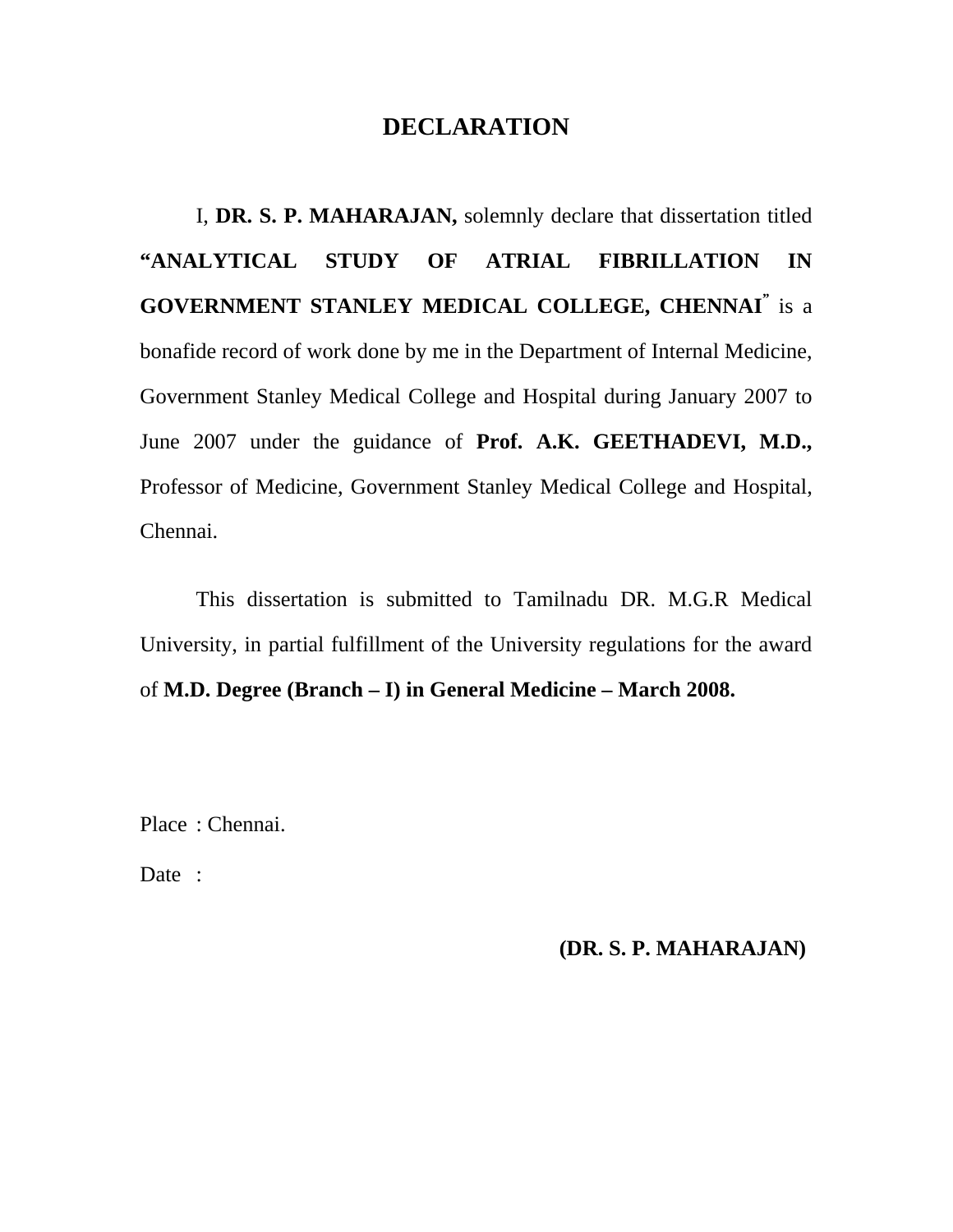# **ACKNOWLEDGEMENT**

I would like to thank our beloved Dean, Govt. Stanley Medical College and Hospital, **Dr. MYTHILI BHASKARAN, M.D.,** for permitting me to utilize the hospital facilities for this dissertation.

I extend my sincere thanks to **Prof. S. NATARAJAN, M.D.,** Professor and Head of the Department of Medicine, Govt. Stanley Medical College and Hospital for his guidance during the study.

I also extend my sincere thanks to my Chief **Prof. A.K. GEETHADEVI, M.D.,** Professor of Medicine, Government Stanley Medical College & Hospital for his constant support and excellent guidance during this study.

I express my sincere thanks to **Dr. R.SUBRAMANIAN, M.D., D.M.,**  Professor of Cardiology and **Dr. M.SOMASUNDARAM, M.D., D.M.,**  Additional Professor of Cardiology for permitting me to utilize the facilities in the Intensive Coronary Care Unit for the purpose of this study.

I thank the Assistant Professors of my unit **Dr.S.CHANDRASEKAR, M.D.,** and **Dr.S.NALINIKUMARAVELU, M.D.,** for their valid comments and suggestions and guidance throughout the study.

Finally, I thank all the patients for their extreme patience and cooperation.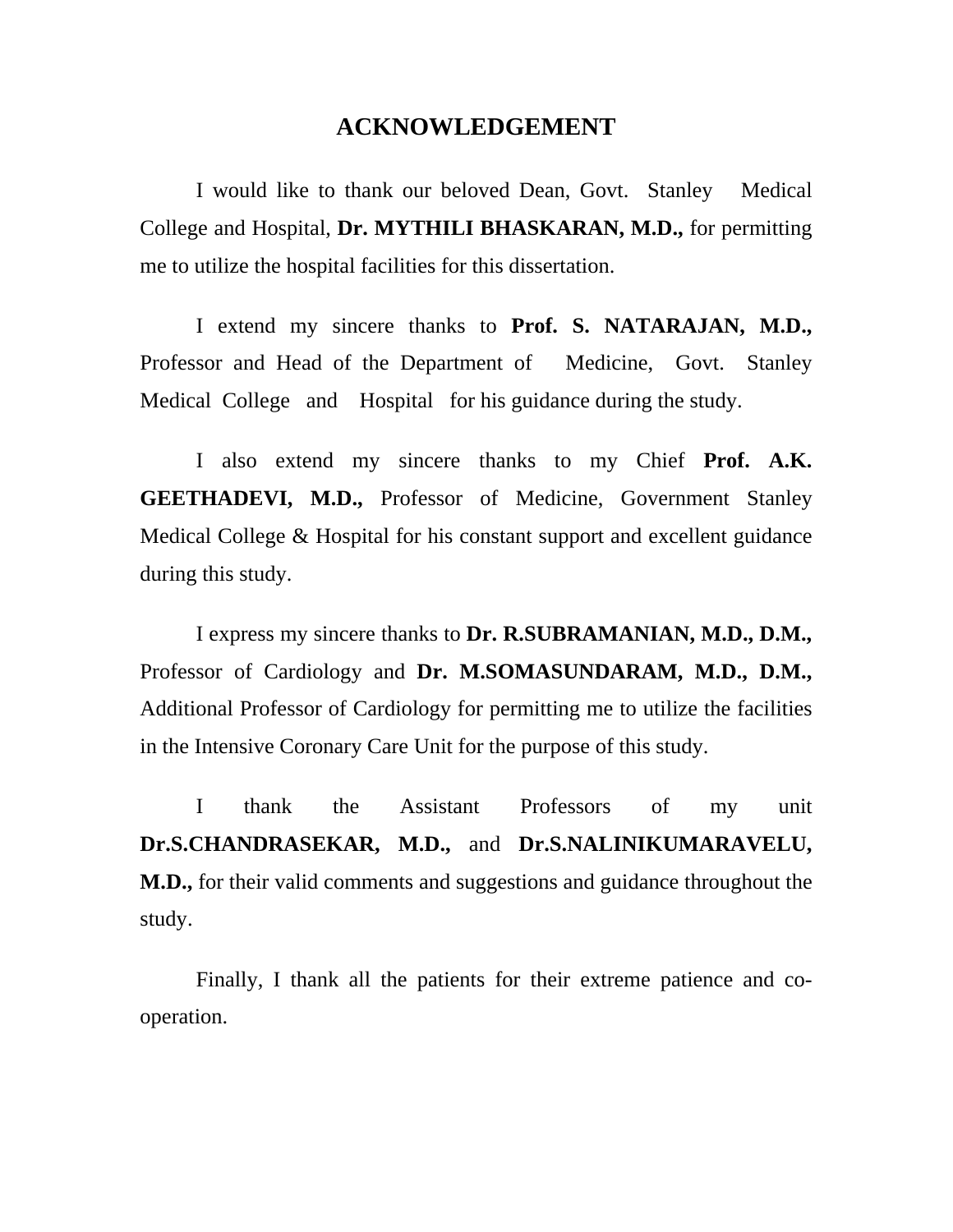# **CONTENTS**

| 1. | <b>INTRODUCTION</b>                                                                                            | $\mathbf{1}$            |
|----|----------------------------------------------------------------------------------------------------------------|-------------------------|
| 2. | <b>AIM OF THE STUDY</b>                                                                                        | 3                       |
| 3. | <b>REVIEW OF LITERATURE</b>                                                                                    | $\overline{\mathbf{4}}$ |
| 4. | <b>MATERIALS AND METHODS</b>                                                                                   | 38                      |
| 5. | <b>RESULTS</b>                                                                                                 | 42                      |
| 6. | <b>DISCUSSION</b>                                                                                              | 50                      |
| 7. | <b>CONCLUSION</b>                                                                                              | 52                      |
| 8. | <b>BIBLIOGRAPHY</b>                                                                                            |                         |
|    | 9. ANNEXURE<br>a. ABBREVIATIONS<br>b. PROFORMA<br>c. MASTER CHART<br>d. KEY TO MASTER CHART<br>e. CASE REPORTS |                         |
|    | f. ETHICAL COMMITTEE APPROVAL ORDER                                                                            |                         |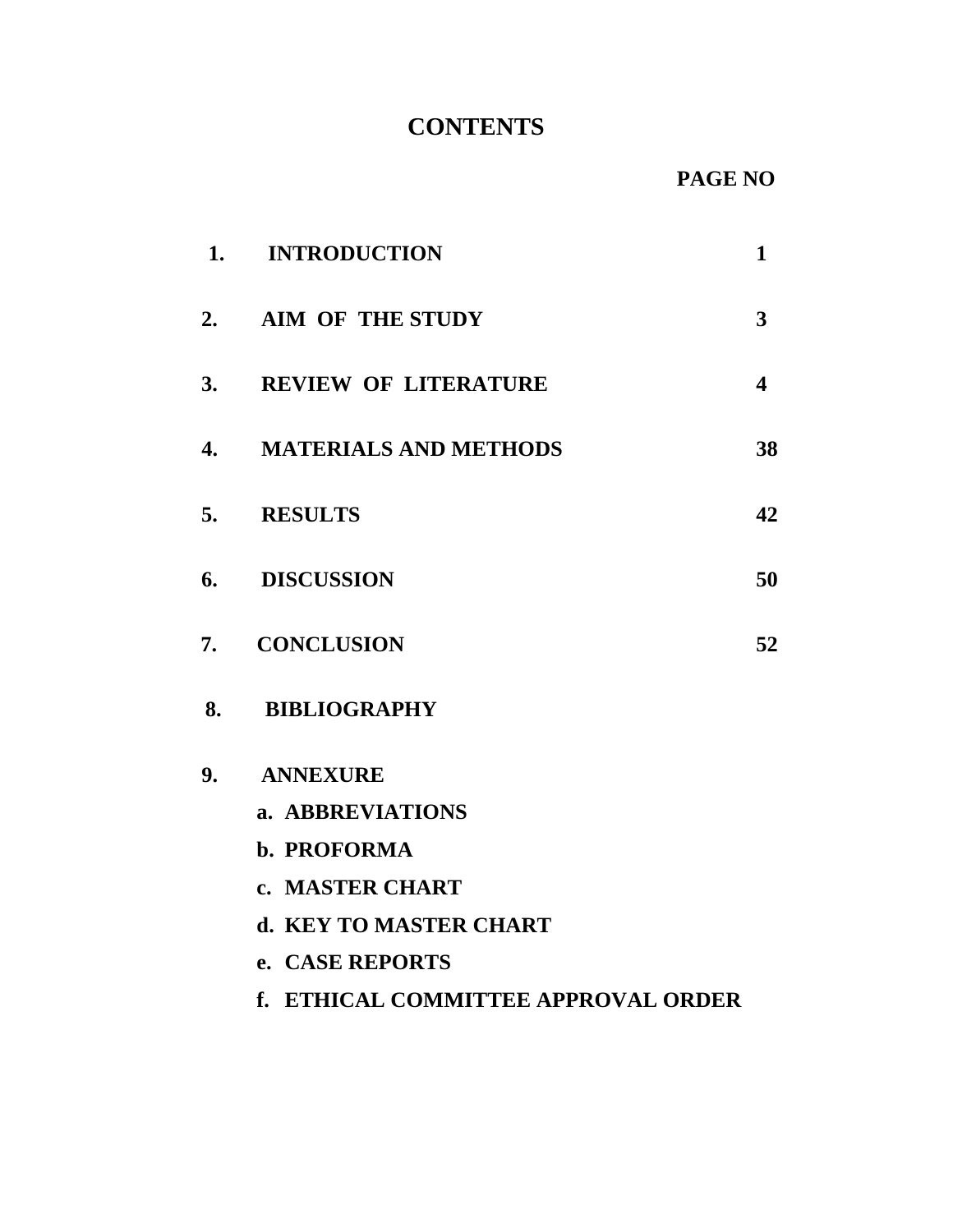# **ETHICAL COMMITTEE CLERARANCE**

Ref.No. /ME1/2007 **Stanley Medical College,** Chennai-1 Dt. -9-2007

Sub:Medical Education-Stanley Medical College, Chennai-Ethical Committee constituted for approval of Dissertation/ Thesis submitted - regarding.

The Ethical Committee meeting was held on 3-9-2007 and 7-9-2007 to discuss the paper submitted for Dissertation / Thesis.

The following Members of the Ethical Committee were present and discuss in detail for the approval of the papers presented by the individual by means of power point presentation.

> Dr.A.Sundaram, Dean incharge, Dr.S.Madhavan, Prof. of Pharmacology, Dr.Thenmozhivalli, Prof. of Microbiology, Dr.S.Natarajan, Prof. of Medicine, Dr.K.Balasubramanian, Prof. of Physiology Dr.M.L.Shyamala, Prof. of Surgery, Thiru M.Panneerselvam, Junior Administrative Officer.

#### LIST OF PAPERS SUBMITTED FOR ETHICAL COMMITTEE APPROVAL ETHICAL MEETING

Dr. Kiruba Mohan, Prof. of Dermatology

1."N.O.C. for PMS study of pregabalin" - Dr.Parimalam Kumar 2. " A Phase IIb/III trial of LLL-3348 of lupin ltd in plaque psoriasis -Dr.A.Ramesh

Dr.M.Thirunavkarasu, M.D.(Psy)D.PM, Prof. of Psychiatry "Prevalence, socio-demographic variables and method of suicide

among various causes of death."

(2) Psychological autopsy of suicide.

V.Rohit

Effect of chewing gums (XYLITOL)

K.Chinthnidhi

Mycotic infections in immuno compromised and cancer patients. Malavika Prasad

Profile of Hypertensive emergencies - A study of 100 cases from Dept. of medicine, GSH.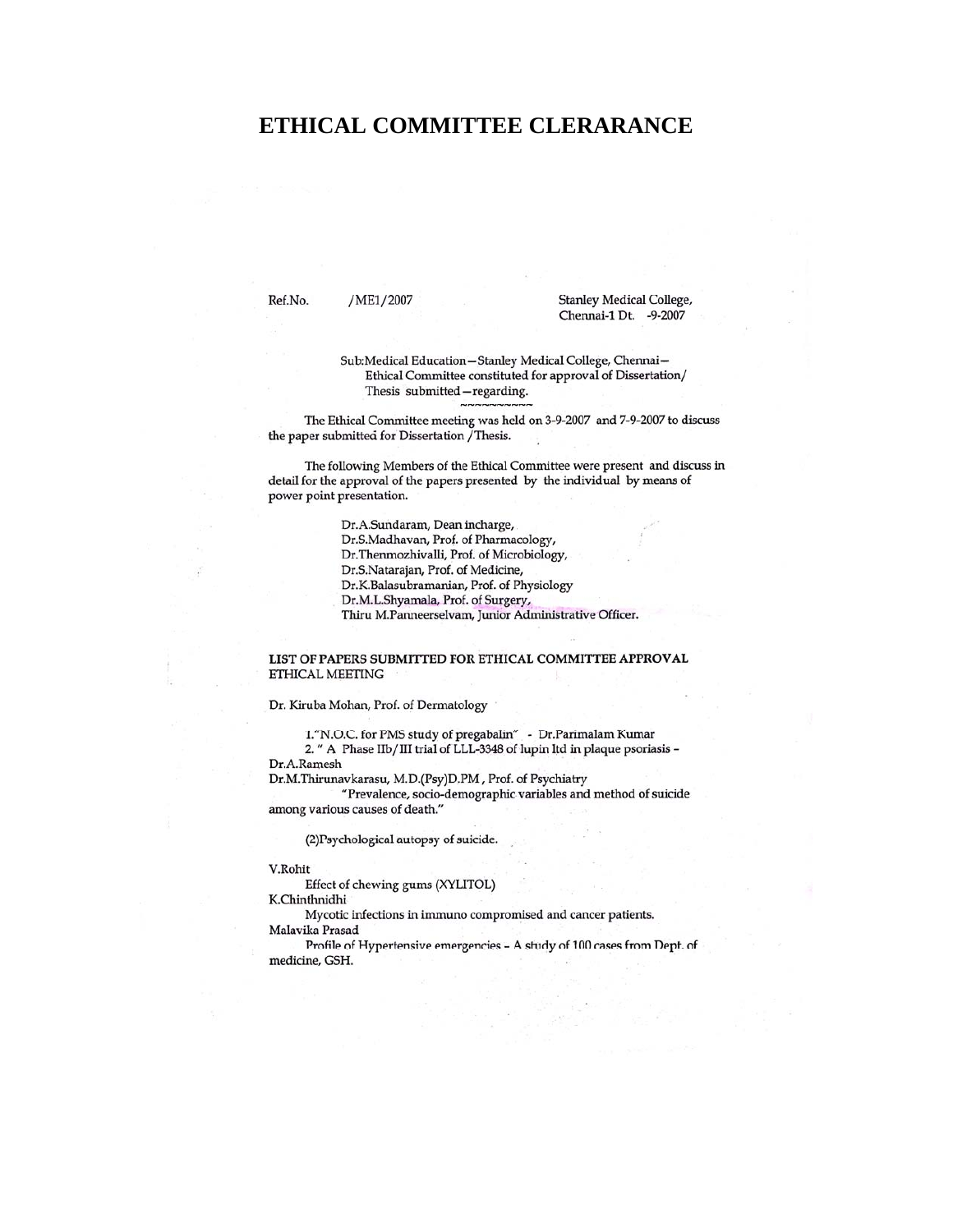3. Sandhya Rani.C Final MBBS,

Assessment of coverage age and quality of maternal and child health services at Minjur Primary Health Centre; Block level

4.C.Muralidharan, Final year.

The implications of mobile phones on hearing loss.

5.V.Sarath Chander, 3rd MBBS

Prevalence of Deafness in children.

6.B.Madhusoothanan, 3rd year

(1) Lung functions in type 2 diabetes.

(2) Hyponatremia in intensive medical care patients in GSH.

7.S.Sathyapriya - II MBBS.,

"A study about screening tests for cases of urinary tract infections (UTIs)Using Urine samples."

8.S.Moogaambiga,

"Estended spectrum beta lactamase producing microbes.

#### **POST GRADUATES**

1.Dr.R.Arunprakas -M1. P.G.

Analysis of clinical profile of systemic lupus erythematosus

2.Dr.S.Murugananth - M.2 P.G.

Clinical Profile of infectious fevers

3.Dr.N.Loganathan - M2 P.G. Clinical and Epidemiological profile of Human Leptospirosis in North Chennai.

4.Dr. K. Babu - M3 - P.G.

Study of Clinical Profile of patients with acute inferior wall myocardial infarction.

5.Dr. S.P.Maharajan - M3 - P.G.

Analytical study of atrial fibrillation in Govt. Stanley Medical College Hospital.

6.Dr.P.R.Sowmini - M3 - P.G.

Clinical profile of arrhythmias complicating acute anterior wall myocardial infarction.

7.Dr.E.Uma Maheswari - M4 - PG

Clinical Radiological analysis of Focal seizures with CT Scan.

8.Dr.S.Sudha Selvi, M4 - PG Clinical profile of chronic obstructive pulmonary disease.

9.Dr.N.Jayanthi. M6-PG

Prevalence of B2 glycoprotein 1 Dependent anticardiolipin antibodies in acute ischemic stroke.

10.Dr.Lavanya. S. - MD PG

Comparative study of fasting lipid profile in chronic renal failure patients on conservative management, on dialysis and after renal transplant. 11.Dr.R.Geetha - Pharmacology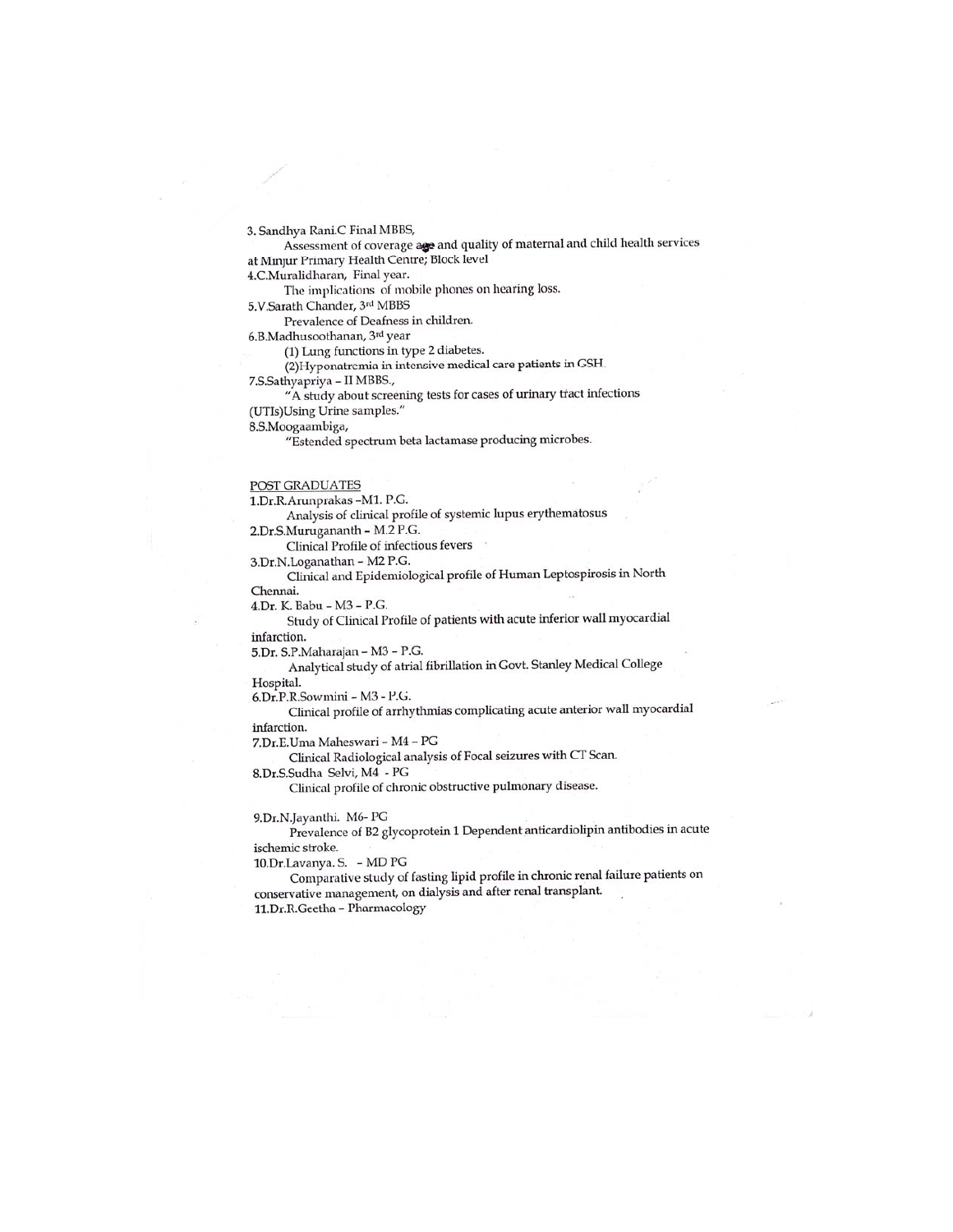Evaluation of the sedative effects produced by antihistamines inhealthy volunteers by new techniques.

12.Dr.K.G.Devibala, Pharmacology

To evaluate the efficacy of rupatadine in controlling pruritis in lichen planus. 13.Dr.B.Anitha, Physiology

Visual Evoked potentials in hypothyroid patients.

14.Dr.M.Thirumaran, Physiology

Heart rate variability analysis in alcohol dependant individuals. 15.Dr.K.Vinod, Anaesthesia

Real time ultra sound guided catheterization of IJV - A prospective comparison with land mark guided technique.

16.Dr.Rajesh. C.P. - M6 - PG

Cardiac conduction abnormalities and asymptomatic myocardial infarction in NIDDM patients.

The papers presented to the Committee members by the Profs./Asst. Prof./Post Graduates/Under graduates were discussed across the table while their presentation.

The above papers discussed in detail with its supportive documents submitted by them and approved the above papers submitted for Ethical Committee.

Name of the Members

Signature

 $\sqrt{8}$ // $\sqrt{2}$ 

Dr.A.Sundaram, Dean incharge,

Dr.S.Madhavan, Prof. of Pharmacology,

Dr.Thenmozhivalli, Prof. of Microbiology,

Dr.S.Natarajan, Prof. of Medicine,

Dr.K.Balasubramanian, Prof. of Physiology,

Dr.M.L.Shyamala, Prof. of Surgery,

Thiru M.Panneerselvam, Junior Administrative Officer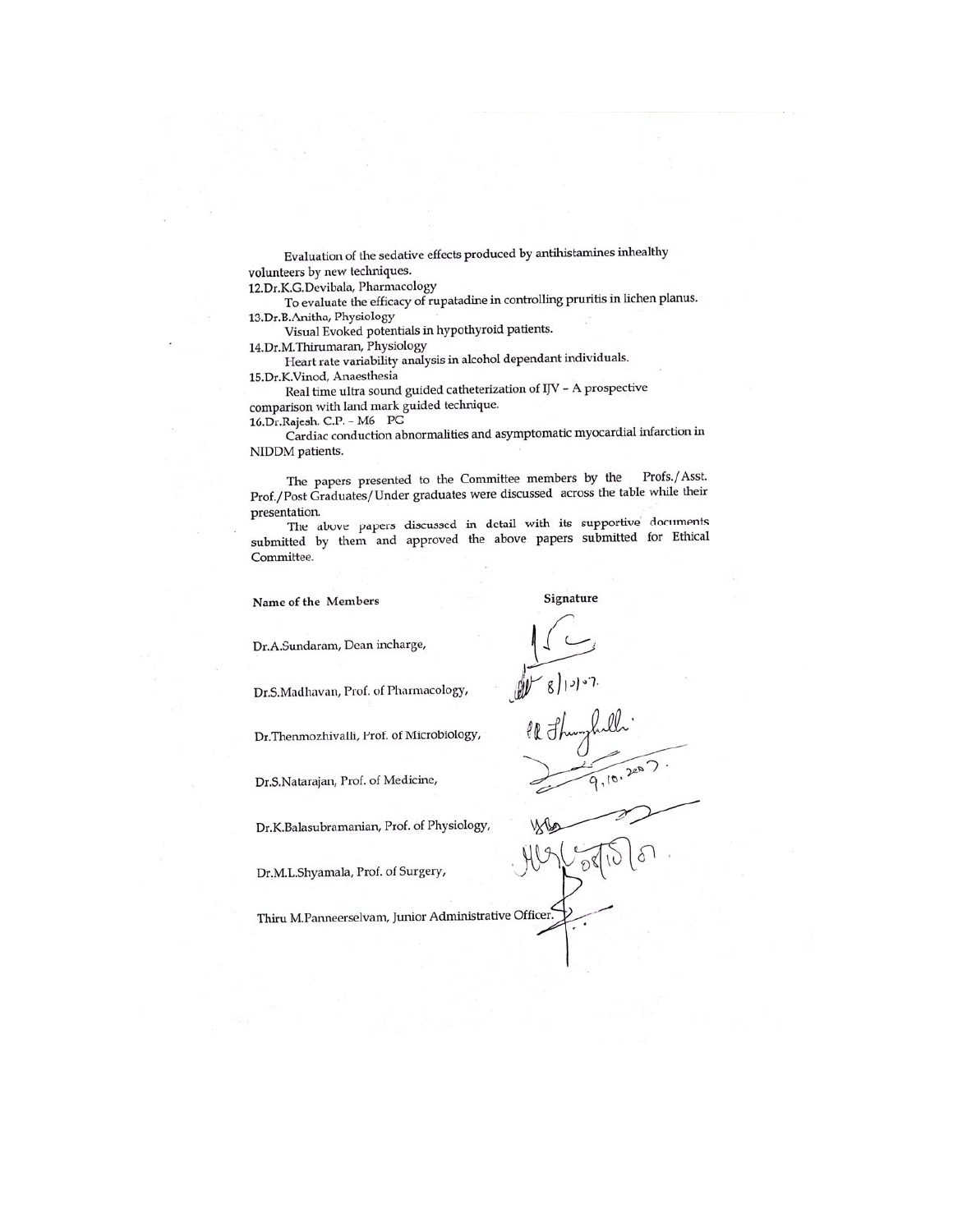## **INTRODUCTION**

Atrial fibrillation is a condition of increasing clinical and economic importance.It is the most common arrhythmia encountered in clinical practice.AF is a supraventricular tachyarrhythmia characterized by uncoordinated atria activation with consequent deterioration of atrial mechanical function.

Atrial fibrillation is associated with substantial mortality and morbidity.It is caused by many cardiac and non cardiac conditions.AF coexists with common cardiovascular conditions ,such as hypertension,heart failure,coronary heart disease and diabetes mellitus,and with an increasing older general population af will become an increasing health care burden.

AF is increasing in incidence and prevalence.. The estimated prevalence of AF in general pop[ulation is 0.4%..The prevalence and incidence increases with advancing age,affecting approximately 5% of individuals older than 65 years and nearly 10% of those aged older than 80 years. In the Framingham study, yearly incidence rates for persons age  $50 - 59$  were approximate  $1 - 9$  and  $0 - 9$  per 1000 person years in men and women respectively.

Over 38 years of follow up, the Framingham study found an over all incidence rate of approximately 3 per 1000 years in men and 2 per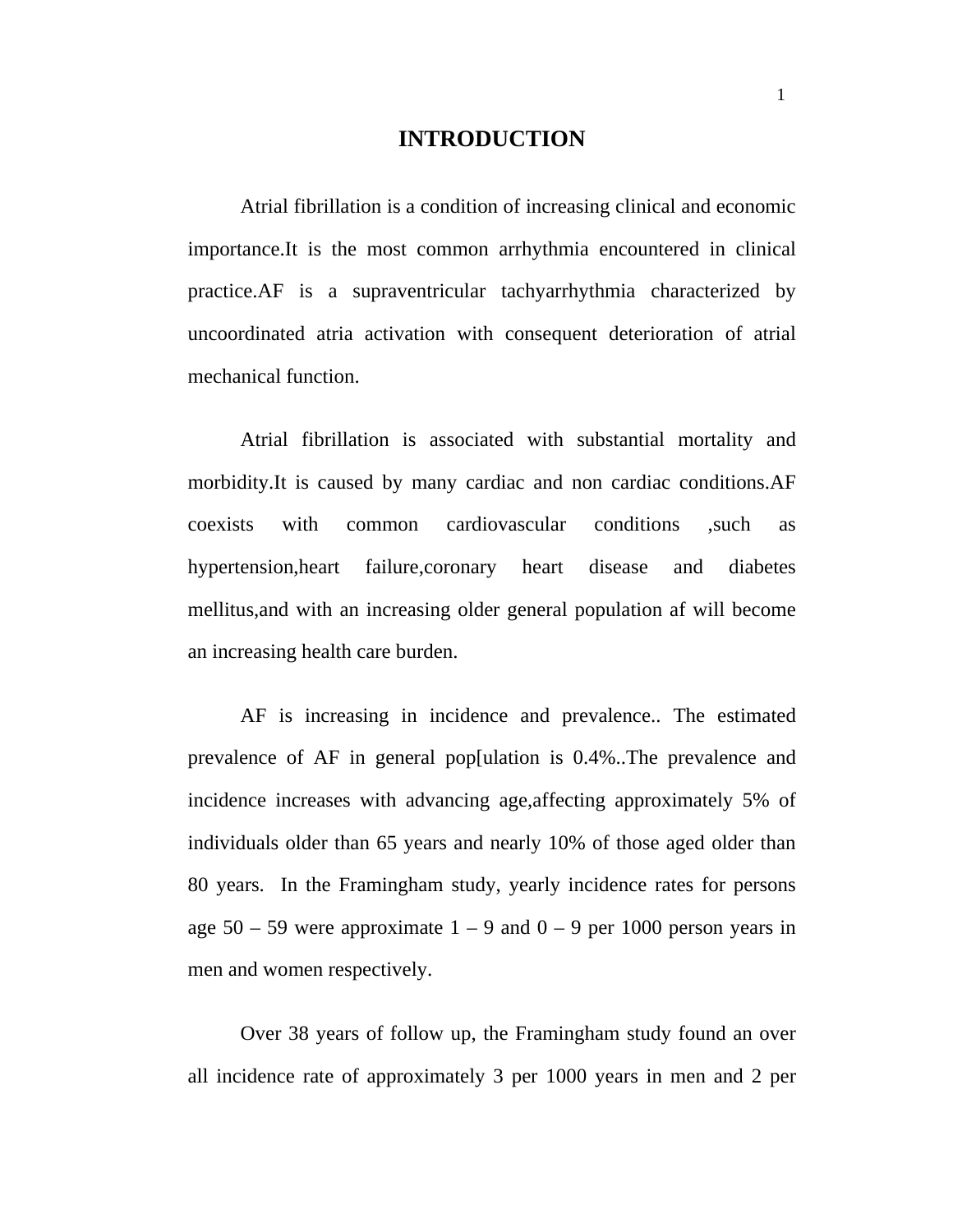1000 years in women aged 55 – 64 years. The incidence of AF doubled, for every decade increment in age in the Framingham heart study cohort.

Men are at moderately higher risk of AF than women, however the onset of AF in women occurs later in life.

Prognostically the prevalence of AF is associated with five-fold increase in morbidity risk and a two-fold increase in mortality risk. Most complications and Death associated with AF are due to complications associated cerebrovascular embolic events.

Pharmacological treatment modalities form the mainstay of treatment. Recent research has highlighted new approaches to both pharmacological and non pharmacological management strategies.Newer antiarrhythmic agents have been developed and others are being evaluated for their potential use in atrial fibrillation.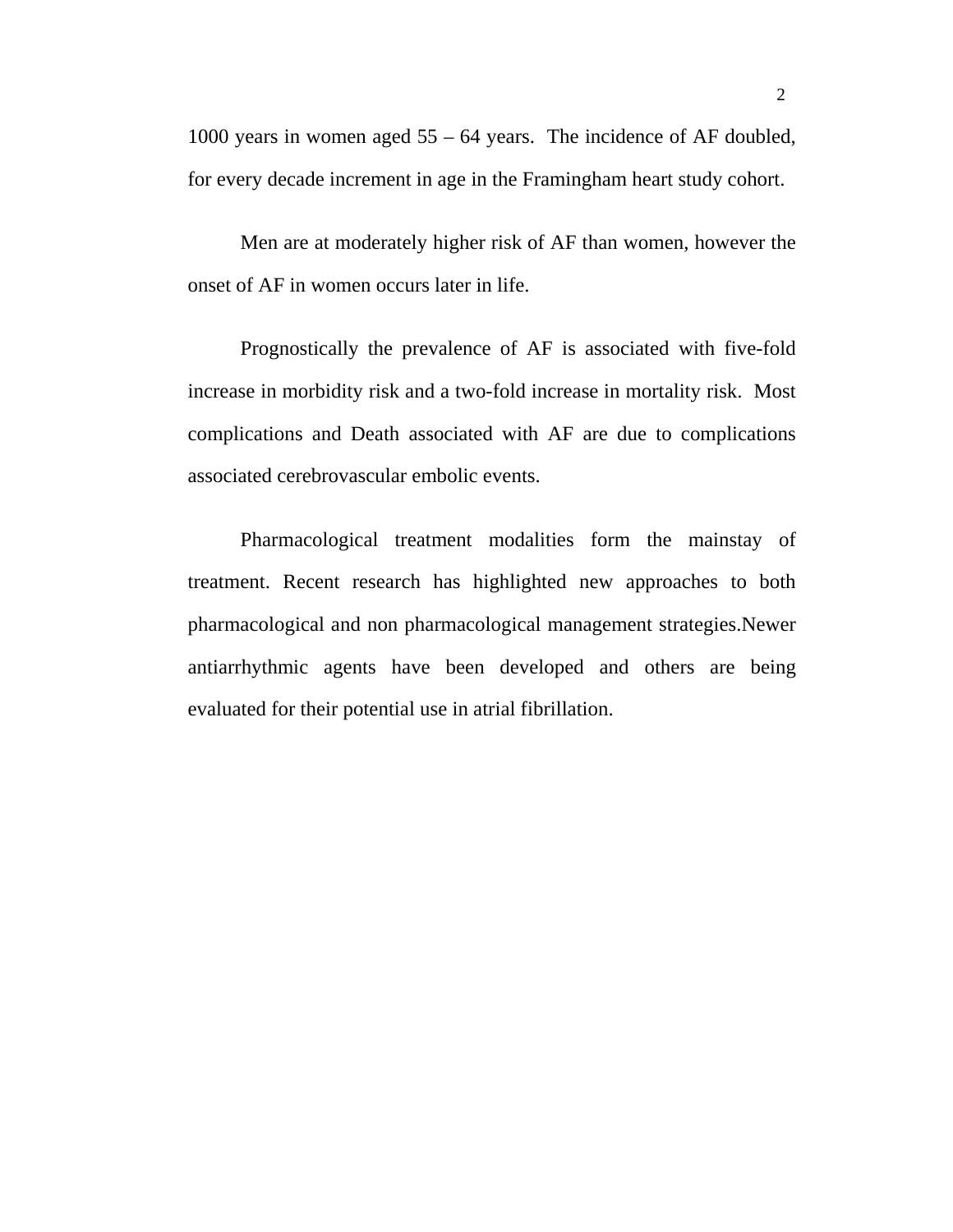# **AIM OF STUDY**

1. To analyse the etiological factor, clinical presentation and complications of 50 cases of Atrial fibrillation in Government Stanley Medical College Hospital, Chennai-1.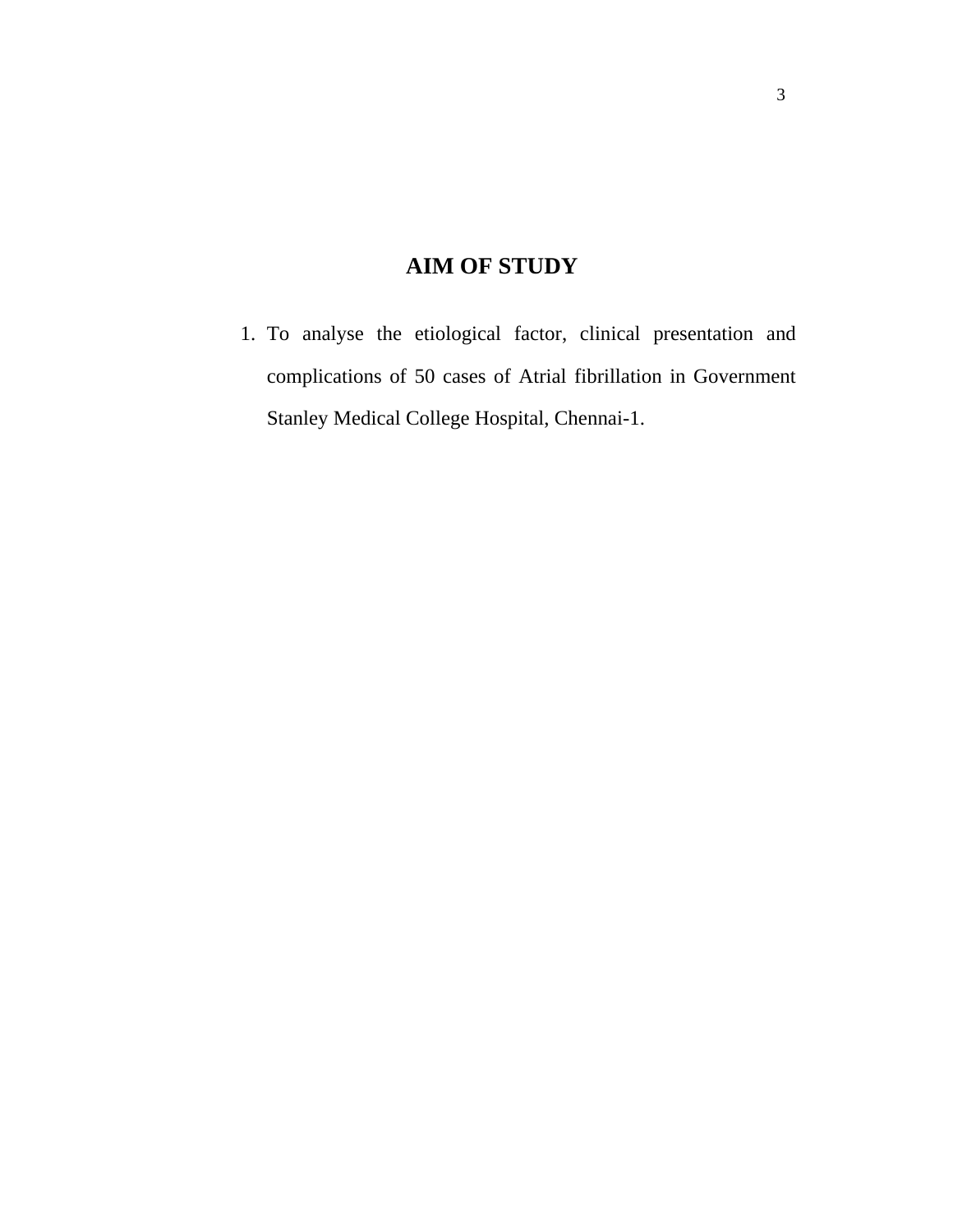## **REVIEW OF LITERATURE**

#### **HISTORY**

Perhaps the earliest description of atrial fibrillation is in The Yellow Emperor's Classic of Internal Medicine (Huang Ti Nei Ching Su Wen). The legendary emperor physician is believed to have ruled China between 1696 and 2598 BC. The poor prognosis associated with chaotic irregularity of the pulse was clearly acknowledged by most of the ancient physicians, but in recorded history, William Harvey in 1628 was probably the first to describe "fibrillation of the auricles" in animals.

In clinical practice and with the aid of Laennec's recently invented stethoscope, Robert Adams reported in 1827 the association of irregular pulses with mitral stenosis; in 1863, Etienne Marey published a pulse tracing from such a patient. Other early descriptions of atrial fibrillation and its importance were published early this century by Sir James Mackenzie and Heinrich Hering.

The discovery of the therapeutic properties of digitalis leaf (Digitalis purpurea) in 1785 by William Withering brought some relief to patients with severe heart failure. It is interesting that Withering recorded a patient who had a weak, irregular pulse that became "more full and more regular" after five draughts containing Fol Digital Purp oz iv. In 1935 Jean Baptiste Bouilland said that he considered digitalis to be "a sort of opium forthe heart."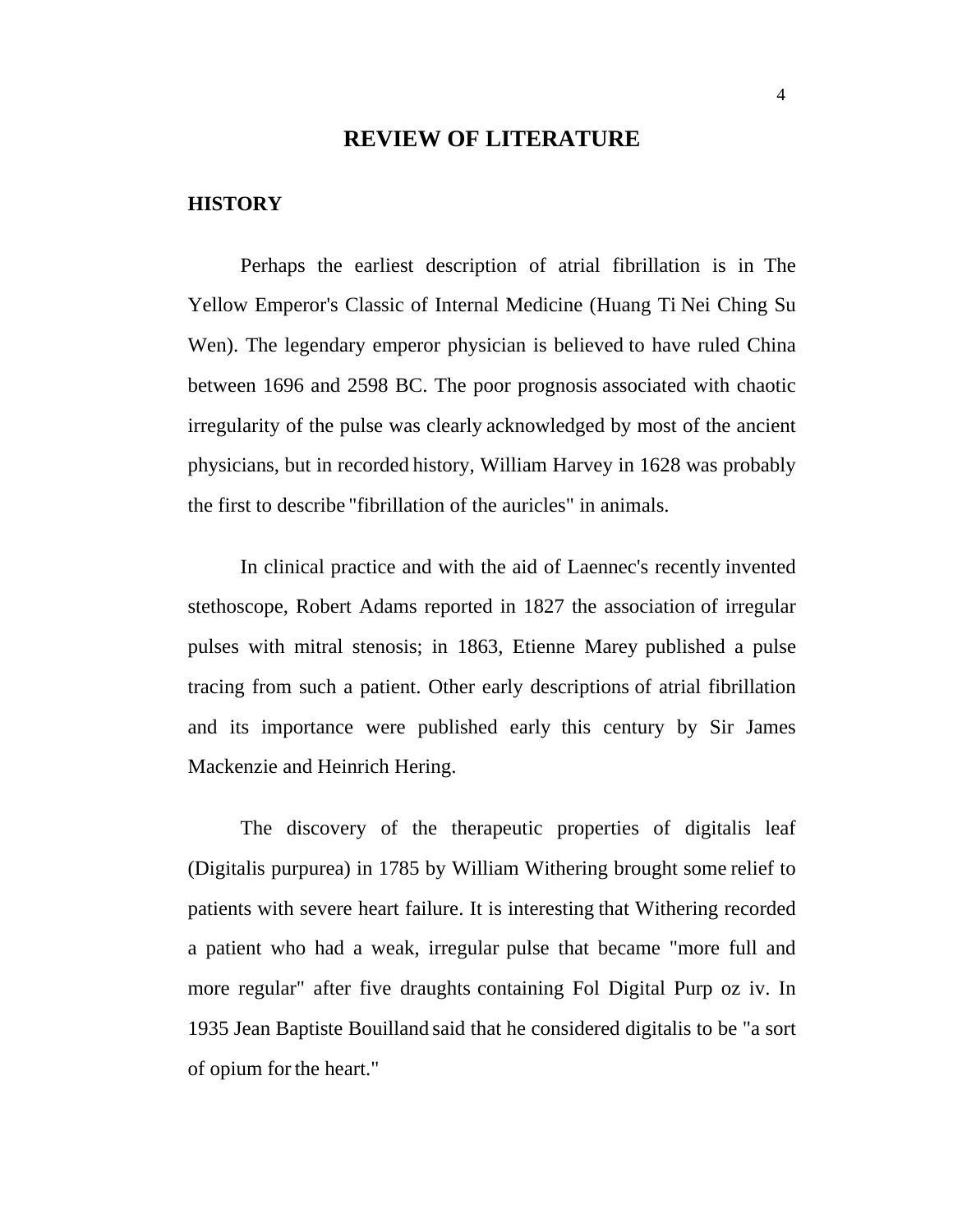The main diagnostic breakthrough was the invention of the electrocardiograph by William Einthoven in 1900. A close friend of Einthoven, Sir Thomas Lewis at University College Hospital, London, was the first to record an electrocardiogram in a patient with atrial fibrillation.

The exact mechanisms and importance of atrial fibrillation remained controversial (Lewis and Mackenzie had disagreed about these issues) until 1970, when Bootsma and coworkers, with the aid of computers, concluded that the totally irregular response of the ventricles was due to the effect of "randomly spaced atrial impulses of random strength reaching the atrioventricular node from random directions."

The epidemiological importance of atrial fibrillation as an important precursor of cardiac and cerebrovascular death wasinvestigated in detail in the Framingham study by William Kannell and colleagues in 1982. Over the past 10 years, awareness has increased of the hazards of sustained non-rheumatic atrial fibrillation and the benefits of prophylaxis against thrombosis in preventing cerebral thromboembolism.

## **EPIDEMIOLOGY**

Atrial fibrillation is common in the community, affecting up to 5% of people aged 75 or over. It is a major reason for emergency admissions and cause of cardiovascular deaths. Thus most clinicians in hospital and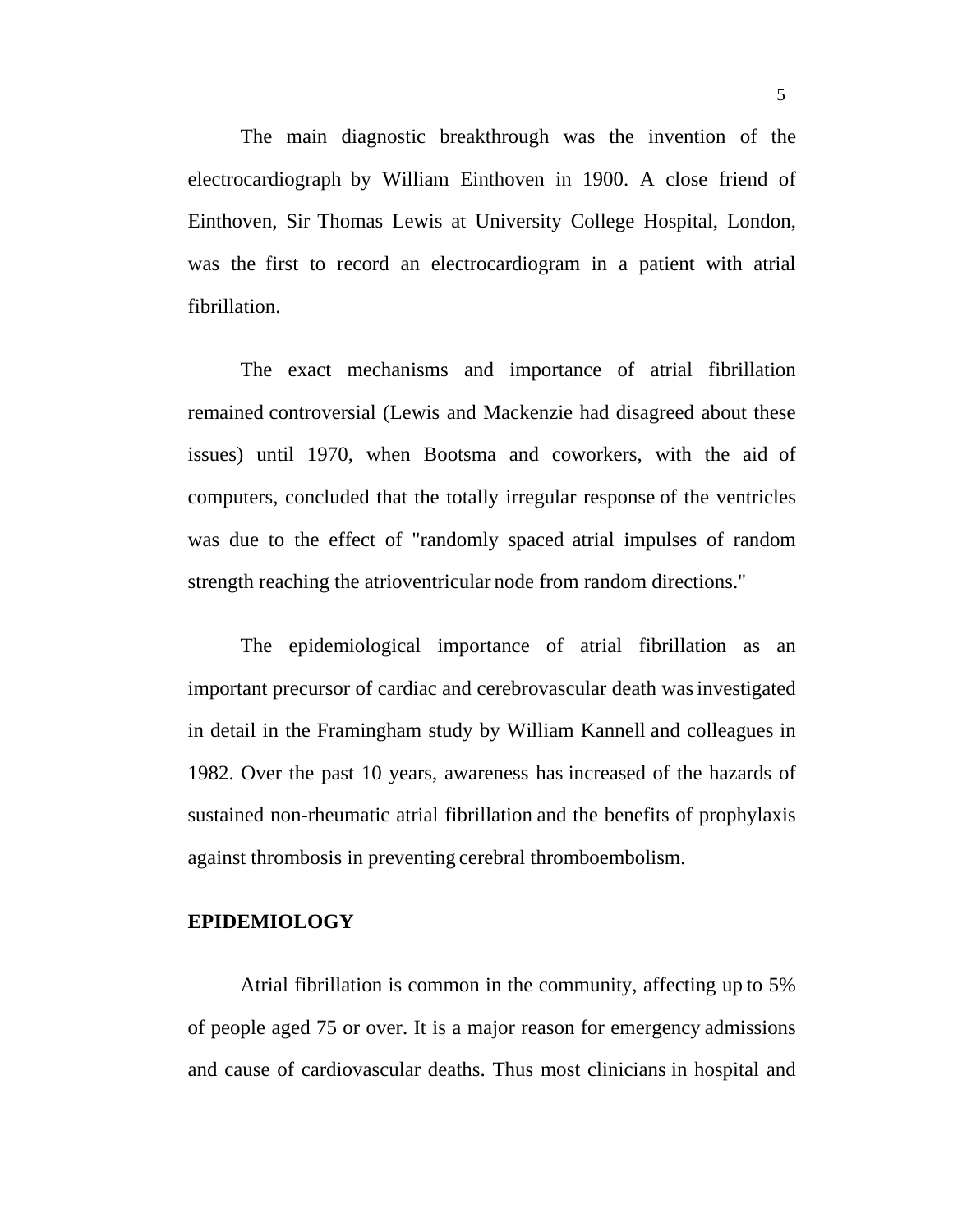general practice will participate in managing such patients. As the prevalence of the condition increases with age, atrial fibrillation will become increasingly common in the increasingly aging population.

Epidemiological studies have shown that atrial fibrillation is fairly uncommon in people aged under 50 years but is found in 0.5% of people aged 50-59, increasing to 8.8% at age 80-89. Furthermore, the arrhythmia may be either chronic or paroxysmal. In the Framingham study, hypertension, cardiac failure, and rheumatic heart disease were the commonest precursors of atrial fibrillation. Up to a third of patients with atrial fibrillation, however, may have idiopathic or "lone" atrial fibrillation, where no precipitating cause can be identified and no evidence of structural heart disease exists.

Atrial fibrillation is more common in hospital practice than in general practice, being present in up to 7% of emergency medical admissions to district general hospitals. The commonest causes in Western countries include coronary heart disease, hypertension, and rheumatic and non-rheumatic valve heart disease. The commonest presenting features included heart failure, stroke, chest pain (including myocardial infarction or angina), and respiratory diseases. By contrast, in developing countries rheumatic heart disease is by far the commonest cause of atrial fibrillation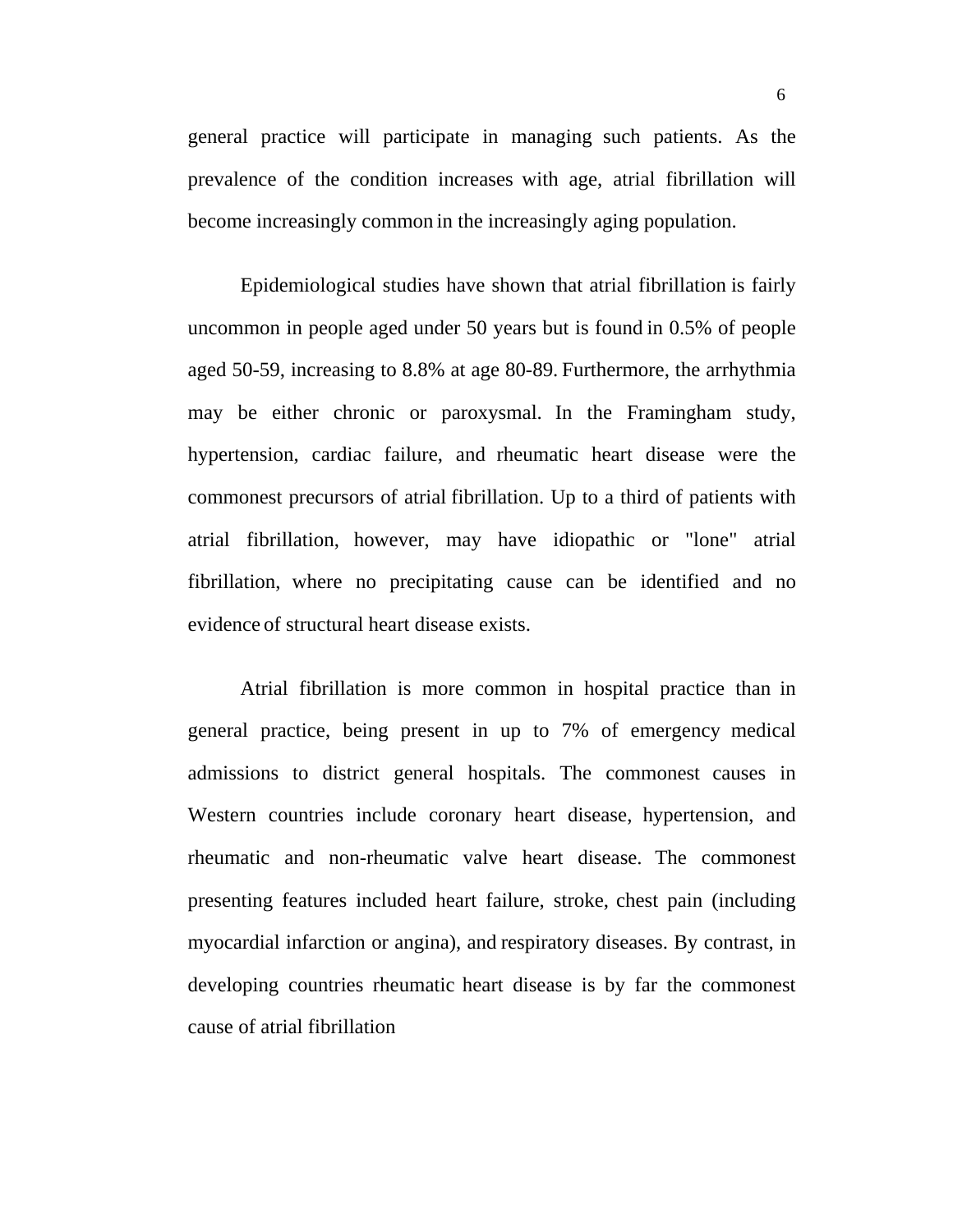#### **PATHOLOGY**

The incidence of AF is increased with age and is prevalent in those aged 60 or greater. Microscopic and Macroscopic alternation in the atria begin in the 1<sup>st</sup> year of life. By  $4^{th}$  /  $5^{th}$  decades small fat spots appear in the right atrium in the region of AV-node and septum. These changes associated with aging will result in loss of myocardial fibers and fatty metamorphosis, and connective tissue and Focal hemorrhages in sinus node and Atrial Structures.<sup>1</sup>

One of the most Important pathological study of Atria in patients with AF was done by Davies and Pomerance.<sup>3</sup> In nearly 75 patients chronic AF there was sinus node muscle loss, internodal tract muscle loss and Atrial dilatation. In case of Rheumatic heart disease the LA is enlarged in almost all cases. In some case of tight mitral stenosis Aschoff bodies were found with in the Atrial myocardium. In other cases spinde shaped, or triangular scar lying between the muscle bundles and surrounding blood vessels represent the healing of Aschoff bodies.

## **MECHANISM OF ATRIAL FIBRILLATION**

## **The basic mechanism**

#### **Two chamber concept**

 In an electrophysiological scene the heart consist of only two chambers. One formed by the atria and the other formed by the ventricles.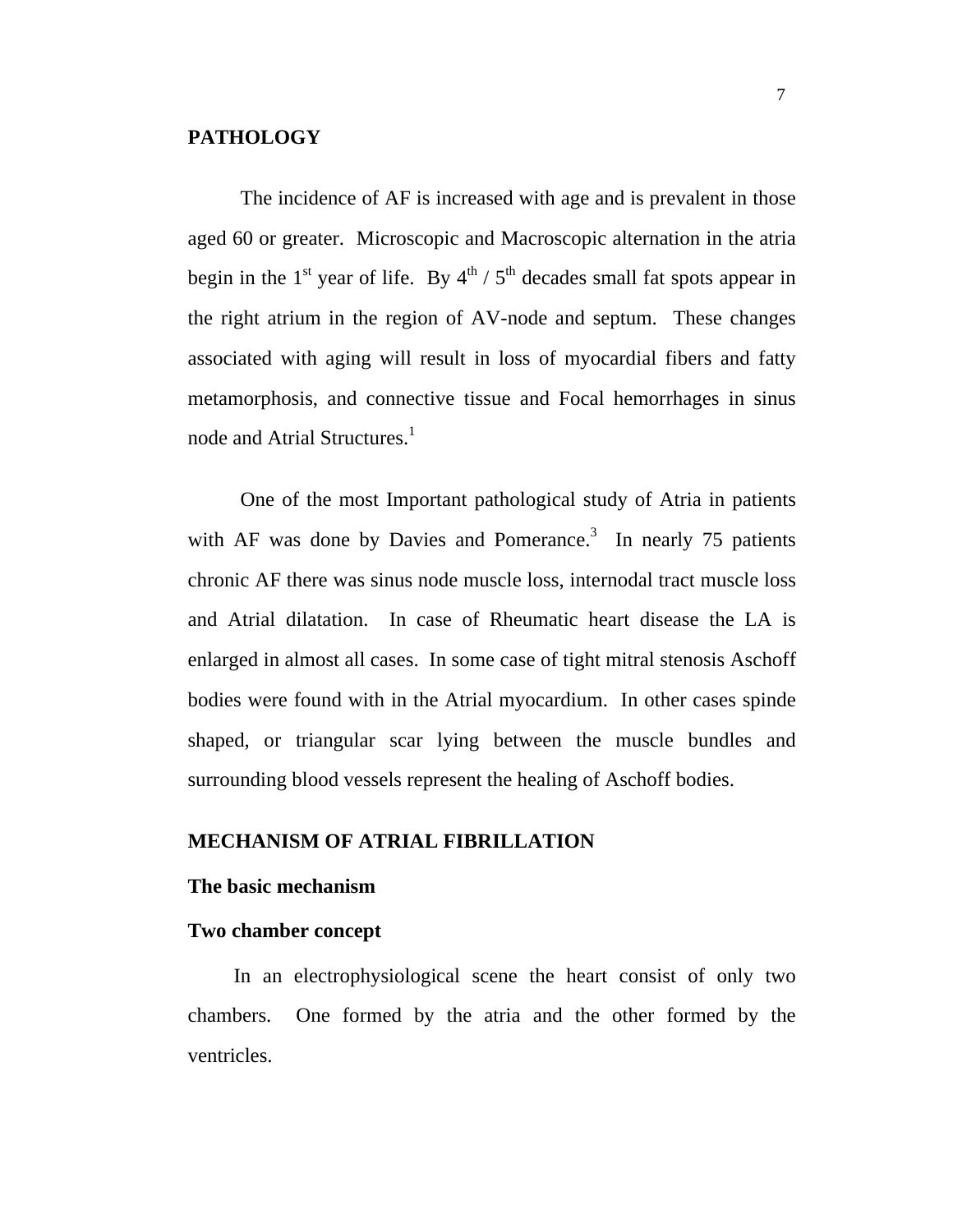The two electrophysiological chambers are separated from each other by an electrically inert conductions barrier. Conduction barrier formed by the fibrous AV-ring. Communication across the barrier under normal circumstances is only possible through the specialized conduction system formed by the AV-nodes, bundle of his, the bundle branch and their ramifications.

Each chamber is activated by single, coordinated, uniform and progressive excitation process, which effects a total and almost simultaneous depolarization of the chambers. All the fibers are rapidly brought to the same state of excitability; consequently, the fibers of the chamber will at any given movement be in the same or almost the same electrophysiological state.

They will all be in a state of excitability or all in a state of potential responsiveness, and when all the fibers of a chamber are uniformly in one state, they are said to be in phase with each other. In myocardial fibrillation, the single, uniform activations process is lost and the phase state is transformed into a complex out of state. A physiological fragmentation tissue islet in varying states of refractoriness, excitation and responsiveness occur.<sup>3</sup>

The predisposition to and development of the state is favoured by the alternation of the fundamental event.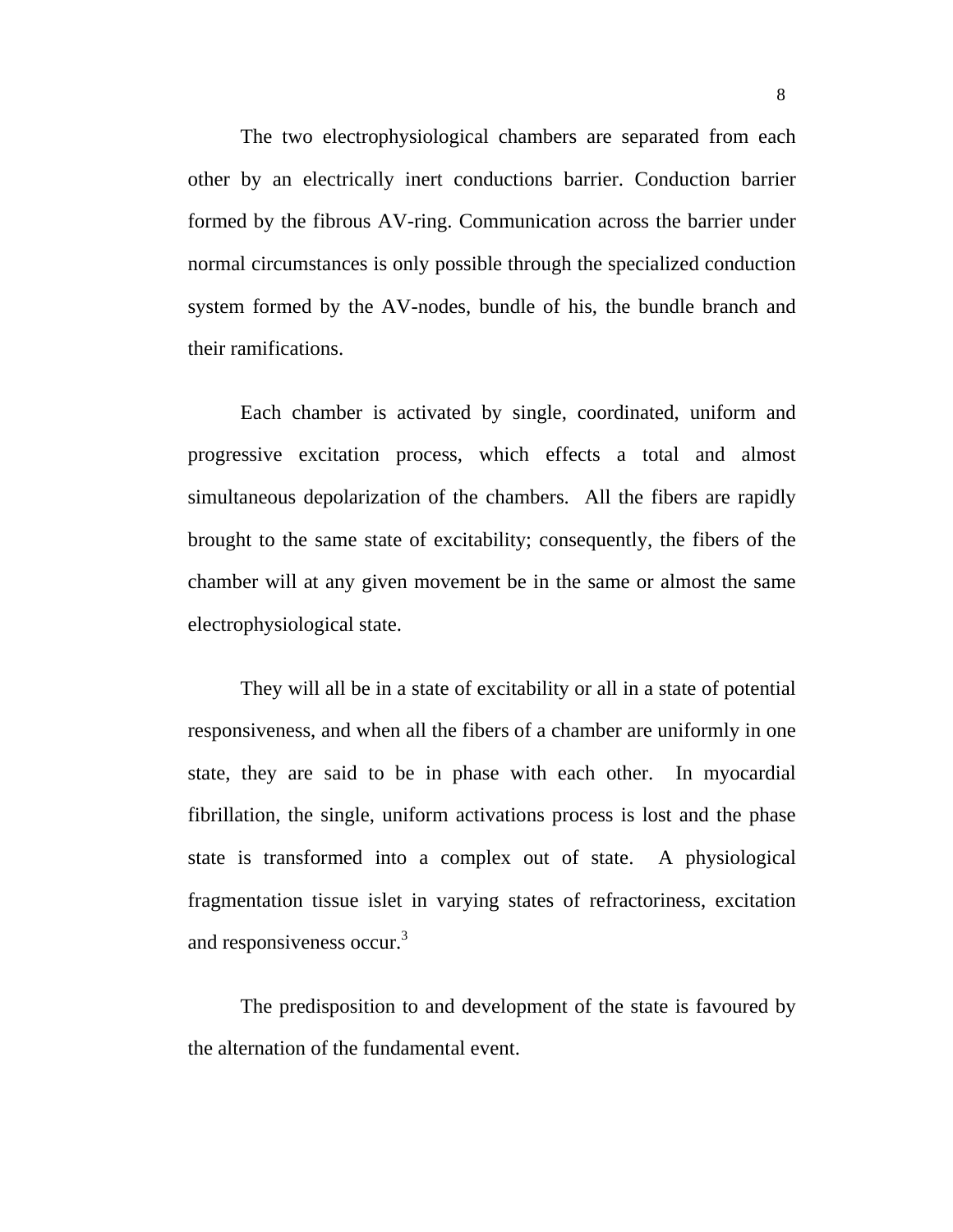- 1. Uneven recovery of the chamber an out of phase state. Where one part of the chamber is responsive and the other part of the chamber is refractory a case of physiological asymmetry.
- 2. Premature stimulation of the chamber by an impulse that originates in or is induced into, the chamber before activation or recovery is complete.

## **THE GENESIS OF PHYSIOLOGICAL ASSYMETRY**

The development of physiological asymmetry with in the biatrial chamber is favored by  $3<sup>3</sup>$ 

- a) Mode of atrial activation
- b) Prolongation of conduction
- c) Unequal conduction
- d) Increase in chamber size
- e) Chamber asymmetry
- f) Aberrancy in refractoriness
- g) Unequal refractory period

## **a. Mode of Atrial Activation**

Activation of the actual chamber occurs longitudinally and by contiguity, spreading from its point of origin in the SA node to engulf the whole chamber. Thus with longitudinal form of atrial activation proximal part are activated before the distal. This sequential and longitudinal form of activation thus favors an out of phase state and hence induces atrial fibrillation.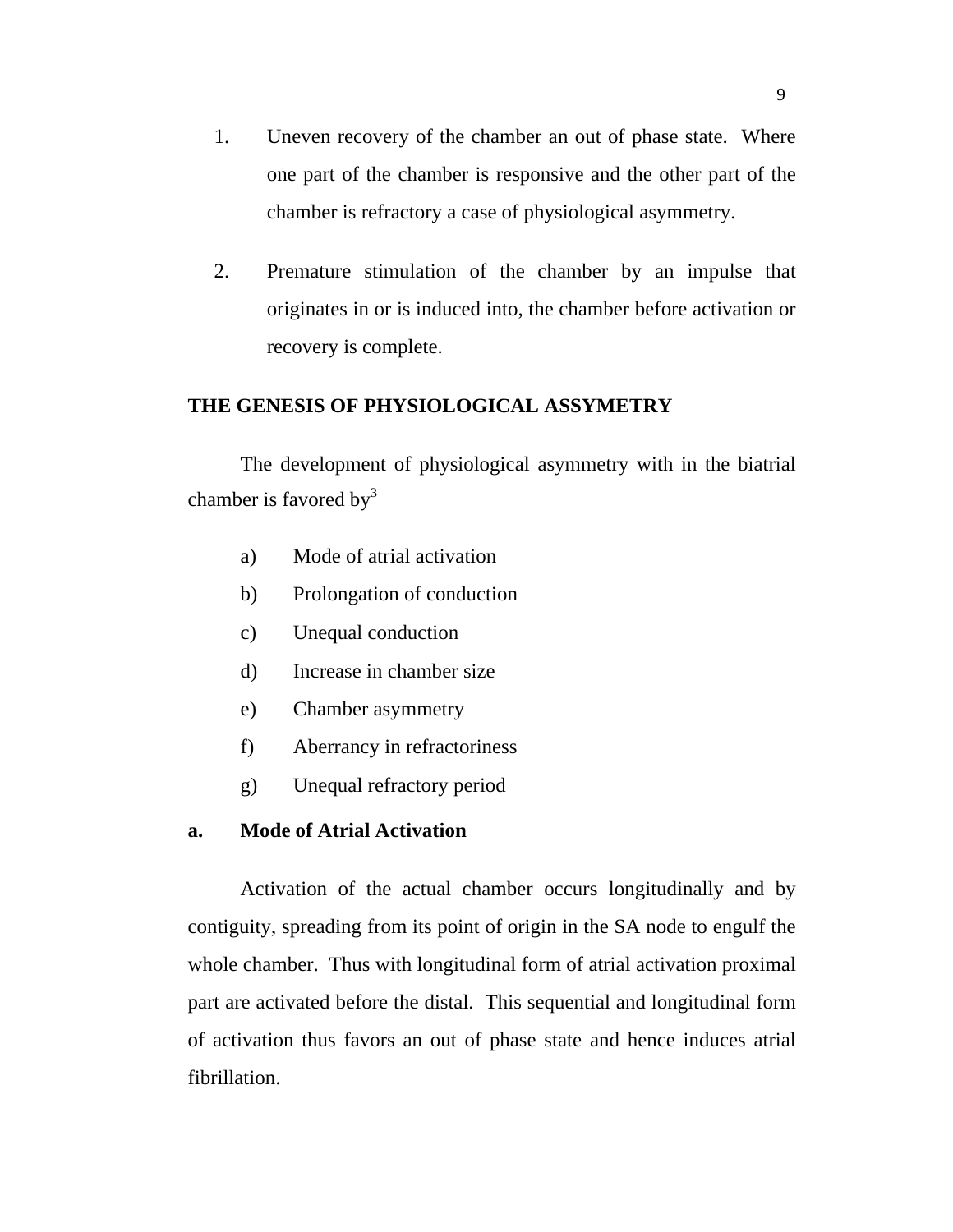#### **Prolongation of Conduction**

A prolongation of conduction time when associated with long activation, increase the initial and terminal discrepancy.

## **UNEQUAL CONDUCTIONS**

Unequal conduction c in the bit actual chamber will also potentiate, simple out of phase due to the difference in intramural terrain and disease process such as local ischaemia.

#### **INCREASE IN CHAMBER SIZE**

The larger the size of the chamber, the greater the potential out of phase state and more readily will fibrillation be initiated and maintained. As it is common in mitral regurgitation / tricuspid regurgitation which are associated with mamixal left atrial enlargement.

#### **CHAMBER ASSYMETRY**

The bilateral chamber is asymmetric and the pacemaker is eccentrically placed. Consequently, activation, recovery occurs soon at a point close to the pacemaker, then a point remote from the pacemaker. This bizarre or assignment shape of biatrial chamber will therefore in presence of long activation predispose toward the unequal recovery of the chamber.<sup>4</sup>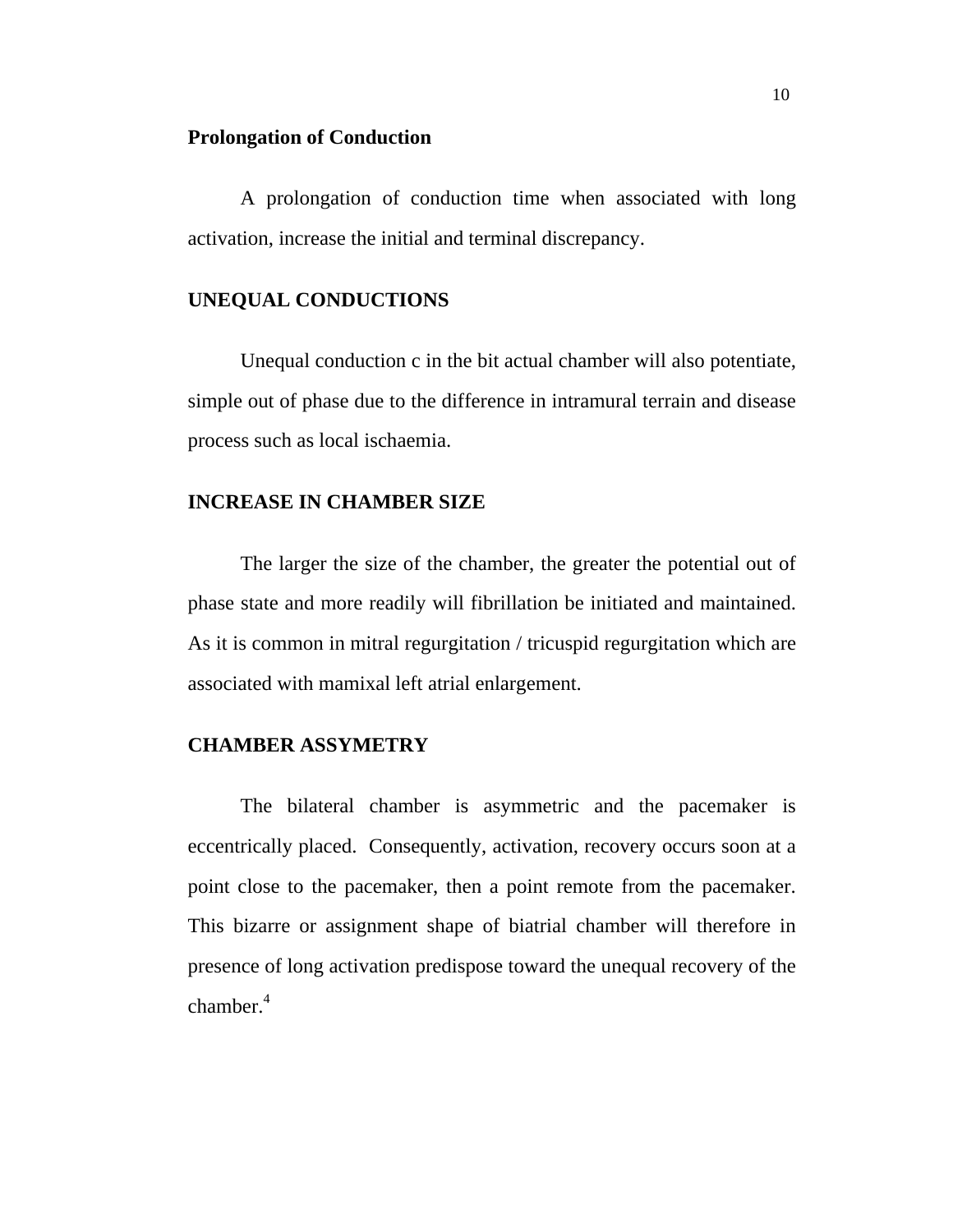#### **ABREVATION OF REFRACTORINESS**

A short refractory period when associated with a long or relatively long conduction time will also predispose to the maintenance of fibrillation.

## **UNEQUAL REFRACTORINESS**

Unequal refractoriness of the biatrial chamber will also aggravate the terminal out of phase discrepancy and predispose to atrial fibrillation.

## **SHORTENED REFRACTORY PERIOD**

Any condition, which shortens the refractory period, will facilitate the perpetuation of fibrillation.

The following condition shorter the refractory period.

- 1. Acetyl choline
- 2. Vagal stimulation
- 3. Low K+ Concentration
- 4. High K+ Concentration
- 5. Digitalis toxicity

All the factors facilitate the precipitation and perpetuation of fibrillation. AF is easily maintained in cases of  $TR / MR$  due to large atria.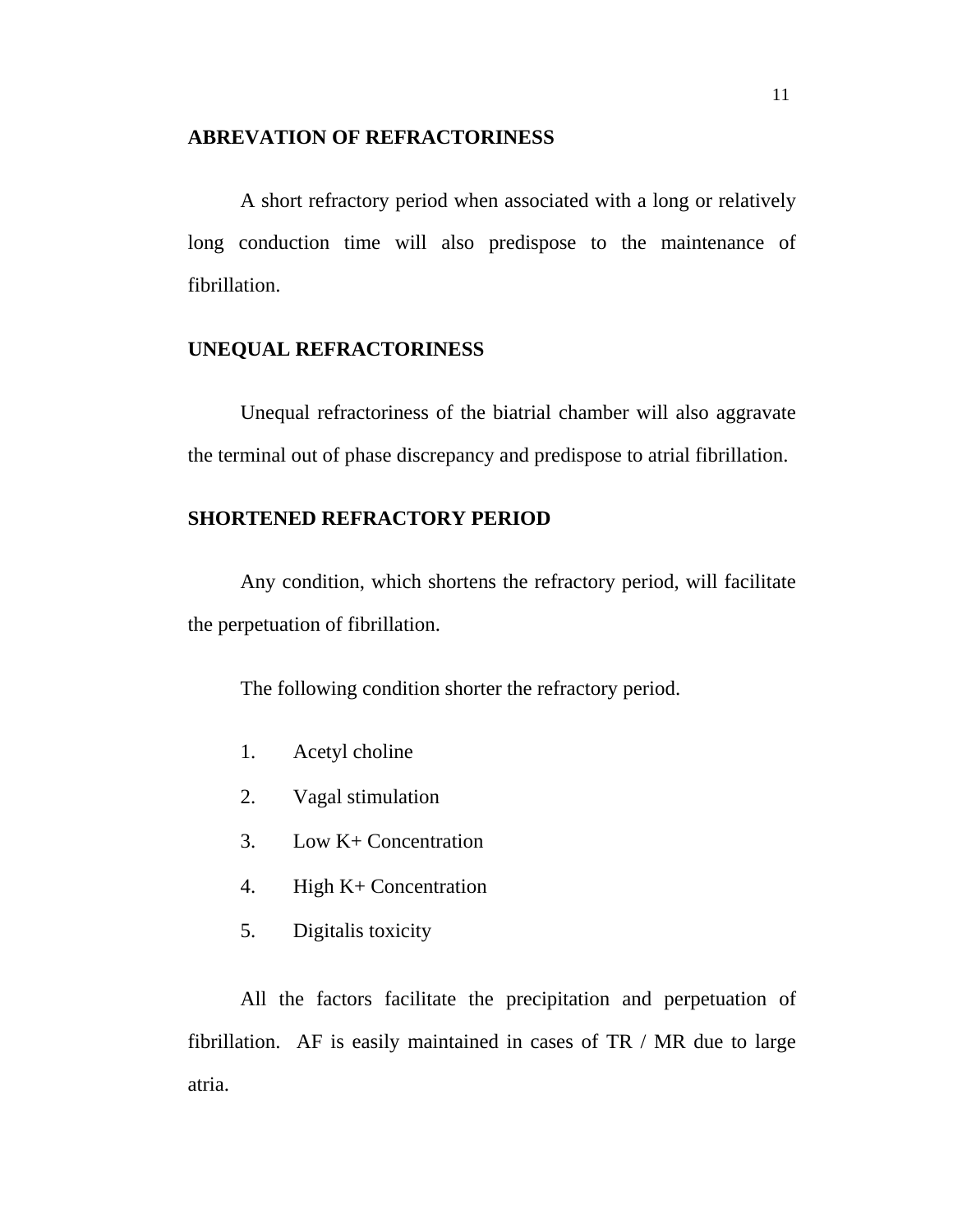#### **CAUSES OF PREMATURE ATRIAL STIMULI**

The development of an out of phase state with in the biatrial chamber predisposes to the prescription of fibrillation by premature stimuli.

Those are of 4 basic sources of premature stimuli.

- 1. Atrial Extra systoles
- 2. Atrial Tachycardia
- 3. Reciprocal stimuli
- 4. Circus movement

Atrial extra systole are premature impulses which arise from an ectopic atrial pacemaker and then particularly if multiple and multifocal in origin will favour the initiation of fibrillation.<sup>5</sup>

## **ATRIAL TACHYCARDIA**

Tachycardia shortens the refractory period but with very fast rates, the refractory period is reduced to a critical level, when it cannot shorten any further. It then occupies virtually the complete diastolic interval. When this occurs, successive impulses will tend to fall in the terminal out of phase period and may then initiate fibrillation.<sup>6</sup>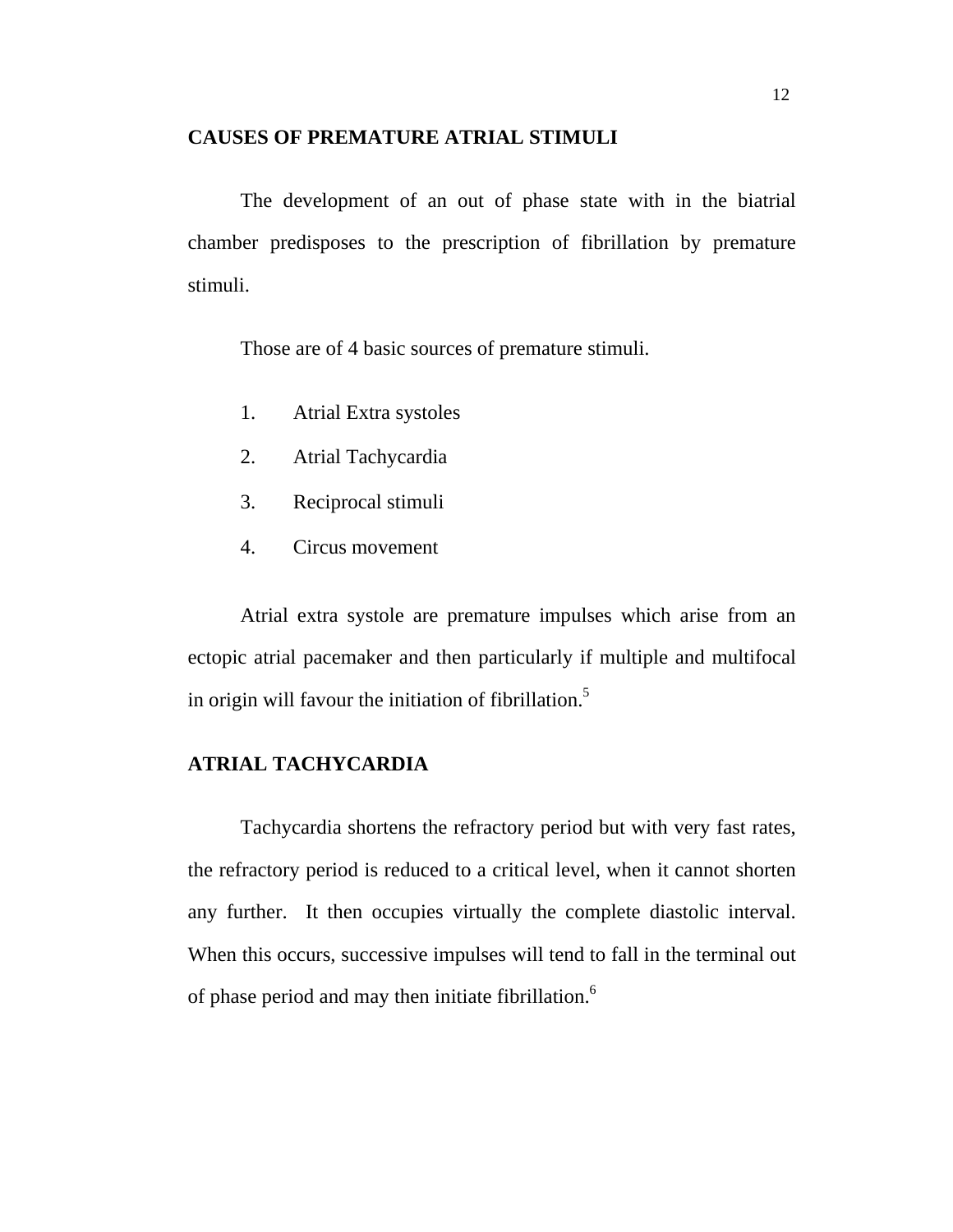#### **RECIPROCAL STIMULI**

A premature stimulus of atria is also facilitated by the presence of a bypass within the AV conduction pathway. The rapidly returning reciprocal impulses constitute an early stimulus to the bi-atrial chamber and may consequently initiate the fibrillation in the WPW syndrome and LGL syndrome<sup>6</sup>.

#### **CIRCUS MOVEMENT STIMULUS**

Circus movement stimuli a form of activation where in the excitation wave travels in a circular path around the bi-atrial chamber.

The Phenomenon occurs when the time taken for the excitation wave to travel around the bi-atrial chamber exceeds the refractory period. When this comes about the tissue ahead of the excitation front is always fully responsible and excitation is there by precipitated as a circular movement around the atria. $1$ 

The mechanism is facilitated by the association of a long conduction time and short refractory period. A circus movement may be responsible in some cases of atrial flutter.

Atrial flutter frequently precedes AF. The flutter constitute a source of early stimulation by virtue of a circus movement of rapidly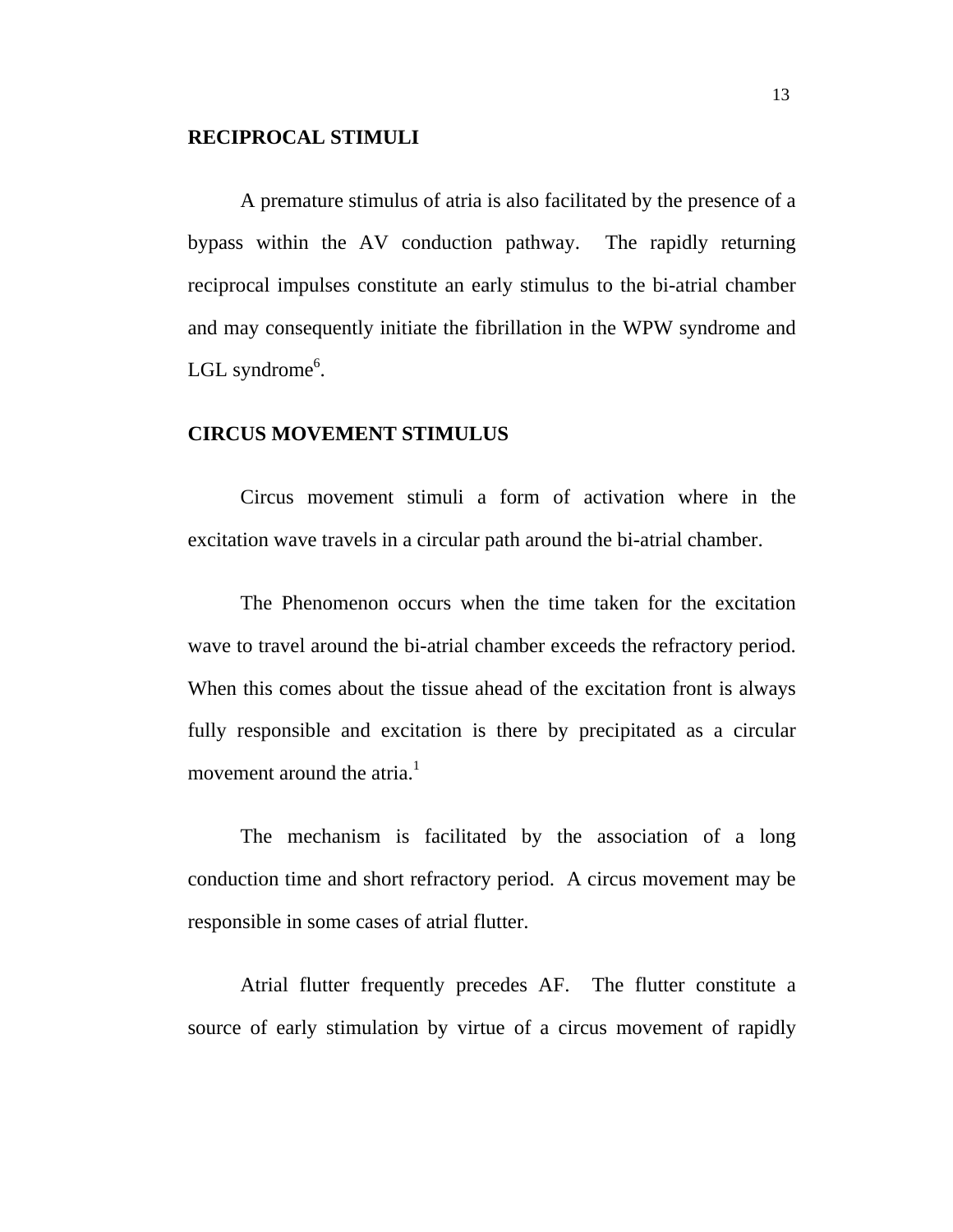repitive stimulation and the flutter rate increases further before the conversion to Atrial Fibrillation.6

The aforementioned principle indicates that in the presence of longitudinal activation, the initiation of AF is formed by enlarged of biactual chamber, prolongation of conduction, inequality of conduction, decrease in refractory period.

#### **BASIC MECHANISM OF ATRIAL FIBRILLATION**

It is recognized that AF is initiated through one of several triggers. These triggers induce premature atrial complex or repetive activity occurring in the atrial body or in the myocardial sleeve of the pulmonary Vein.<sup>7</sup>

These triggers can initiate a self-sustained Atrial fibrillation in a vulnerable substrate (Focal trigger) or continue to fire and drive the atria in atria fibrillation by means of Fibrillatory conduits. (Focal driver)

 There is recent evidence that the focal trigger is in the pulmonary Vein.<sup>7</sup>

## **MULTIPLE WAVELETS**

It was proposed that atrial Fibrillation was caused by multiple random recentrant wavelets.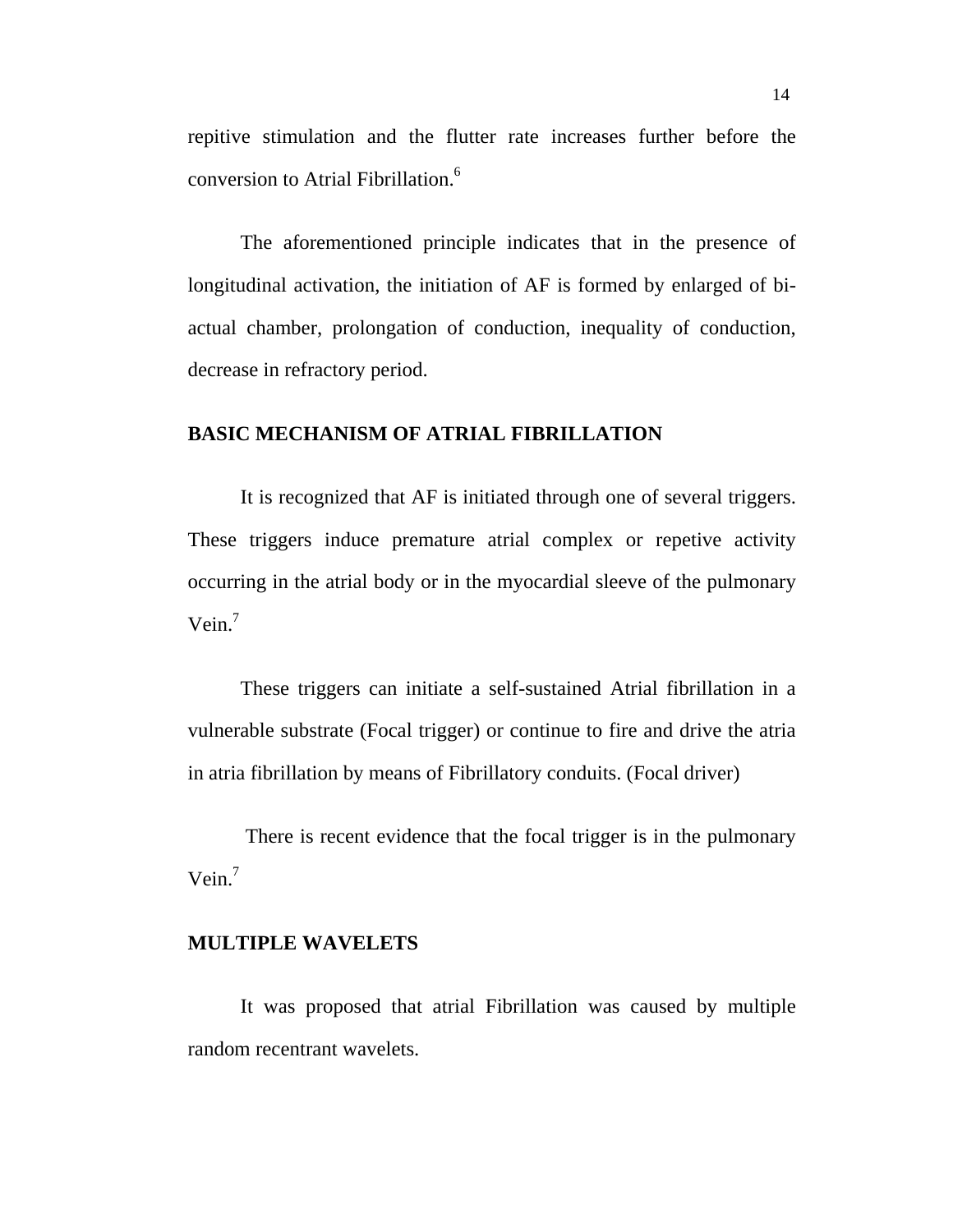#### **MOTHER ROTOR THEORY**

A rotor is defined as stably rotating pathway of reaction that surrounds a pivotal point. A curved wave front radiates from the rotor to the surrounding tissues.<sup>7</sup>

## **ECG MANIFESTATION OF ATRIAL FIBRILLATION**

Atrial Fibrillation is characterized electrocardiographically by grossly disorganized atrial actually that is irregular in respect to both rate / rhythm. There is no visually discernible timing pattern to the atrial electrical activity on the surface ECG.

Atrial fibrillating waves are best seen in VI, LII and LIII.

A fine atrial fibrillation waves virtually no imprint on the base line ("Straight line AF"). Coarse AF – fibrillatory waves are the size of respectable flutter waves, but are irregular.

One of the most challenging aspects in ECG is the distinction between aberrant intra ventricular conduction and Ventricular ectopy in the presence of Atrial Fibrillation.

Aberrant conduction tends to occur when a long ventricular cycle is followed by a short cycle. This long short cycle sequence with the short cycle terminated by an aberrantly conducted beat is called **ASHMAN's PHENOMENON.**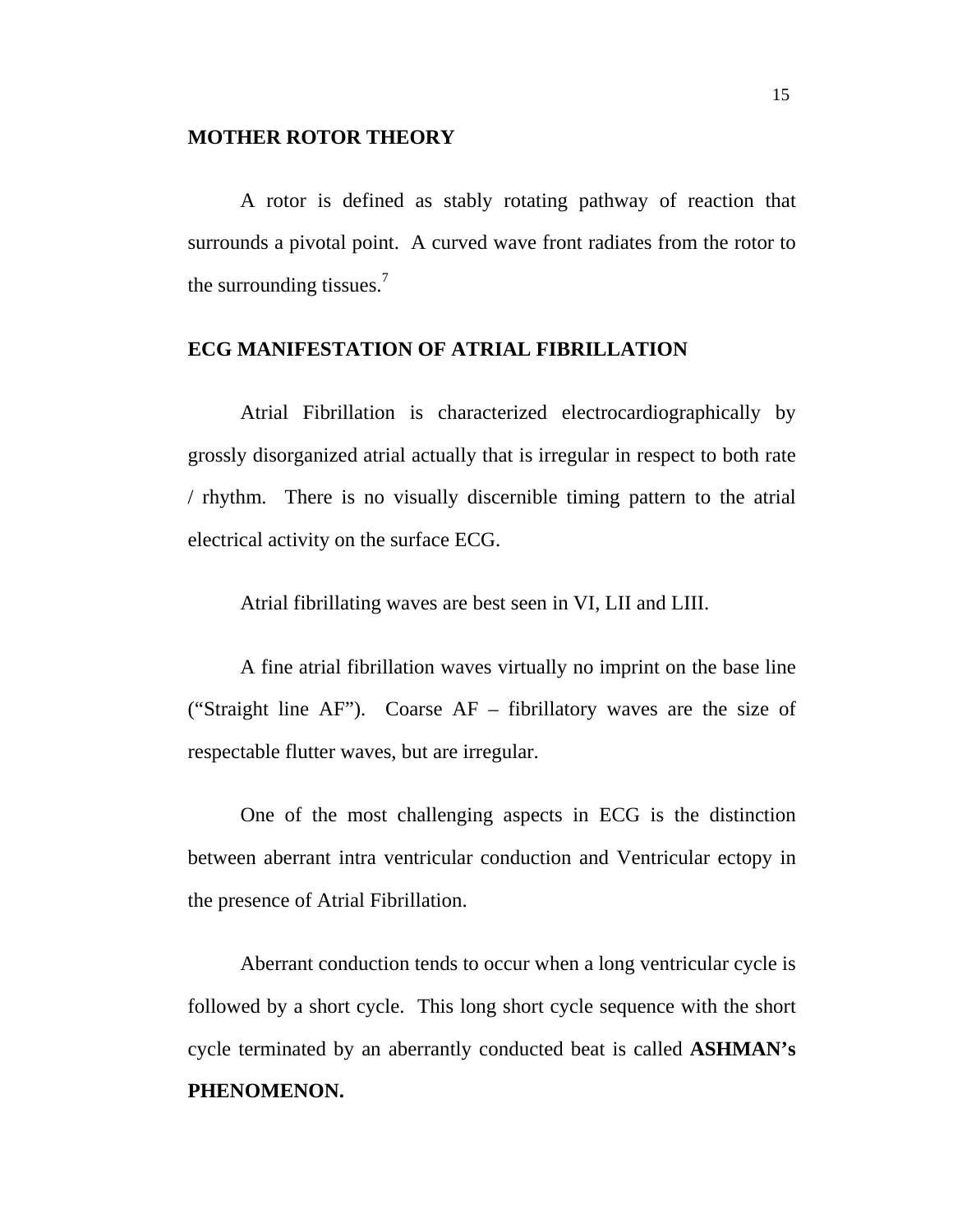A series of short cycle if short enough may generate runs of consequent aberrant beats initiating VT.

Thus additional criteria for distinction between aberrancy and ectopy are required. In general an initial QRS Vector similar or identical to that of narrow QRS and a typical RBBB pattern in association with a long-short cycle sequence strongly favours aberrancy over ectopy.

LBBB aberrancy also occurs but is less common. Atrial fibrillation alters intraventricular conductions only through the following mechanism.

- 1. Functional bundle branch block / Aberrancy.
- 2. Loss of Delta waves in WPW with normal pathway conduction during AF.

In patients with pre existing bundle branch block who develop AF with rapid ventricular response, the distinction from VT may be different.

#### **AV CONDUCTION IN AF**

Conduction of the impulses from the fibrillating atria may be complicated by

- 1. Physiological  $2^{\circ}$  A V block
- 2. High Degree A V block
- 3. Complete  $A V block$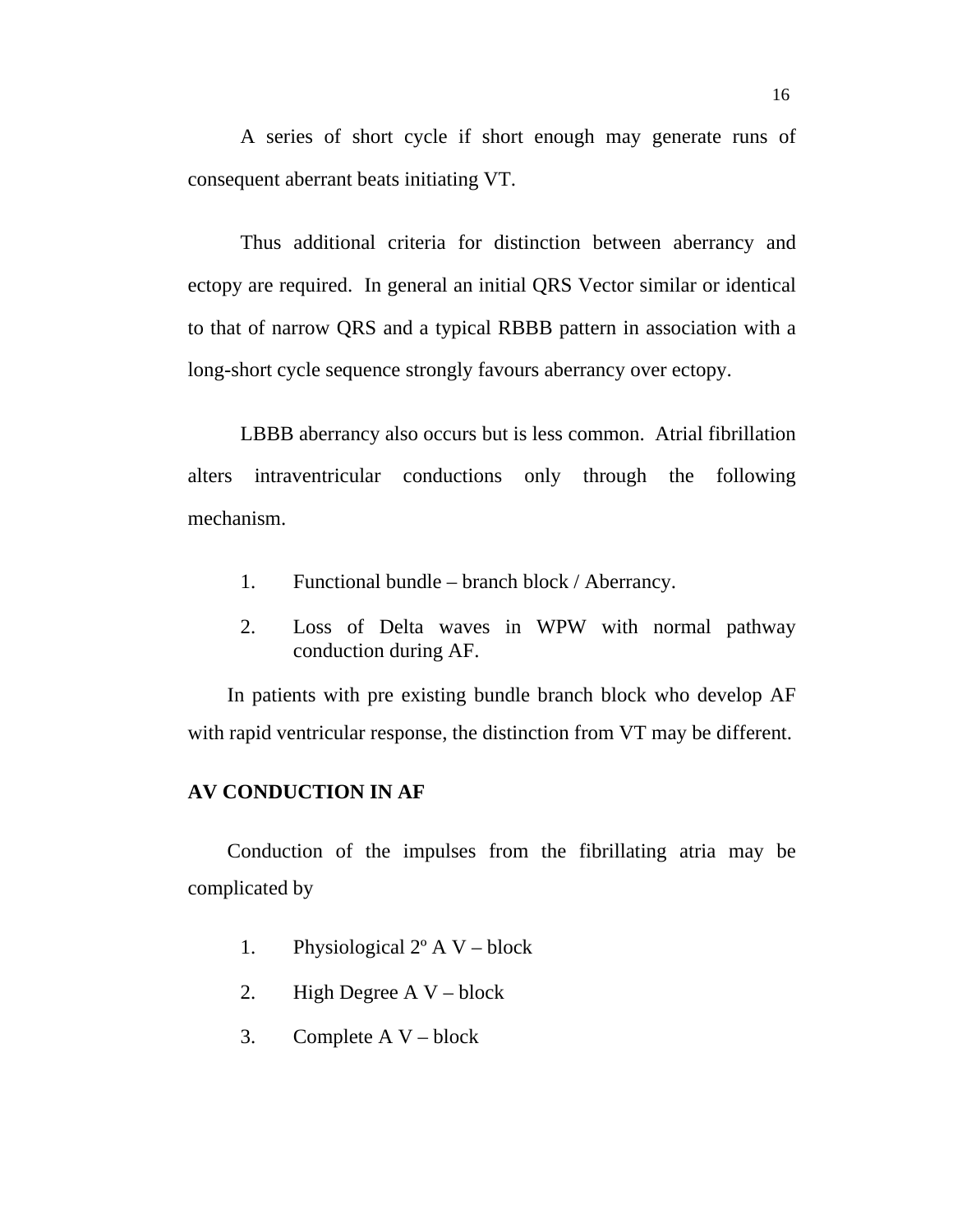## **AF WITH PHYSIOLOGICAL 2º AV – BLOCK**

A – V node offers block because of its inherent refractory period. When AV node is bombarded by a large number of stimulus from the atrial, many, which fall on the refractory period of the AV node are blocked, and conduction occurs only when the node recovers. Because of this irregularity of the atrial impulses, the block also occurs irregularly and so the QRS complexes are placed at irregular intervals. In this type of block the vent of block the ventricular rate is between  $120 - 180 / \text{mt}$ .

At times, the distributed pattern of the QRS complex in atrial fibrillation suggests a wenckeback form of AV conduction. This is suggested by a progressive diminution in RR interval followed by a long pause.<sup>8</sup>

#### **AF WITH HIGH GRADE AV – BLOCK**

This is characterized by idionodal (or) idioventricular escape beats that occurs regularly. Hence the long interval of QRS complexes during fibrillation remains constant.

#### **AF WITH COMPLETE HEART BLOCK**

Characterized by slow and regular ventricular rate. These beats are due to idionodal or idioventricular rhythms. In the former the QRS complexes are narrow, while in the latter the complexes are wide.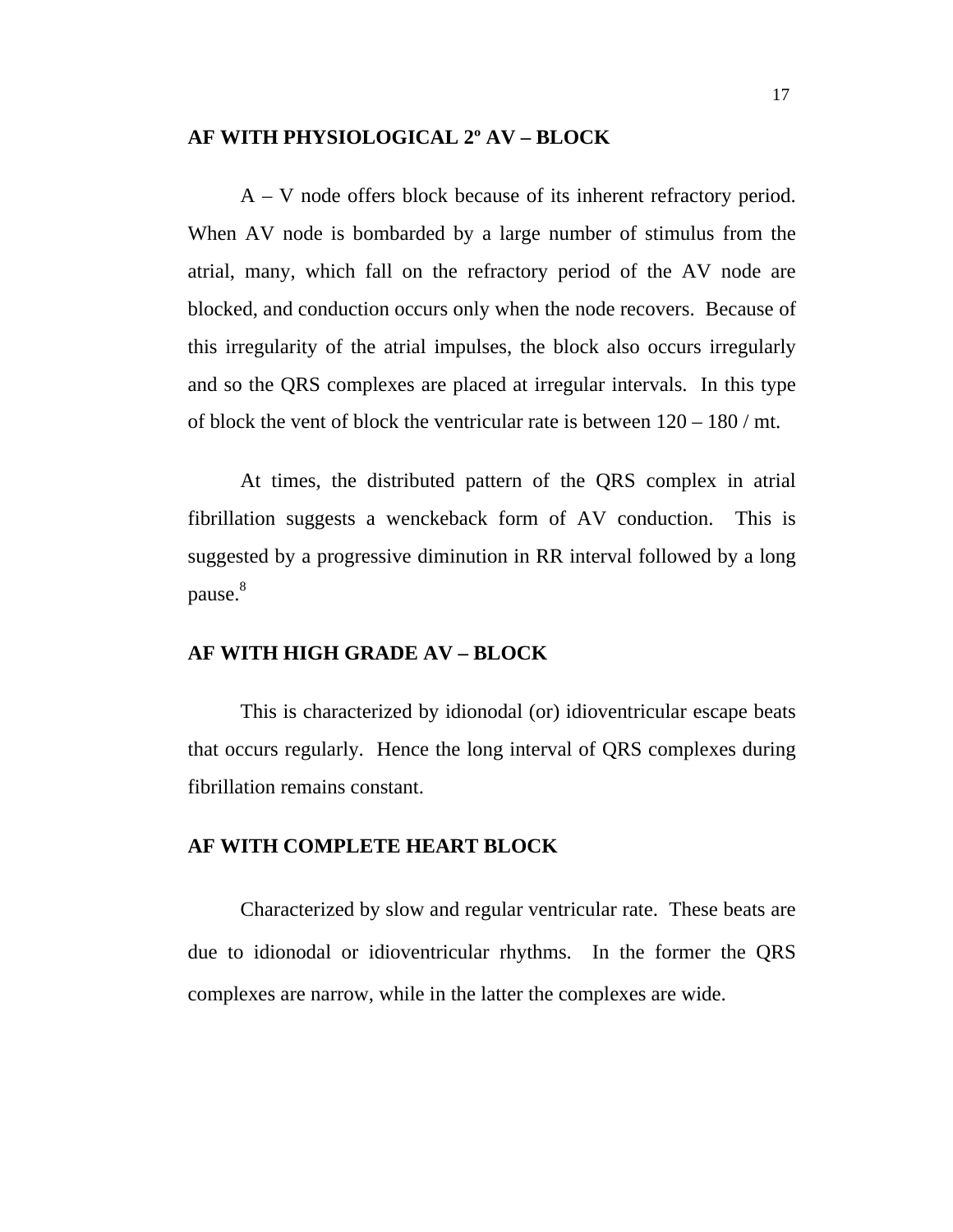#### **TYPES OF ATRIAL FIBRILLATION**

Fast AF : When the ventricular rate is more than  $120 / mt$ .

Show  $AF$ : When the QRS Complexes occur at the rate of  $60 - 120$ /mt

These terms are misnomers, service the atrial rate is very high in both case and the term fast and slow here applies to the ventricular rate.

## **AF WITH REDUCED VENTRICULAR RATE**

This occurs in

- 1. Complete heart block with idionodal / idioventricular rhythm.
- 2. After administration of drugs like verapamil.
- 3. Functional or Ventricular Tachycardia.

### **DURATION**

PAROXYSMAL

**PERSISTENT** 

PERMANENT

## **Basic classification of the types of atrial fibrillation (AF)**

**Lone AF**

Lone AF occurs in the absence of cardiac or other conditions predisposing to AF.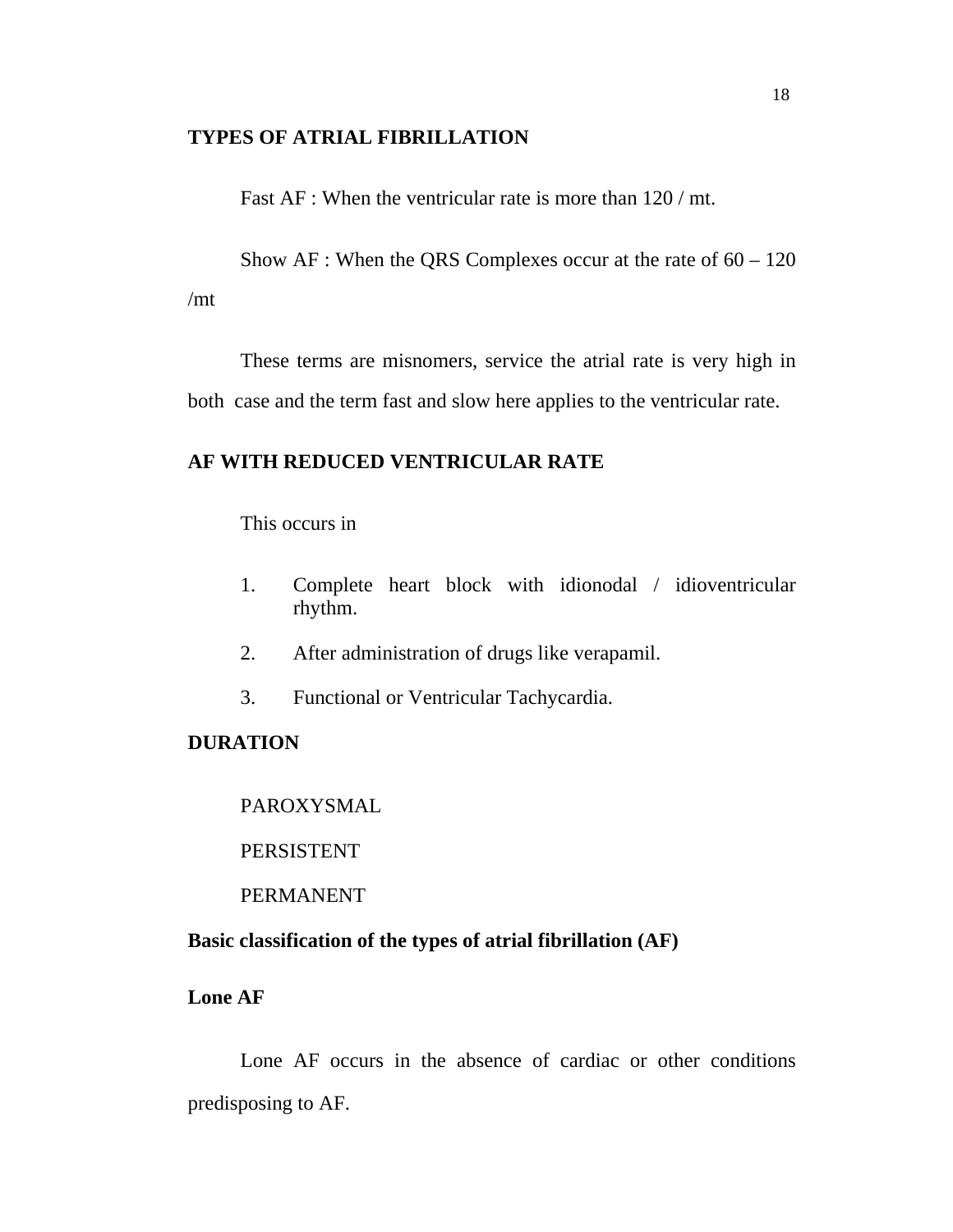Acute AF generally refers to AF lasting less than 48 hours.

## **Paroxysmal AF**

Paroxysmal AF generally is characterized by recurrent, transient episodes that revert to sinus rhythm spontaneously or with treatment.

## **Persistent AF**

Persistent AF does not convert to sinus rhythm with out intervention or cardioversion.

## **Permanent AF**

Permanent AF is persistent despite cardioversion.

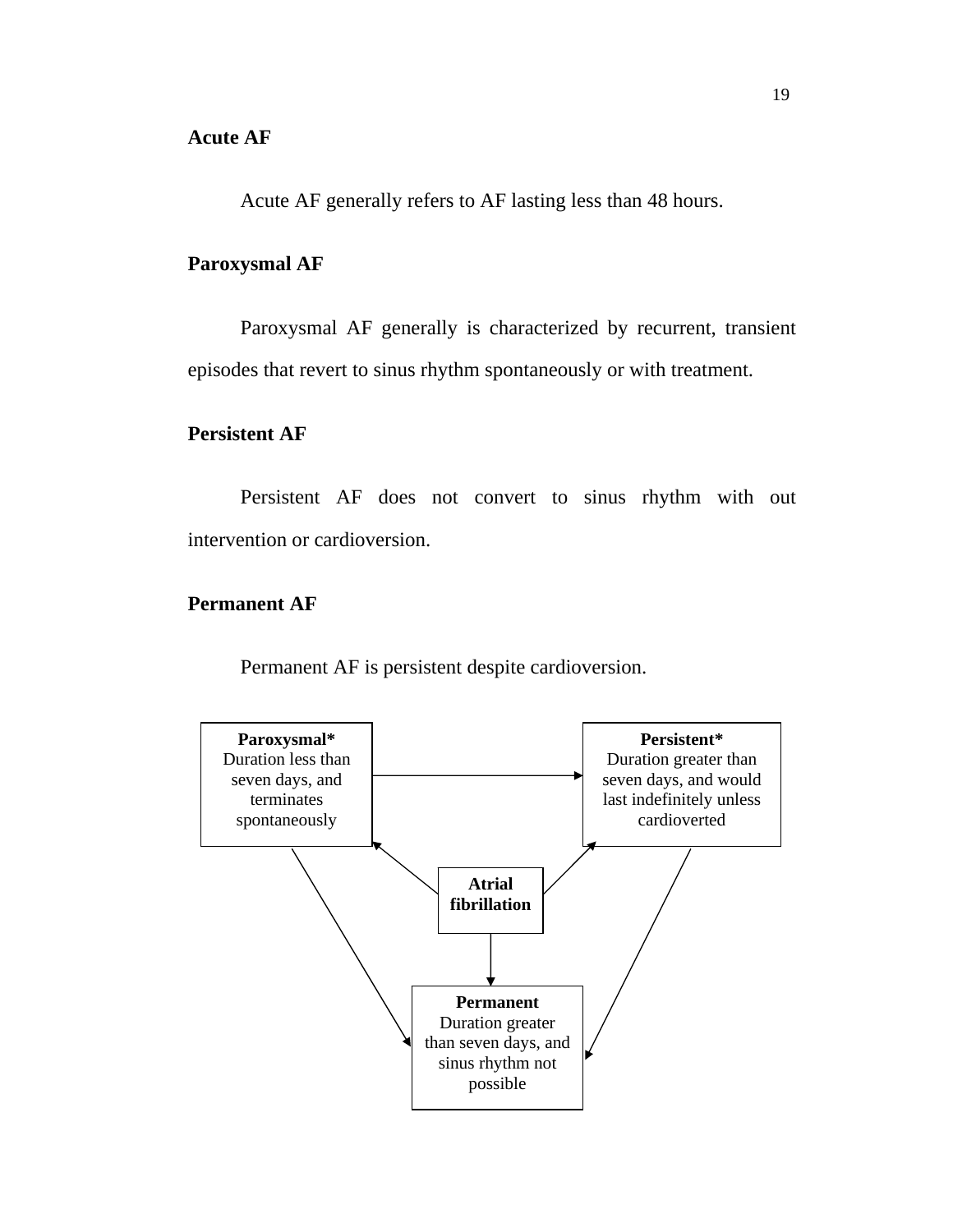## **AETIOLOGY OF ATRIAL FIBRILLATION**

CVS disorders

- 1. Rheumatic heart disease
- 2. Coronary artery heart disease
- 3. Systemic Hypertension
- 4. Cardiomyopathy
	- a. Dilated
	- b. Hypertrophic
- 5. Congenital heart disease
	- a. Atrial septal Defect
	- b. Leutembackers syndrome
	- c. Tricuspid Artesia
	- d. Ebsteins anomaly
- 6. Sick Sinus
- 7. Diffuse myocardial disease myocarditis
- 8. Pericardial disease
	- a. Constrictive pericarditis
	- b. Pericardial effusion
- 9. Pre Excitation syndromes
	- a. WPW
	- b. LGL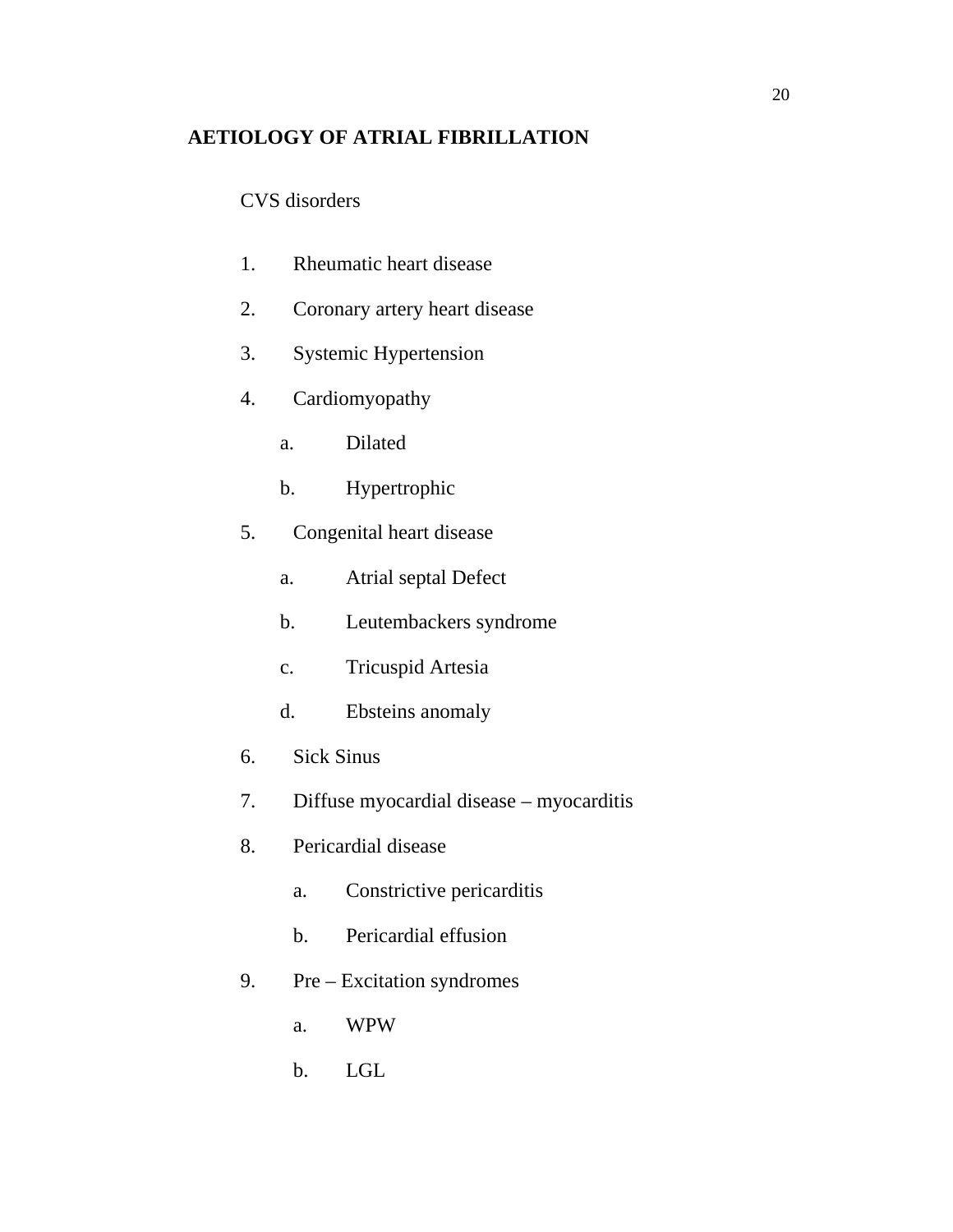- 10. Syphilitic heart disease
- 11. Bacterial Endocarditis
- 12. Atrial myxoma
- 13. Metabolic
	- a. Hyperthyroidism
	- b. Hyperkalemia
	- c. Uremia

## **NEUROLOGIC DISEASE**

## Meningitis

Emotional Stress

## **MISCELLANEOUS CAUSES**

During Anesthesia

Drugs & chemicals

- a) Alcohol
- b) Smoking
- c) Coffee
- d) Digitalis
- e) Adrenaline

Vomiting spells

Lone Atrial Fibrillation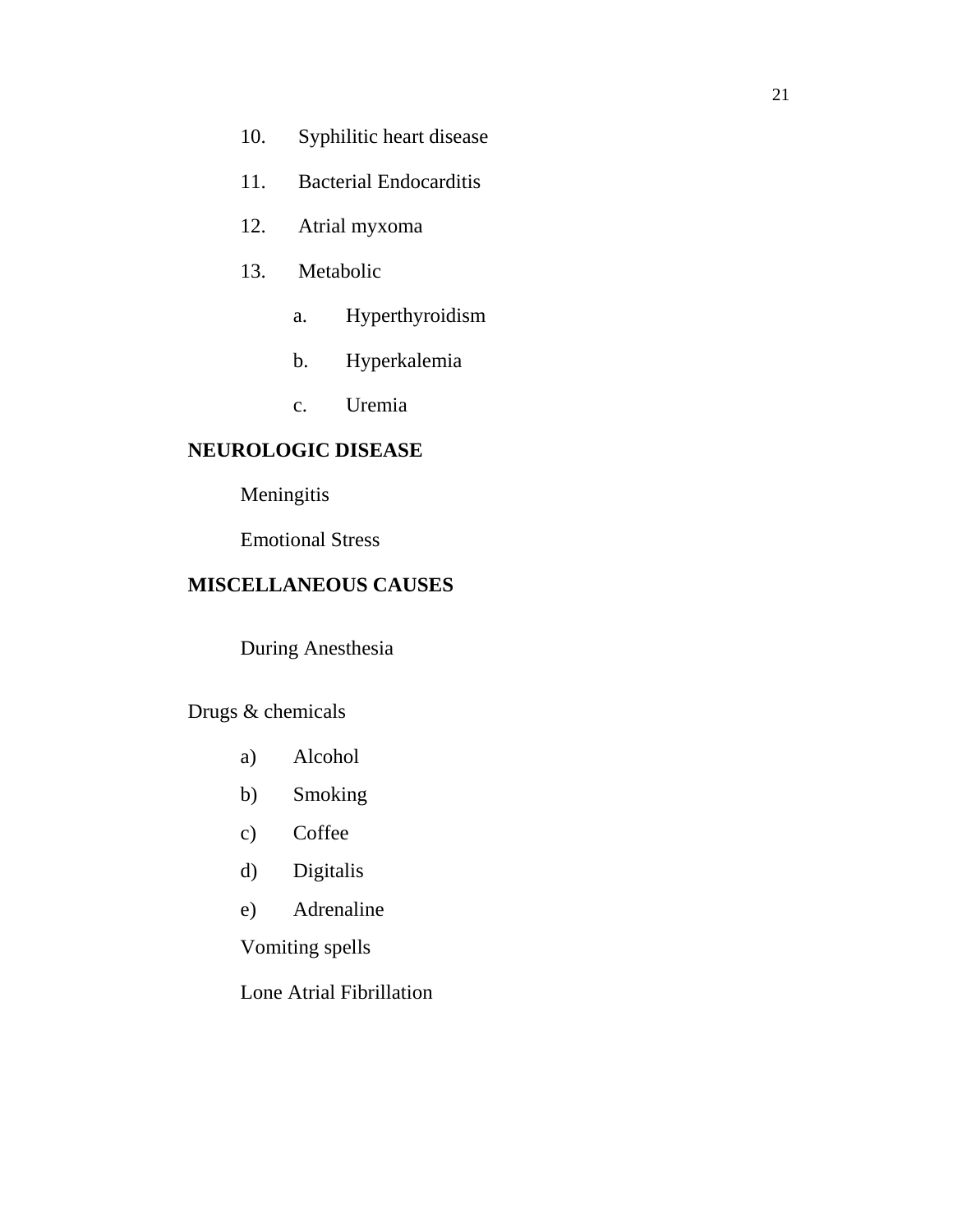#### **RHEUMATIC HEART DISEASE**

Causes of Mitral, Tricuspid Valve disease is frequently associated with AF because,

- 1. Enlargement of Atria
- 2. Increased Atrial conduction time
- 3. Difference refractoriness of Atrial myocardium
- 4. Atrial ectopic

Rheumatic heart disease especially mitral stenosis is particularly important as it increases the risk of embolisation in patients with chronic AF 5 fold. Transthoracic echo may show left atrial thrombus, but transesophagial Echo is more sensitive than this.<sup>9</sup>

## **CORONARY ARTERY HEART DISEASE**

CAHD is the most common cause of AF in western countries. In addition fast ventricular rate due to fibrillation may cause angina, leading to cardiac ischaemia and heart failure.<sup>1</sup>

AF may complicate MI and as a marker of extensive myocardial infarction and poor prognosis. If it occurs within 24 hours if an infarct it is usually self-limiting. AF is also a marker of underlying ventricular dysfunction. Many years after MI ventricular scaring and dilatation predispose to AF / CCF.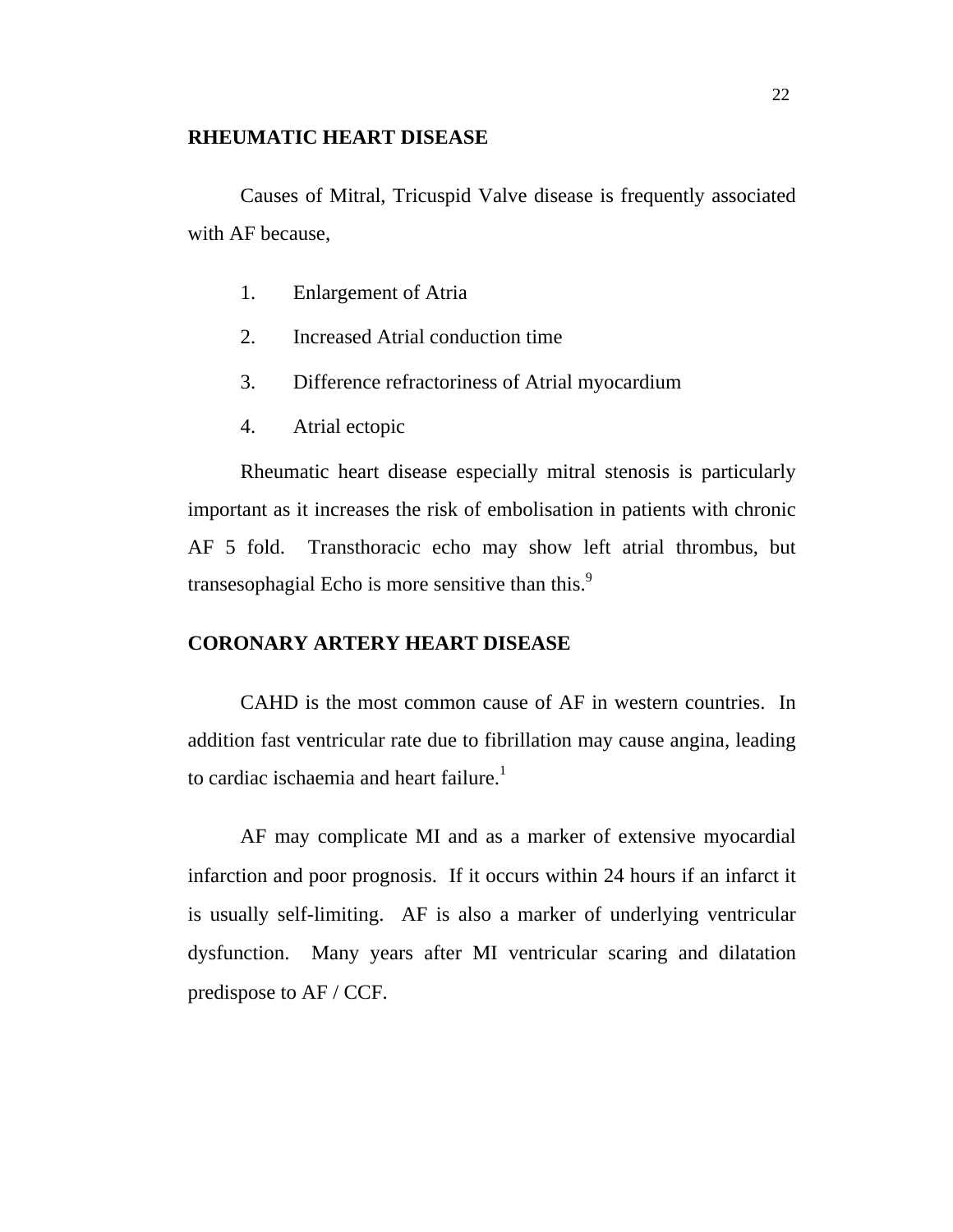#### **Hypertensive heart disease**

Hypertension accounted for about 1/3 of the cases in Framingham study. Hypertension contributes to the complication of stroke.<sup>15</sup>

AF may be due to LA dilatation, which occurs in SHT and decreased LV compliance. In additions SHT is associated with CAHD which is an add on feature for AF.

#### **Congestive Cardiac Failure**

CCF from any cause may predispose to AF. This favoured by associated enlarged atria, and the consequent distention of atrial walls.

#### **Congenital heart Disease**

AF is common in two forms of congenital heart disease – ASD, Ebsteins anomaly.

## **Cardiac Surgery**

AF is the most frequent atrial arrhythmia noted after cardiac surgery. Patients undergoing CABG is one of the group to have one episode of AF in the post OP period. Post OP discontinuation of Beta blockers taken regularly before surgery increases the risk of AF.

#### **Hyperthyroidism**

AF is not uncommon in thyrotaoxicosis.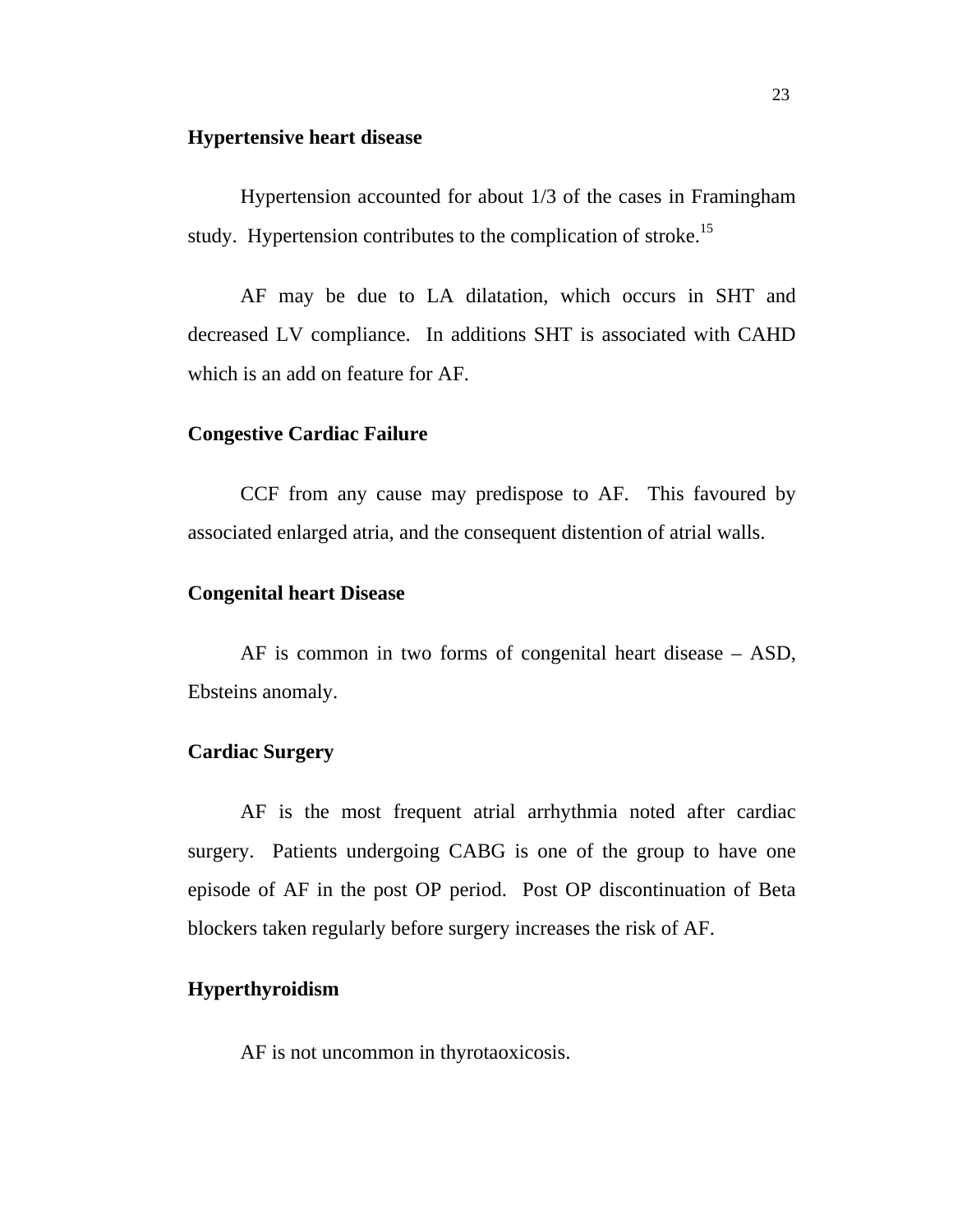This is an important curable cause of AF. About  $10 - 15\%$  of patients with untreated thyrotoxicosis develop AF. It is more in males, and increased with age.

Thyroid affects the circulatory system and myocardium. There appears to be an interaction between the excess thyroid hormone and catacholamine action, including potentiation of catacholamine effects and increase in number of cardiac Beta-receptors.<sup>3</sup>

#### **NEUROGENIC CAUSE OF AF**

AF is facilitated by increased sympathetic tone. Atrial refractory period is decreased by Acetylcholine.

Adregenic form of AF has also been described the characteristic are:

- 1. Onset during day time
- 2. Preceded by emotional stimulus
- 3. Exercise

## **EXCESS ALCOHOL INTAKE**

AF due to an excess alcohol often occurs after holidays or at week

## ends. (**Holiday heart Synd)**

 Alcohol thus precipitates AF in health people and chronic excess intake of alcohol can be associated with a dilated heart. (Alcohol heat muscle disease) and AF.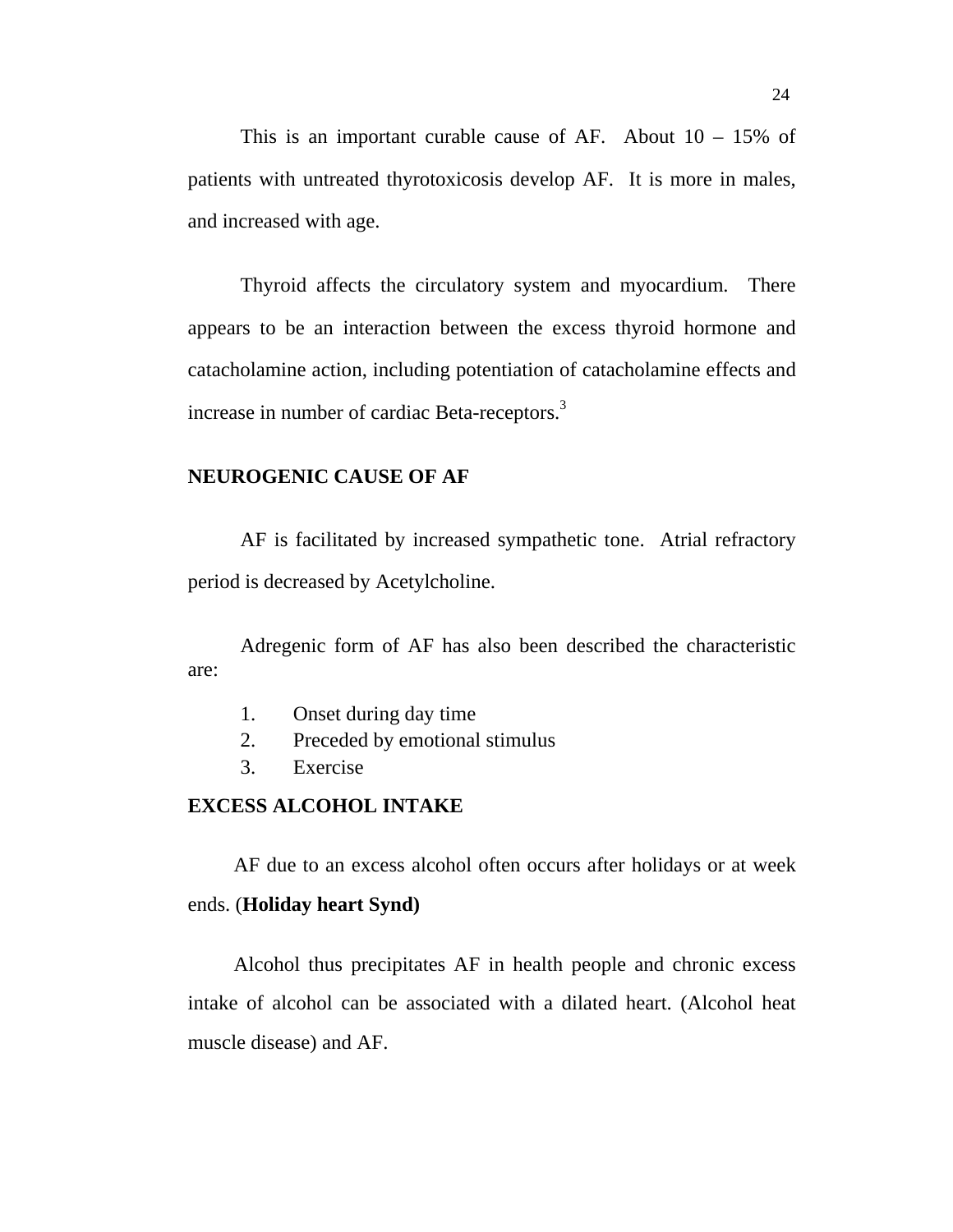Pneumonia is commonly associated with AF in 7% cases of pneumonia as a precipitation of AF and occurs predominantly in elderly patients.

#### **IDIOPATHIC / LONE AF**

Some patients with AF have not predisposing factor or Cardiac lesion. The condition in this patient is classified as lone or idiopathic AF.

## **FAMILIAL AF**

Extremely uncommon, is seen in relatively young age less than 20 years. The gene responsible for AF was located on chromosome 10q in the region of 10q 22.

## **CLINICAL FEATURES OF AF**

The haemodynamic consequences of AF are due to two factors.

- 1. Loss of Atrial systole may impair Ventricular filling in the non-complaint ventricle e.g.: AS / LVH
- 2. A rapid ventricular rate will encroach upon the diastolic filling period of the Left ventricle and the diastolic flow time of the coronary time.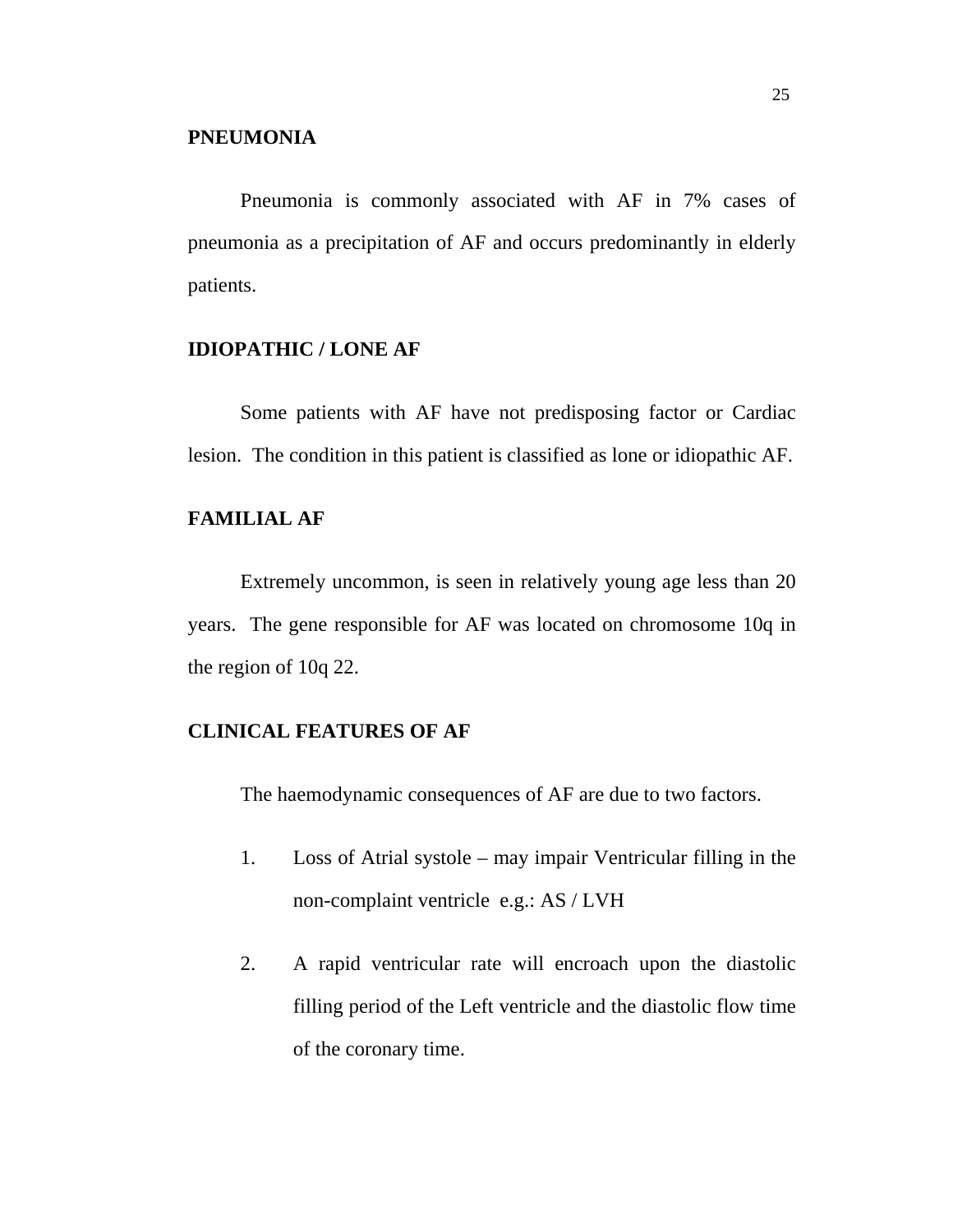## **ATRIAL CONTRACTION IMPORTANT**

Aortic Stenosis Mitral stenosis Hyp. Cardiomyopathy CAHD SHT / LVH DCMP Restrictive Cardiomyopathy WPW syndrome DCMP / CCF Nodal Conduction

## **DIASTOLIC CONTRACTION IMPORTANT**

The symptoms are:

- 1. Palpitation
- 2. Dyspnoea
- 3. Fatigue
- 4. Angina
- 5. Presyncope
- 6. Syncope

## **Physical Findings**

Pulse is irregularly irregular.

Absence of 'a' waves in the "JVP"

An Apex – radial pulse deficit appears, as each contraction may not be sufficiently strong to transmit an arterial pulse to the peripheral artery.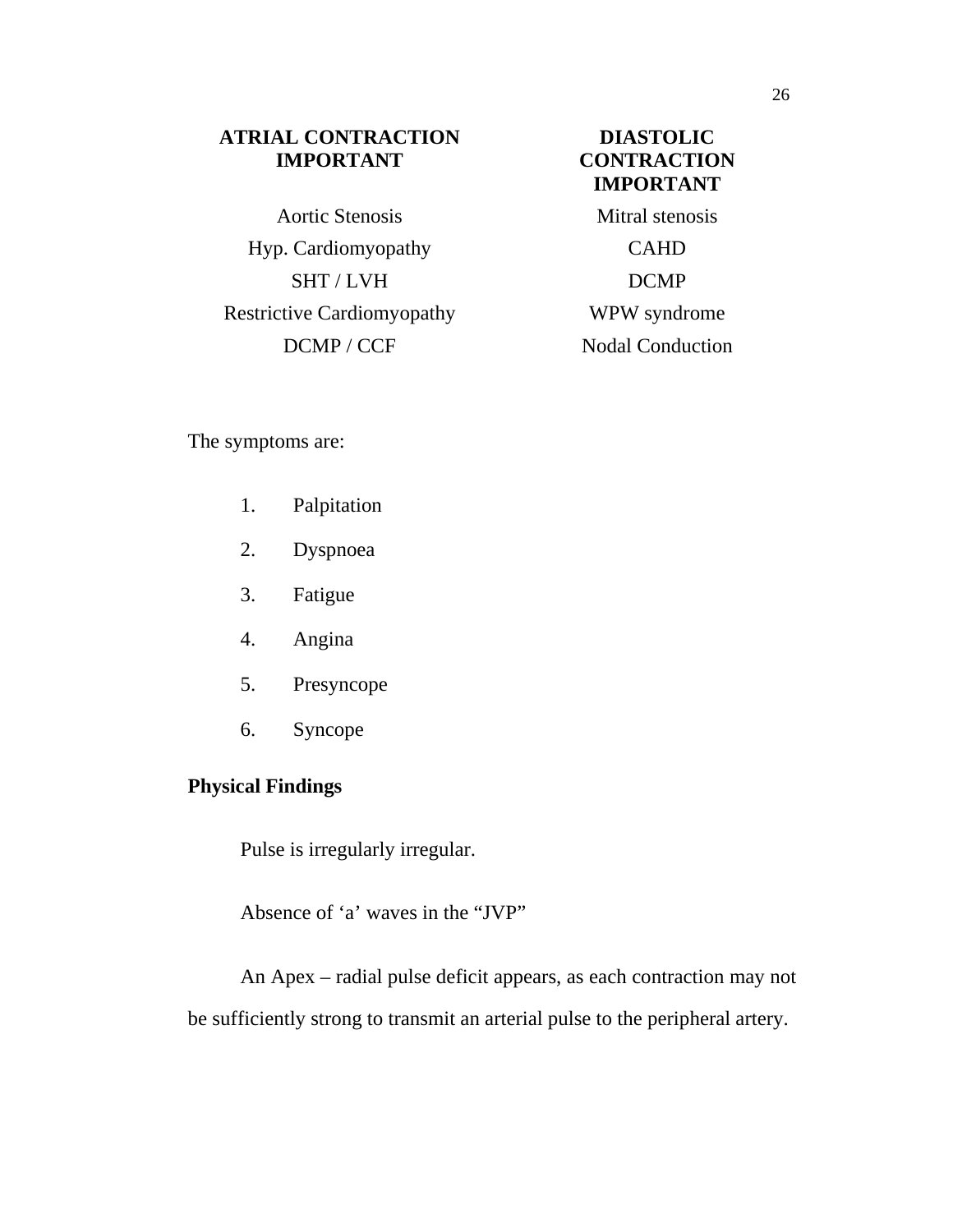Cardiac auscultation will reveal the Variable intensity of S1 due to fluctuating ventricular filling period and sign of underlying heart disease like MS.

## **COMPLICATIONS**

#### **Heart failure**

The sudden onset of AF may precipitate overt hear failure particularly of LV functions is already compromised by co-existing heart disease. In HF patients AF may be a marker of increased mortality and may also enhance the substantial risk of embolisation.

## **THROMBOEMBOLISATION**

AF predisposes to the formation of intracardiac thrombus, which may result in stroke, Thromboembolisastion. The commonest site of thrombus is LA appendage. RA thrombus with pulmonary embolisation is a rare complication.

### **STROKE**

The following factors are associated with high risk stroke in patients with  $AF^{11}$ .

- 1. Age  $> 65$  yrs
- 2. SHT
- 3. RHD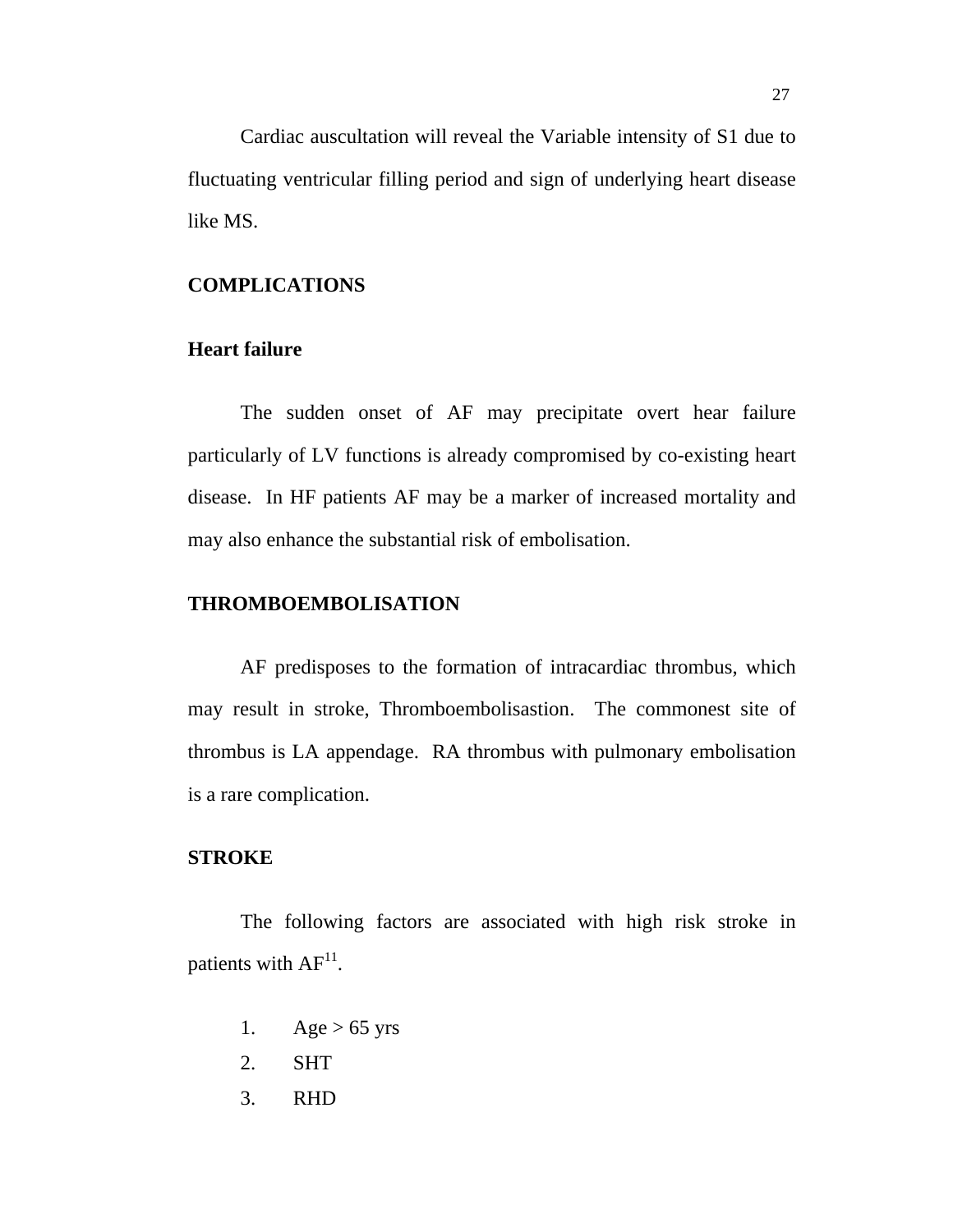- 4. Prior Stroke / TIA
- 5. DM
- 6. CCF
- 7. LA dimension  $>$  50mm

### **INVESTIGATIONS**

## **ECG**

AF should be documented fully with a conventional 12 lead ECG. This may provide a clue to the etiology or electrophysiological features that may cause this arrhythmias e.g. : IHD / LVH.

It was thought that coarse fibrillating waves favor the etiology of RHD or hyperthyroidism while fine fibrillating waves are associated with SHT. This not true.

A 24 hours holter monitoring may be needed to document paroxysmal atrial fibrillation or sick sinus syndrome.

### **CHEST RADIOGRAPHY**

A chest X ray is useful in most cases of AF. In a young patient it may provide a clue to congenital heart disease such as ASD.

X ray film can given information regarding the size of the heart, whether the patient has CCF.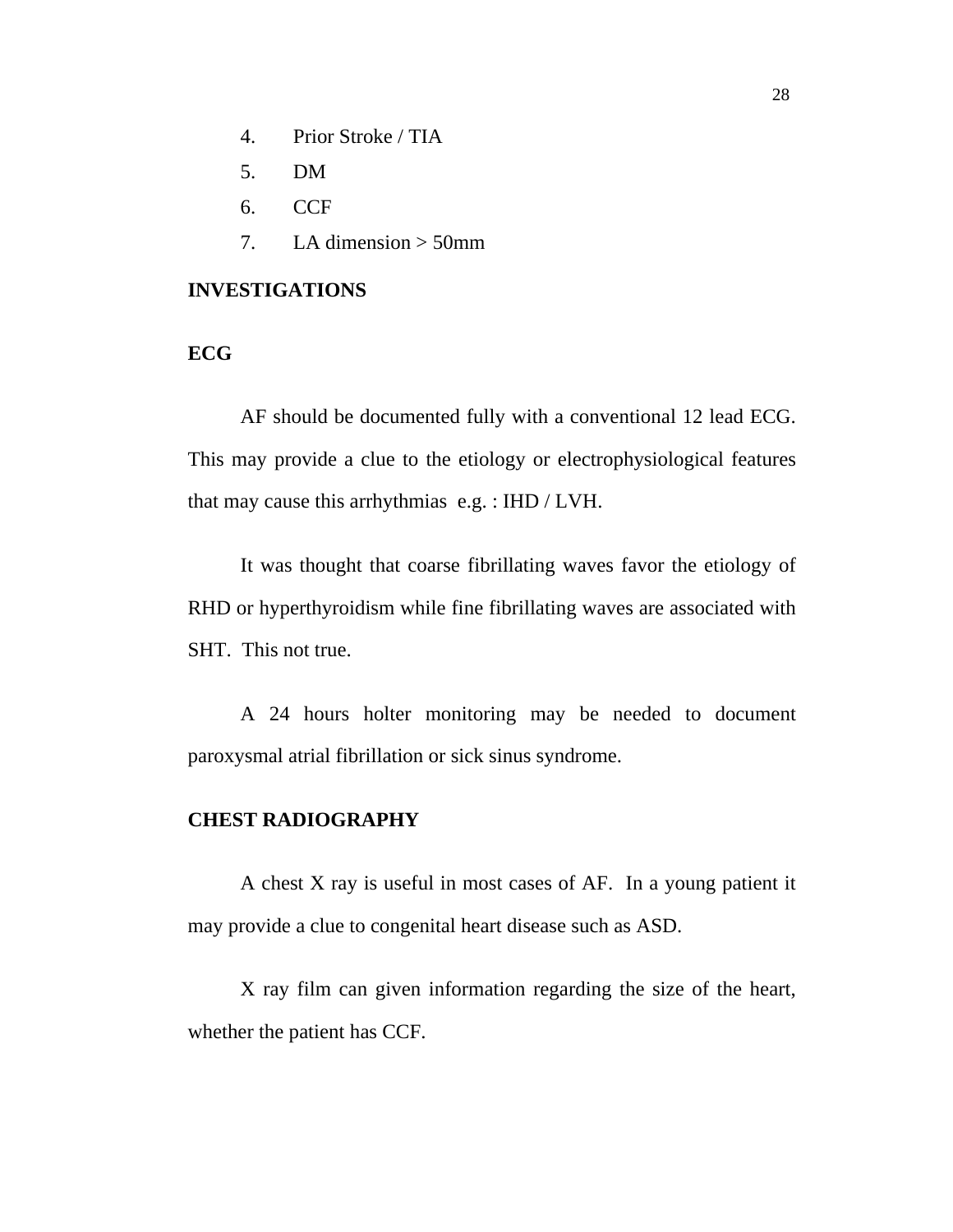#### **BLOOD TEST**

Full blood counts: Especially if anticoagulants are indicated Urea, Electrolytes Thyroid function test ESR /ASO – titer – Rheumatic Fever MI – Enzyme studies – CPK, CPK-MB, Troponin–T

#### **ECHO**

An Echo is an important test to obtain in patients with Atrial Fibrillation. It allows the evaluation of Atrial, R/L, Ventricular function. Presence of congenital and valvular lesions.

Transesophageal echo is valuable to investigate atrial thrombi prior to cardio version.

#### **EXERCISE TESTING**

Exercise testing is necessary in some patients with IHD and AF to clarify the seriosity of underlying cardiac ischaemia.

#### **ELECTROPHYSIOLOGICAL STUDY**

In patients with AF due to prexicitation syndrome, electrophysiological studies may be needed to document the characteristic of conduction from the atria to the ventricles and the presence of accessory pathway. This may lead to a cure of the conduction by transcathedral ablation of accessory pathway<sup>9</sup>.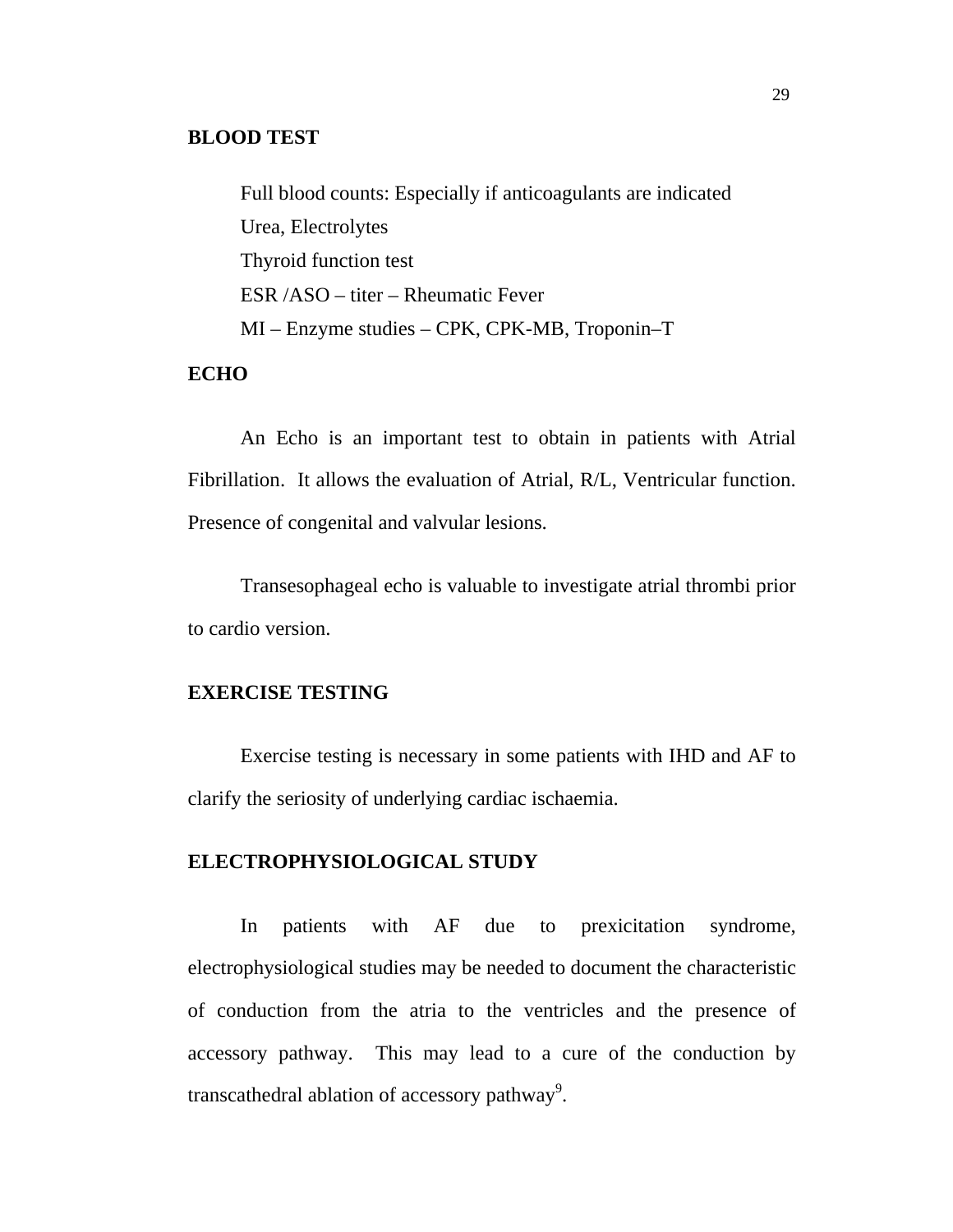#### **MANAGEMENT OF ATRIAL FIBRILLATION**

### **Management of AF includes following strategies**

- Identification and treatment of the underlying reversible causes like hypoxaemia with acidosis in patients with acute respiratory failure, hyperthyroidism and carbon monoxide poisoning.
- Anticoagulation
- Attempt to convert it to sinus rhythm and maintain it
- Attempt to slow the ventricular rate by using AV nodal blocking drugs and in drug refractory cases by AV nodal ablation followed by placement of a pacemaker while allowing the arrhythmia to continue.

 The following are the recommendations for treatment for Atrial Fibrillation.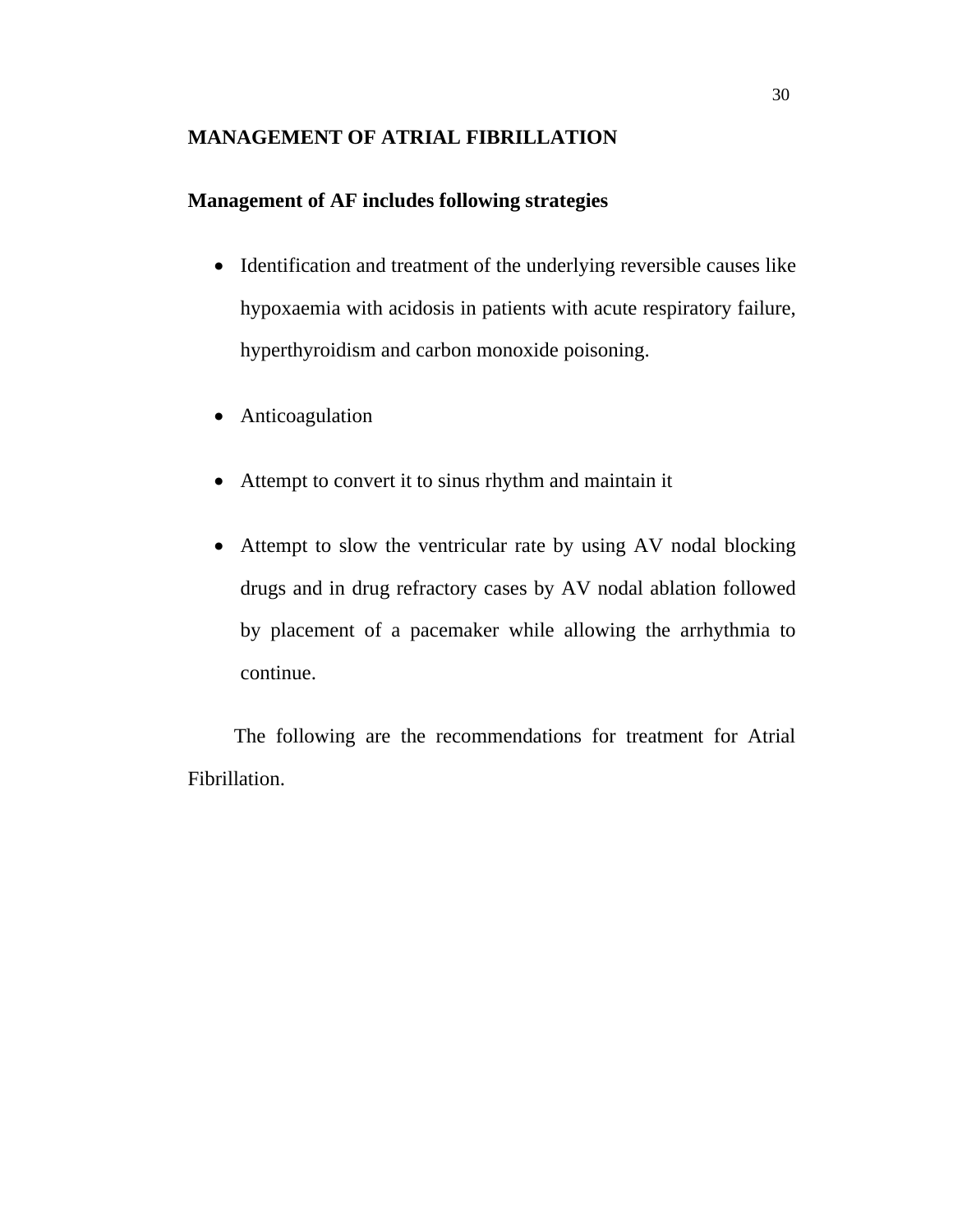### **STRUCTURAL HEART DISEASE**

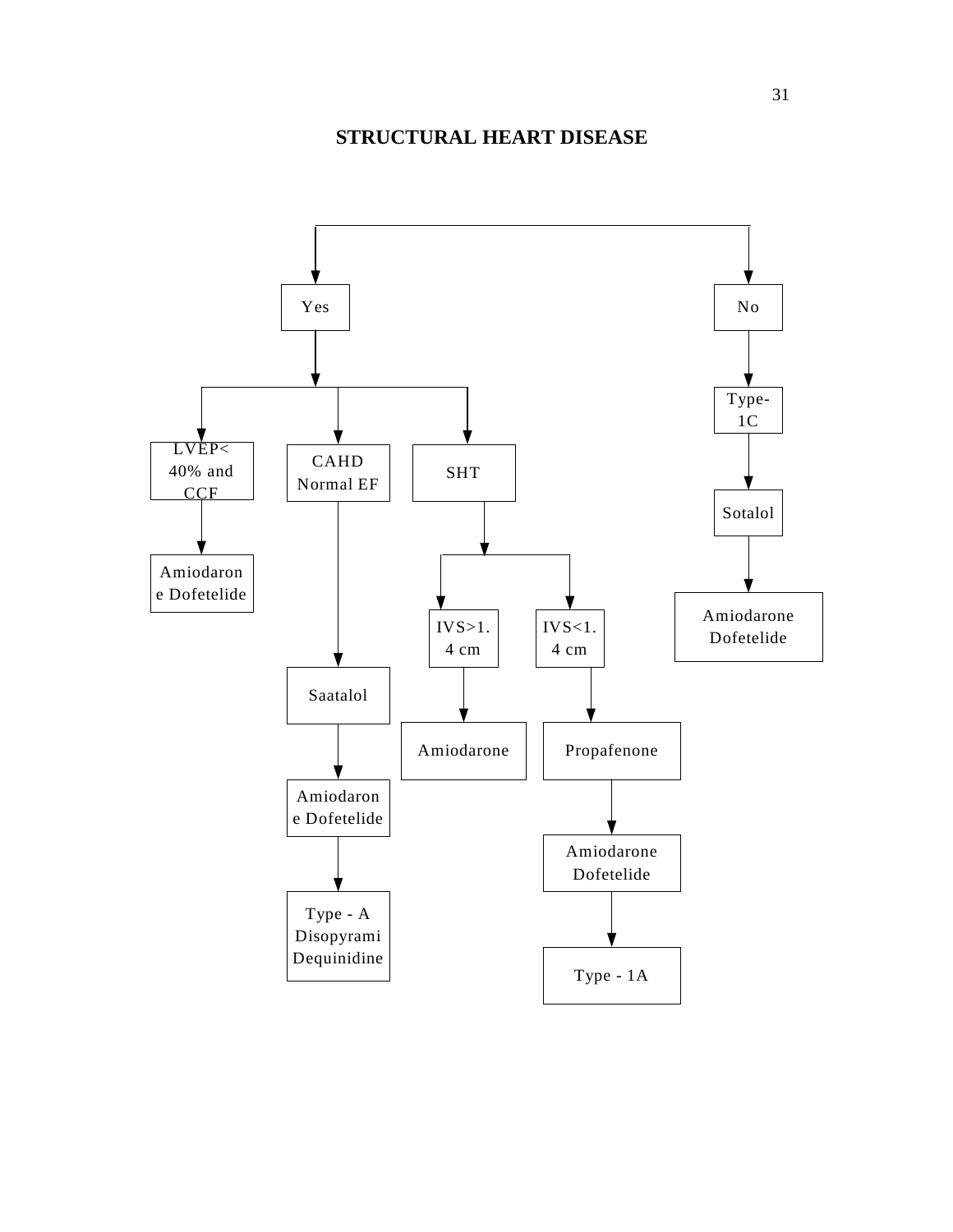

#### **ACUTE TREATMENT OF ATRIAL FIBRILLATION**

Pharmacological cardio version appears to be most effective with in 7 days after the AF especially within 48 hours.

If AF with haemodynamic compromose, ongoing angina – electrical cardio version is preferable $9$ .

If electrical cardio version is fails to restore, sinus rate, pre treatment with anti arrhythmic like ibutulide will decrease the atrial defibrillation threshold.

#### **GUIDELINES FOR THROMBOTIC THERAPY IN AF**

Based on a guideline formed by the  $6<sup>th</sup>$  consensuses Conference of Anti Thrombotic therapy of the American College of Chest Physicians.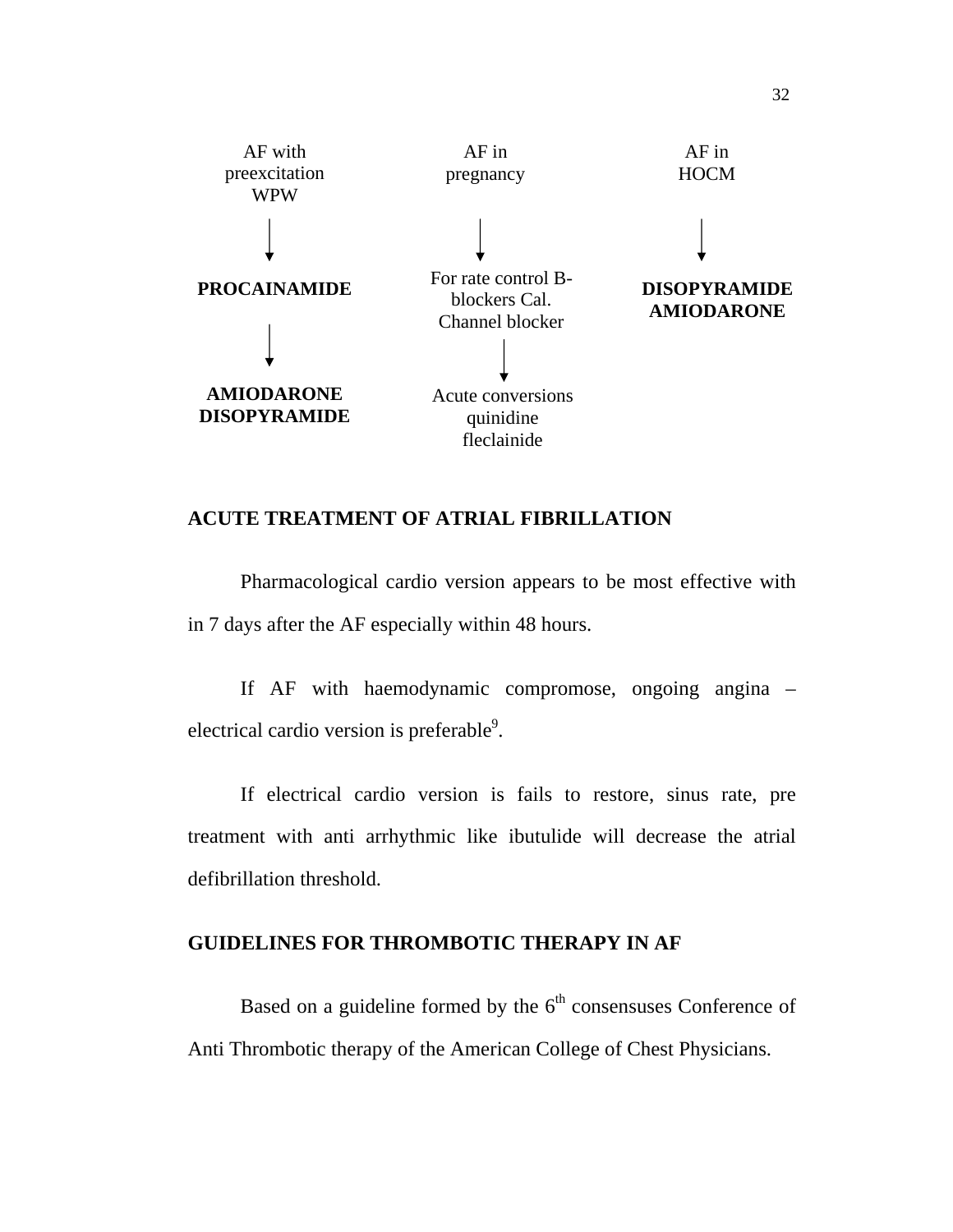#### **HIGH RISK**

| $H$ /o Prior stroke / TIA                | Anti-coagulants    |
|------------------------------------------|--------------------|
| Poor LV function                         | Maintain INR $2-3$ |
| Age 71 years                             | $\pm$ Aspirin      |
| <b>Rheumatic Mitral Valvular Disease</b> |                    |

#### **MODERATE RISK**

| 65–75 Yrs DM/CAHD | Anti coagulant maintain INR .5–2.5 |
|-------------------|------------------------------------|
|                   |                                    |

#### **LOW RISK**

< 65 years Aspirin alone

No clinical / ECHO

Evidence of CVS disease

# **ASPIRIN Vs ANTI COAGULATION IN PATIENTS WITH HIGH RISK CATEGORY OF AF**

SPAF – I trial (stroke prevention in AF) found that Anti Coagulation was significantly more effective than aspirin in decreasing the rate of all strokes and other cardiovascular events.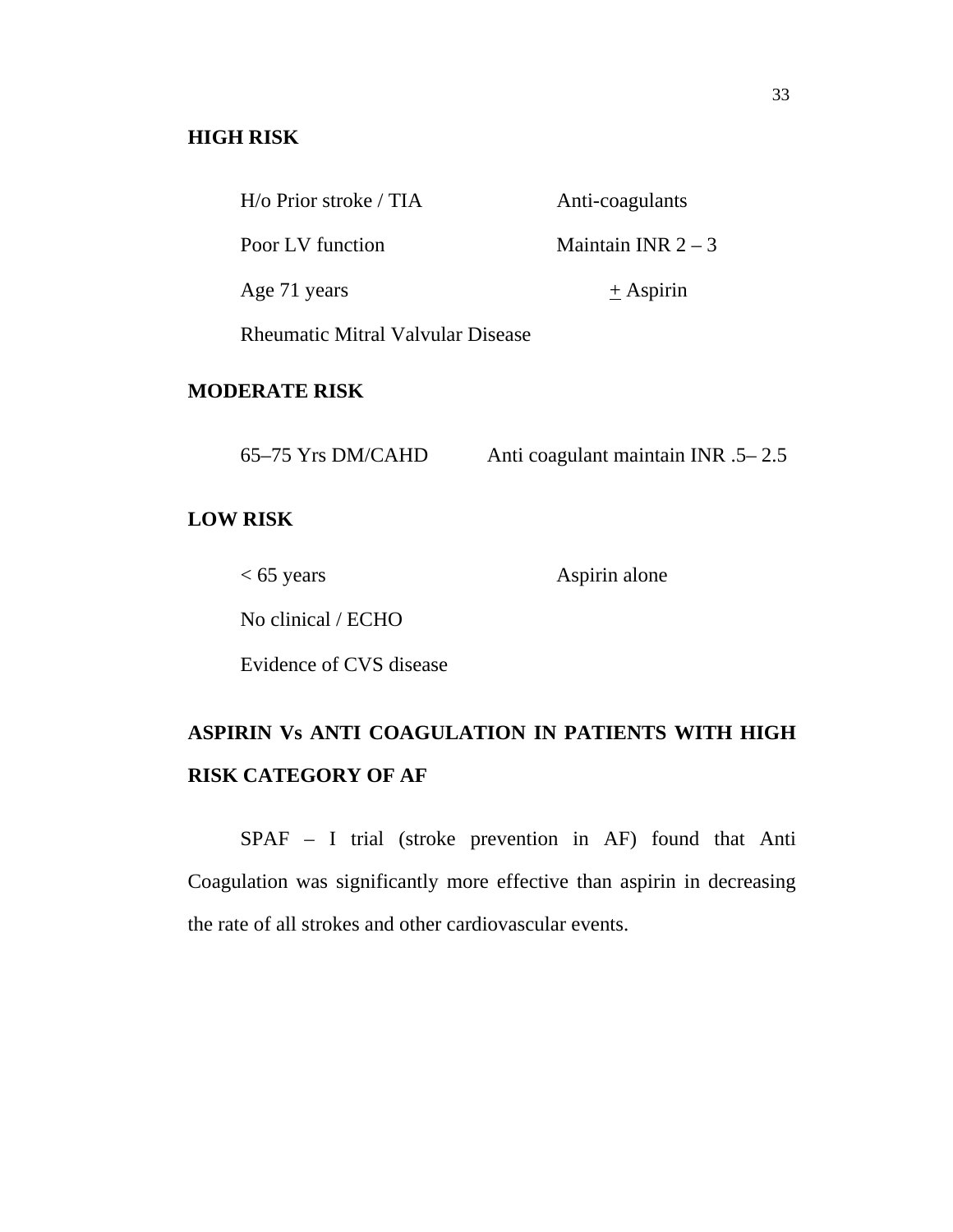# **ANTI COAGULATION COMPARED WITH ANTI COAGULATION WITH ASPIRIN**

NASPEAF (National Study of Prevention of Embolism in AF) compared the efficacy of Aspirin  $+$  anti coagulation (Target INR 1.5 – 2.4) Vs anti coagulation targeted at INR  $(2 - 3)$  preliminary reports suggested that the former is more effective than the later.

#### **RATE Vs RHYTHM CONTROL**

PIAF trial (Pharmacological intervention in AF) has come with the conclusion.

- 1. Quality of life is same in both
- 2. Exercise tolerance is better in rhythm controlled patients.
- 3. Hospital admission and adverse effects are high in rhythm controlled patients.

#### **Non-pharmacological methods for treating atrial fibrillation**

- Rhythm control strategies
	- Surgical ablation
	- Catheter ablation
	- Single and multiple atrial pacing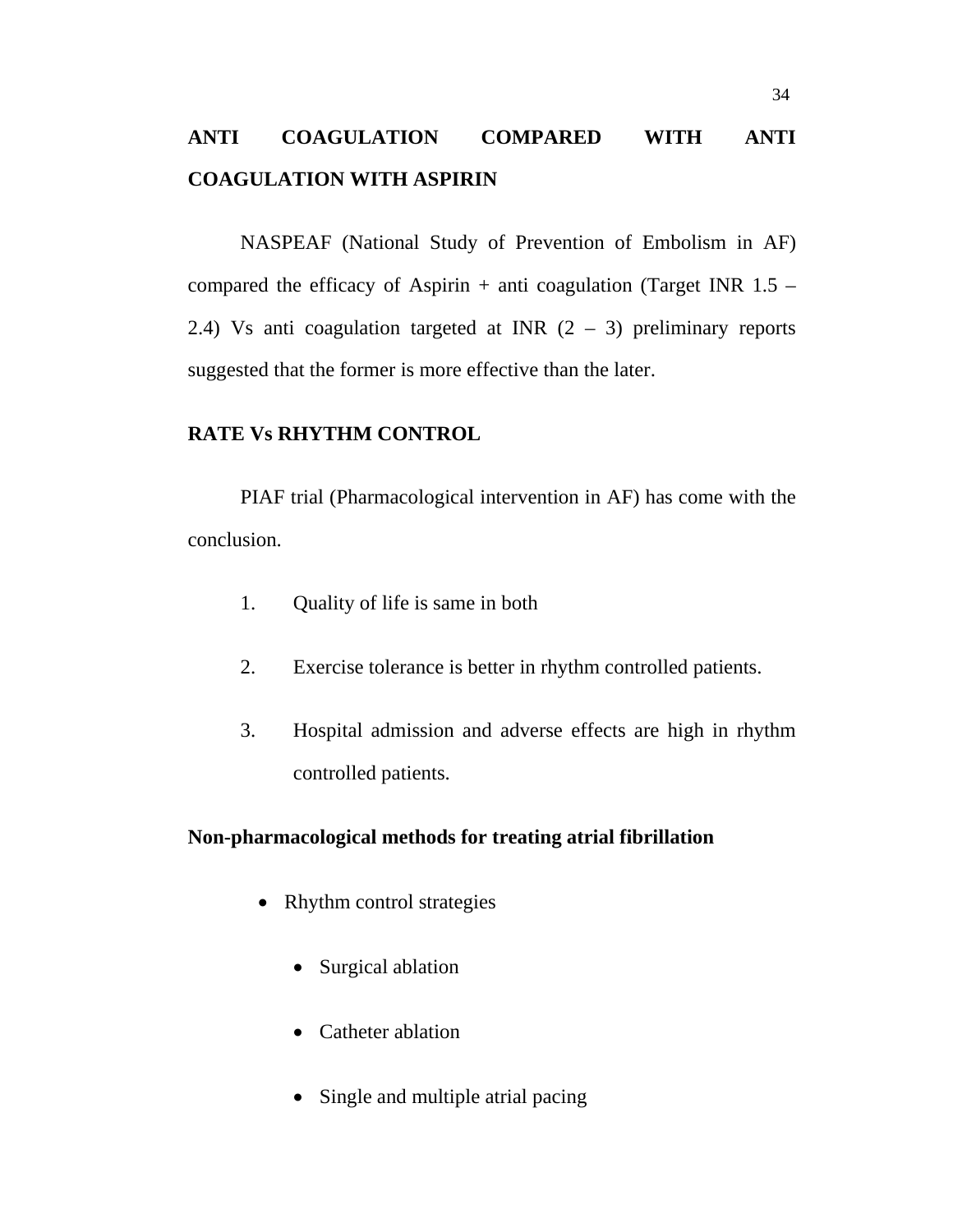- Atrial defibrillators
- Rate control strategies
	- AV node function modification
	- AV node ablation and permanent pacing

# **CHADS2 INDEX (Stroke Risk in Patients with Nonvalvular AF Not Treated with Antiocoagulation)**

| $CHADS2$ risk       | <b>Score</b> |
|---------------------|--------------|
| Cardiac tailure     | 1            |
| Hypertension        | 1            |
| $Age > 75$ Yrs      | 1            |
| Diabetes mellitus   | 1            |
| Prior stroke or TIA |              |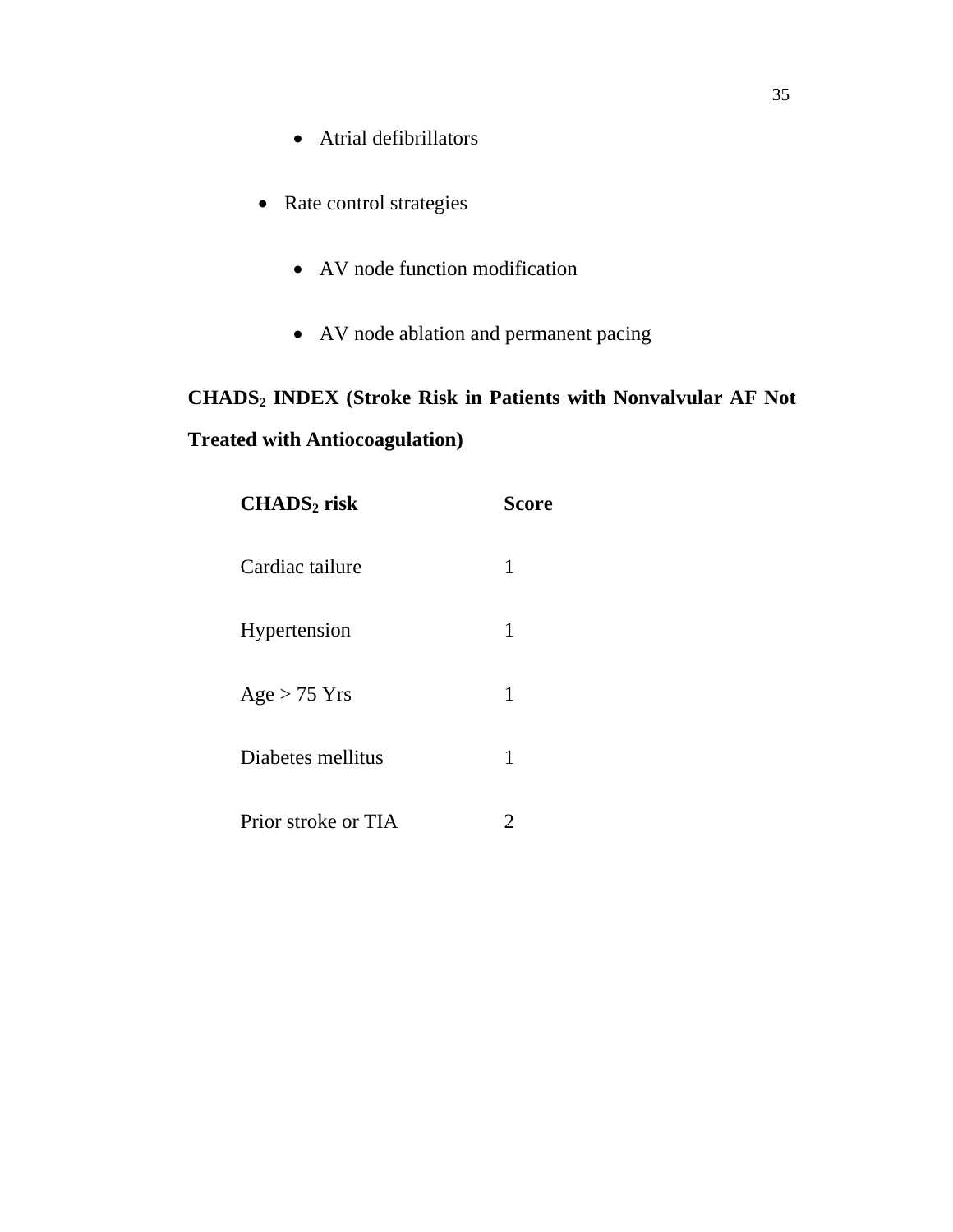**Risk category and recommended anti thrombotic therapy according**  to CHADS<sub>2</sub> score

| <b>CHADS</b> Score          | <b>Risk category</b> | <b>Recommended anti thrombotic</b><br>therapy |  |
|-----------------------------|----------------------|-----------------------------------------------|--|
|                             | Low                  | Aspirin 81-325 mg PO daily                    |  |
|                             | Moderate             | Aspirin or warfarin                           |  |
| $\mathcal{D}_{\mathcal{L}}$ | Moderate             | Previous CVA/TIA/embolism/                    |  |
|                             |                      | - $Yes = Warfarian$                           |  |
|                             |                      | - $No = Aspirin$ or warfarian                 |  |
| 3                           | High                 |                                               |  |
| 4                           | High                 |                                               |  |
| 5                           | High                 | Warfarin (INR $2.0 - 3.0$ )                   |  |
| 6                           | High                 |                                               |  |

## **Appropriate anticoagulation in various AF populations**

| Patients features                                | Antithrombotic therapy                |
|--------------------------------------------------|---------------------------------------|
| Age<60 yr, no heart disease (lone                | Aspirin $(81-325 \text{ mg/d})$ or no |
| AF)                                              | therapy                               |
| Age $<60$ yr, heart disease but no               | Aspirin $(81-325 \text{ mg/d})$       |
| <b>RFs</b>                                       |                                       |
| Age $60-74$ yr, no RFs                           | Aspirin $(81-325 \text{ mg/d})$       |
| Age 65-74 yr with diabetes                       | Oral anticoagulation (INR 2.0-3.0)    |
| mellitus or CAD                                  |                                       |
| Age 75 yr or older, women                        | Oral anticoagulation (INR 2.0-3.0)    |
| Age 75 yr or older, men, no other                | Oral anticoagulation (INR 2.0-3.0)    |
| <b>RFs</b>                                       | or aspirin $(81-325 \text{ mg/d})$    |
| Age 65 or older, heart failure                   | Oral anticoagulation (INR 2.0-3.0)    |
| LV ejection fraction $\langle 35\% \rangle$ or   | Oral anticoagulation (INR 2.0-3.0)    |
| fractional shortening $\langle 25\% \rangle$ and |                                       |
| hypertension                                     |                                       |
| Rheumatic heart disease (mitral)                 | Oral anticoagulation (INR 2.0-3.0)    |
| stenosis)                                        |                                       |
| Prosthetic heart valves; prior                   | Oral anticoagulation (INR 2.0-3.0)    |
| thromboembolism                                  | or higher)                            |
| Persistent atrial thrombus on TEE                | Oral anticoagulation (INR 2.0-3.0)    |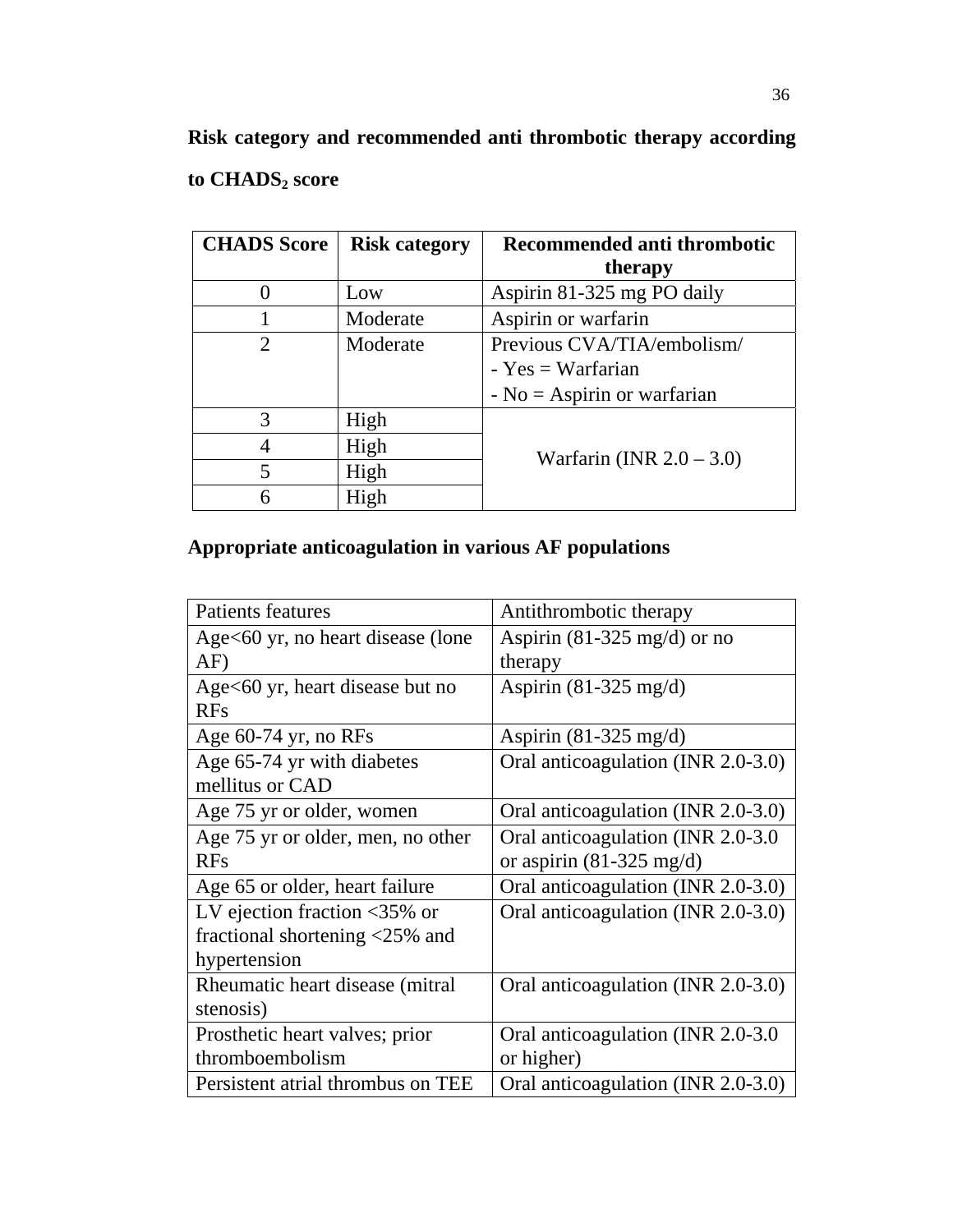### **Algorithm for ANTITHROMBOTIC THEARPY IN NON**

### **VALVULAR AF**

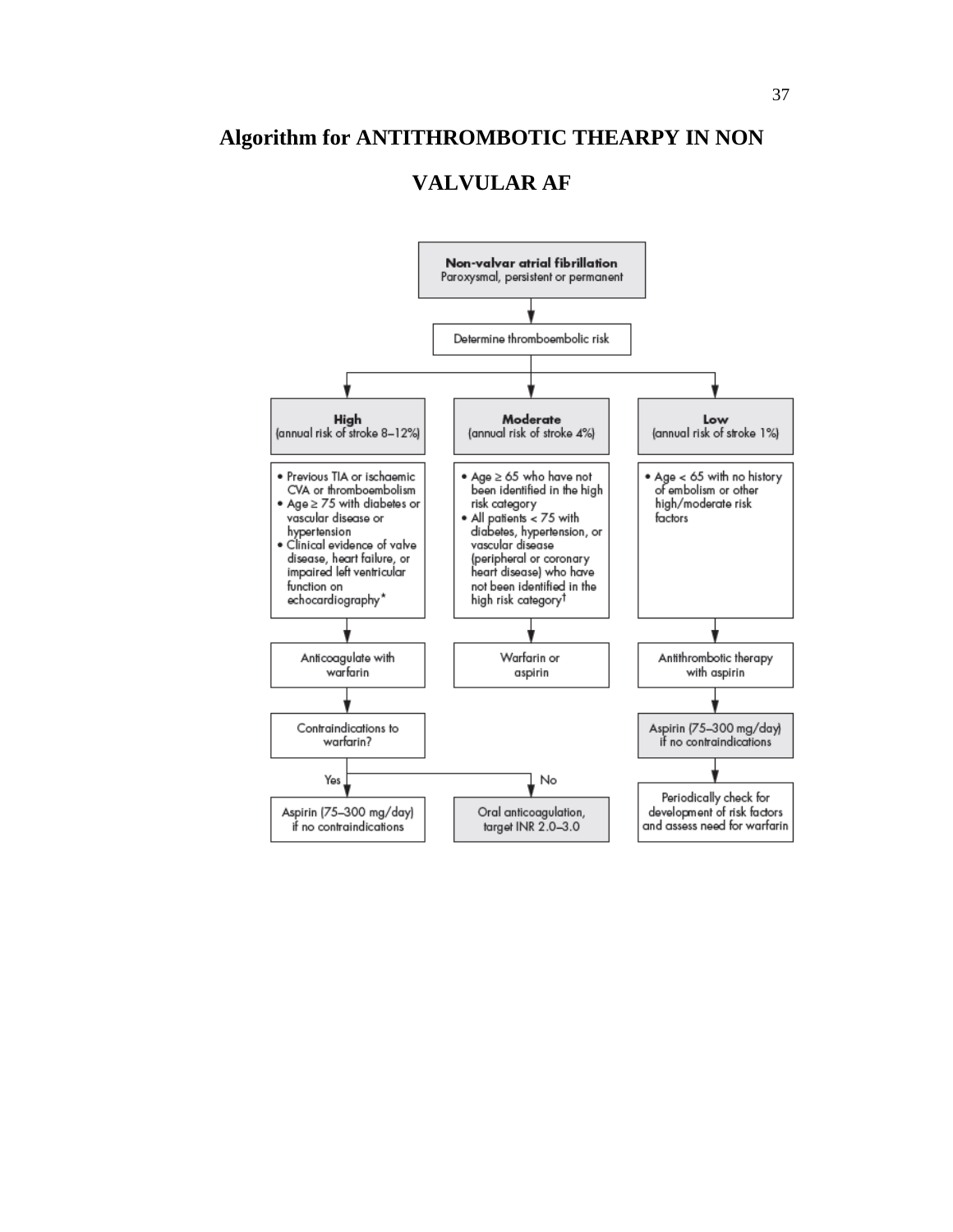### **MATERIAL AND METHODS**

This study was conducted at Government Stanley Medical College Hospital, Chennai during the period of January 2007 to June2007. Fifty cases of patients admitted with atrial fibrillation were recorded. No patient had been counted to if he/she got admitted again after discharge. Paediatric age group (13 Yrs and Less) was not included in this study.

#### **The Diagnosis of AF:**

This was made on clinical grounds and confirmed by ECG / ECHO.

#### **Clinical Grounds:**

#### **Irregularly irregular pulse:**

If the patient was not in failure, he or she was exercised and the persistence of the irregularity noted.

#### **Pulse deficit:**

Simultaneous counting of the pulse rates by one observer and the heart rate by another for one full minute.

Absence of "a" waves in JVP.

On Auscultation varying intensity of SI.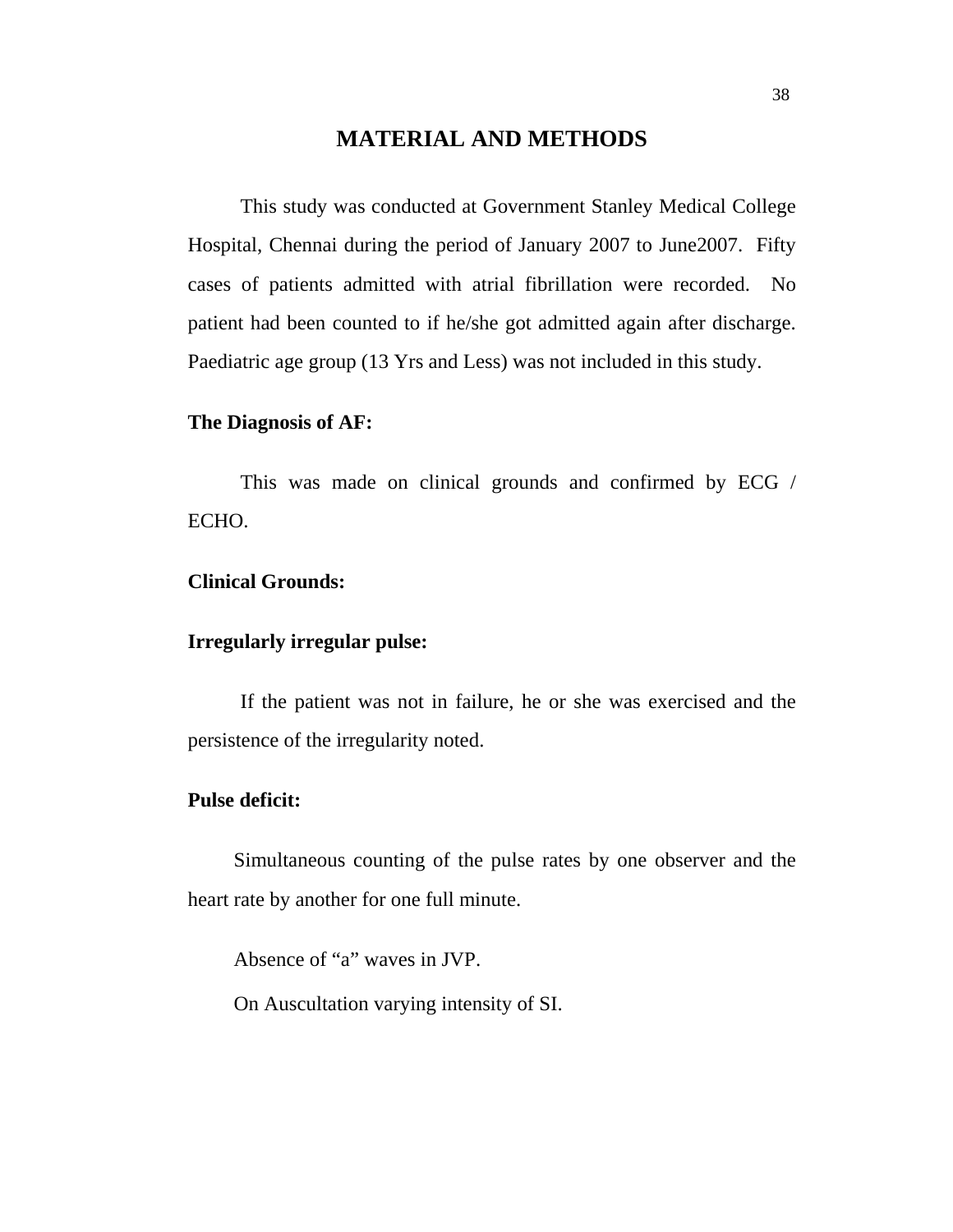#### **ECG Recording**

 A 12 lead ECG was taken for all the cases. It was standardized to produce a deflection of 10 mm/1 mv input and paper speed was set at 25 mm/Sec. The ECG features of AF are:

- 1. Absence of regular rhythm / p waves.
- 2. Atrial Activity reflected by a variable irregularity compounded deflection forming the base line "f" waves.
- 3. Marked variation in 'RR' interval.
- 4. Variation in QRS complex configuration in ECG.

Other findings like Ventricular Enlargement RVE, RBBB, evidence of ischaemia/infarction also noted.

In all cases complete history was taken and general examination done. Further the patients was subjected the investigations according to the suspected etiology.

### **Rheumatic Heart Disease**

- 1. Features of RHD
- 2. Features of CCF
- 3. Presence of Valvular heart disease
- 4. Features of Infective Endocarditis
- 5. Chest X-Ray PA view
- 6. CT Scan for any embolic complication
- 7. ECHO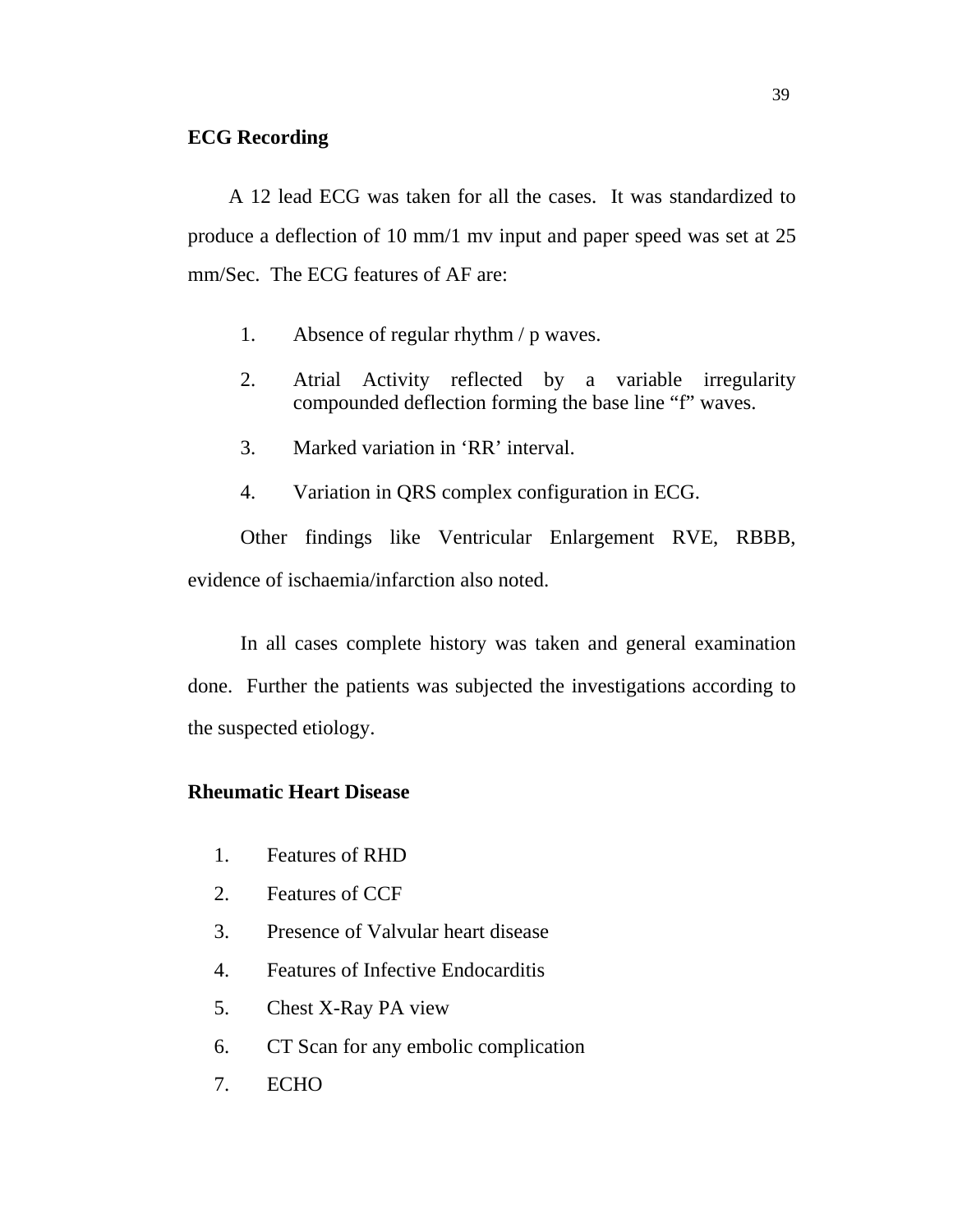#### **CORONARY ARTERY HEART DISEASE:**

- 1. History / ECG
- 2. HT / DM
- 3. Auscultation for S3 / S4
- 4. Ophthalmic Examination
- 5. Chest X-ray PA view for cardiomegaly / Pulmonary congestion
- 6. Serum enzymes CPK CPK-MB in case of infarction

### **Systemic Hypertension:**

- 1. Blood Pressure
- 2. Fundus examination
- 3. ECG for LVH, LVE, LAE
- 4. Chest X-ray PA view Cardiomegaly
- 5. Urine analysis
- 6. Urea Creatinine Sugar

### **CHEST X-RAY PA VIEW**

Chest X-ray PA view was taken and evaluated for evidence of valvular heart disease, congenital heart disease, pericardial effusion, COPD, pneumonia, etc.,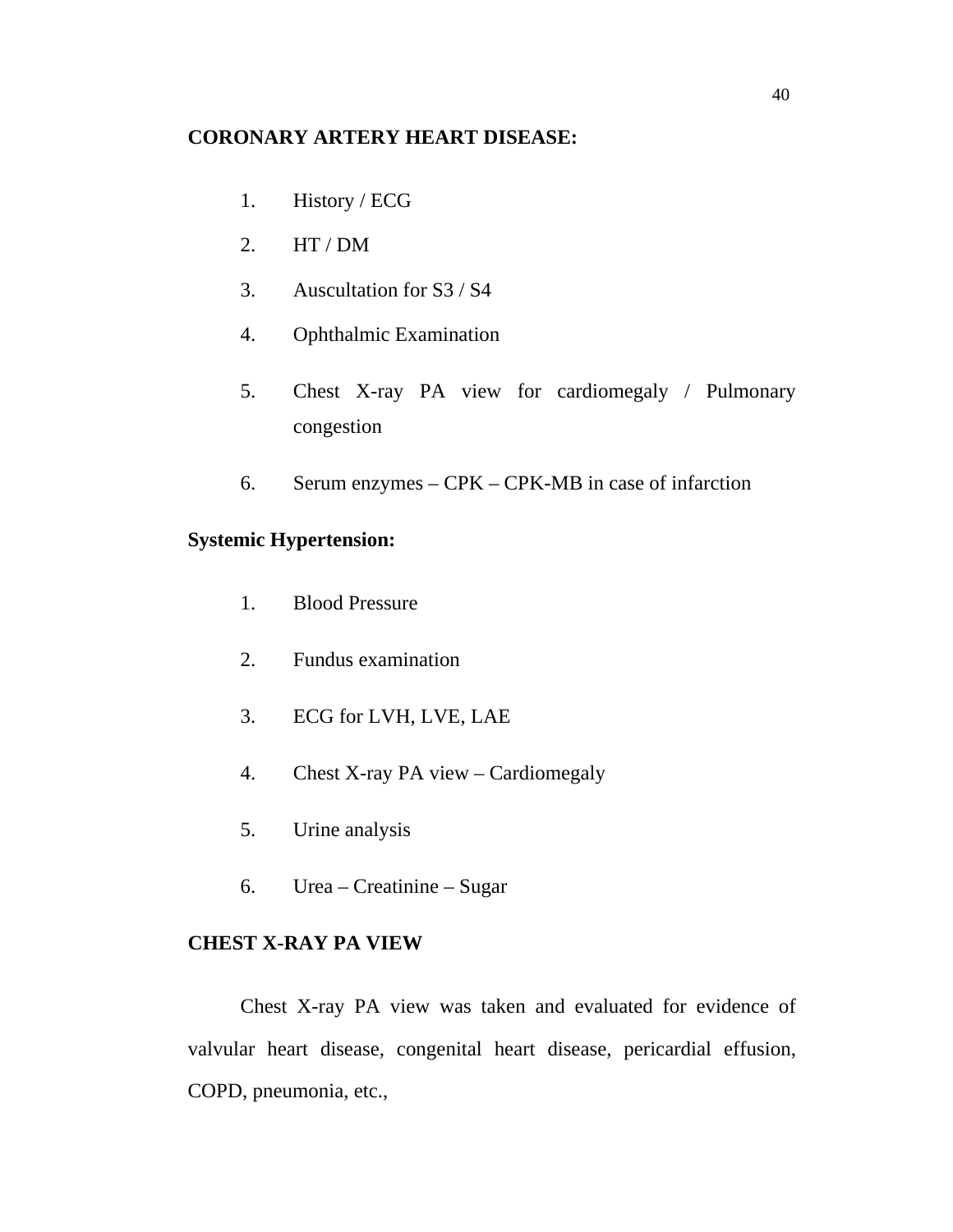#### **ECHO**

M-mode, 2 D ECHO was done for all the patients and the presence of thickening of the valves, calcification, and valve closure were noted. The size of the valve ring and the chamber of the heart were noted. The presence of clot in the atria/atrial appendage was also noted.

#### **Diagnosis of Complication of AF**

 AF complicating CCF, complete history, examination done. ECG, Chest X-ray PA for cardiomegaly and pulmonary congestion. ECHO evaluation of ventricular function was noted.

AF complicating stroke patient neurological examination done. CT scan brain taken and the feature were noted. The presence of thrombus in atria using ECHO noted.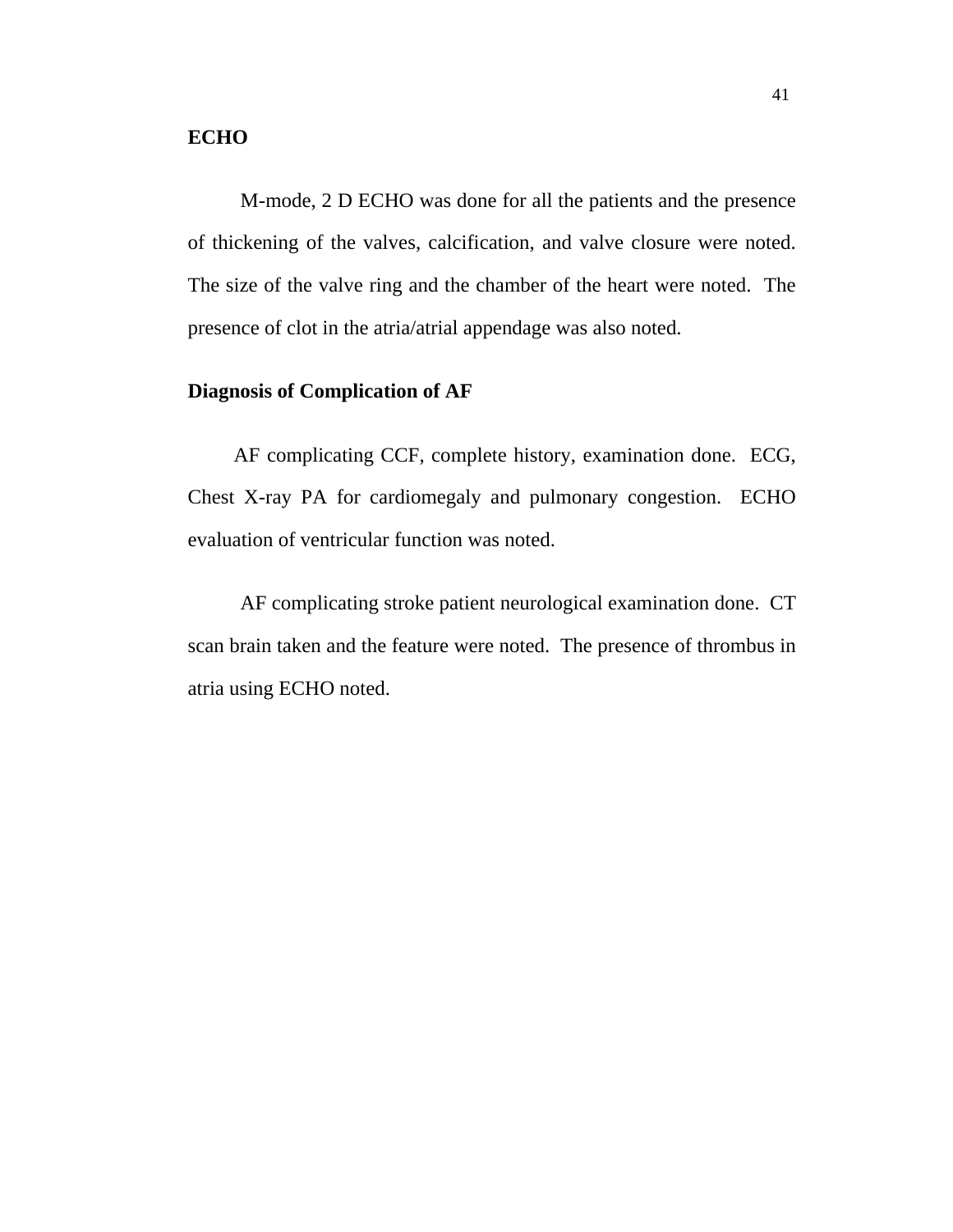# **OBSERVATIONS**

### **TABLE 1**

### **AETIOLOGY**

| <b>CAUSES</b>                  | <b>NUMBER OF</b>            | $\frac{0}{0}$ |
|--------------------------------|-----------------------------|---------------|
|                                | <b>CASES</b>                |               |
| <b>Rheumatic Heart Disease</b> | 30                          | 60%           |
| <b>Ischaemic Heart Disease</b> | 8                           | 16%           |
| Cardiomyopathy (Dilated)       | 8                           | 16%           |
| Syst hypertension              | $\mathcal{D}$               | 4%            |
| Misc. Holiday heart synd       | $\mathcal{D}_{\mathcal{L}}$ | 4%            |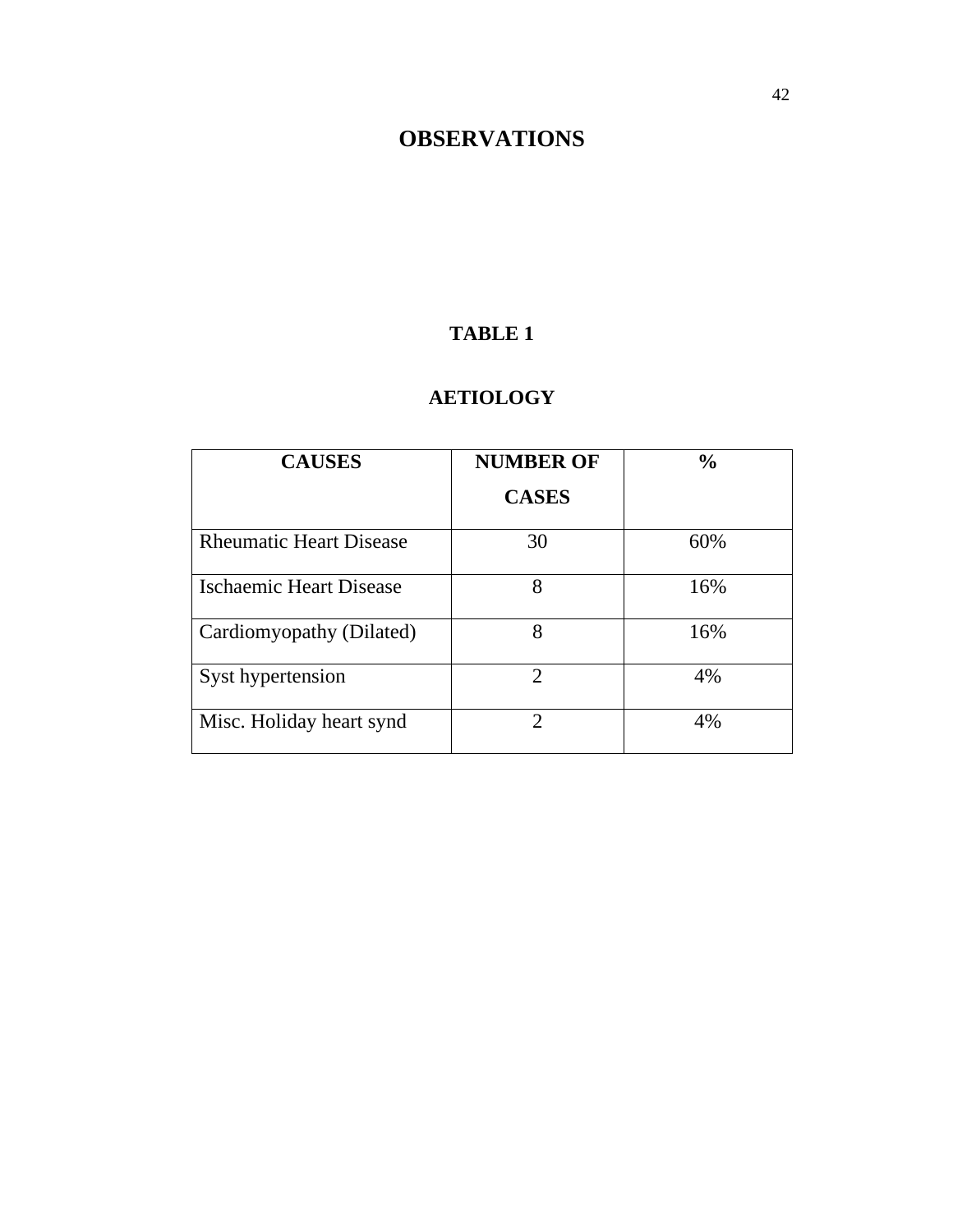### **AGE DISTRIBUTIONS**

| <b>CAUSES</b> | <b>NUMBER OF CASES</b> | $\frac{0}{0}$ |
|---------------|------------------------|---------------|
| $13 - 20$     |                        | 0%            |
| $21 - 30$     | 10                     | 20%           |
| $31 - 40$     | 15                     | 30%           |
| $41 - 50$     | 9                      | 18%           |
| $51 - 60$     | 13                     | 26%           |
| 61 and above  | 3                      | 6%            |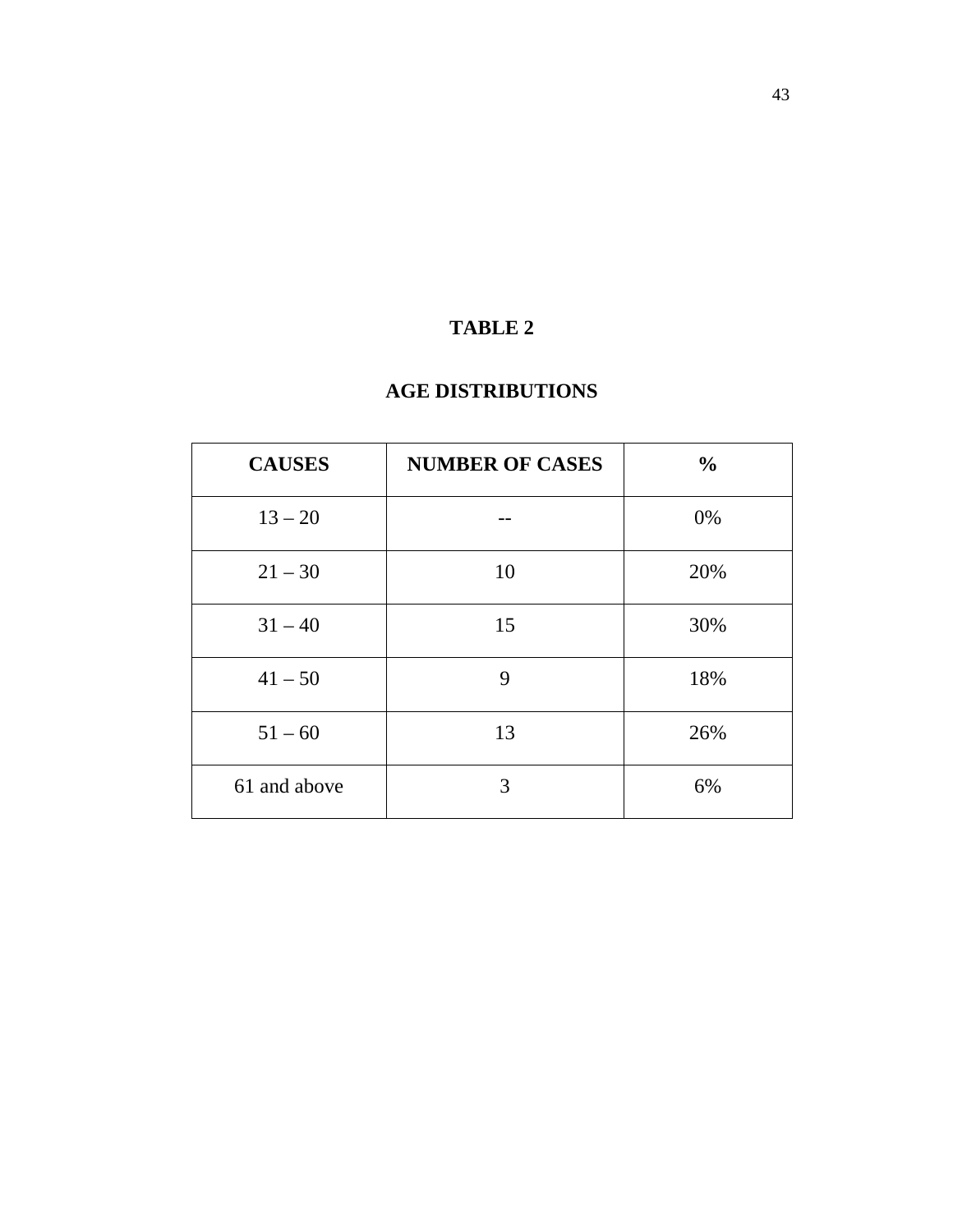### **SEX DISTRIBUTIONS**

| <b>AETIOLOGY</b>               | <b>MALES</b>   | <b>FEMALES</b> |
|--------------------------------|----------------|----------------|
| <b>Rheumatic Heart Disease</b> | 19             | 11             |
| Ischaemic Heart Disease        | 5              | 3              |
| Cardiomyopathy                 |                | 8              |
| <b>Systemic Hypertension</b>   |                |                |
| Miscellaneous                  | $\overline{2}$ |                |
| %                              | 54%            | 46%            |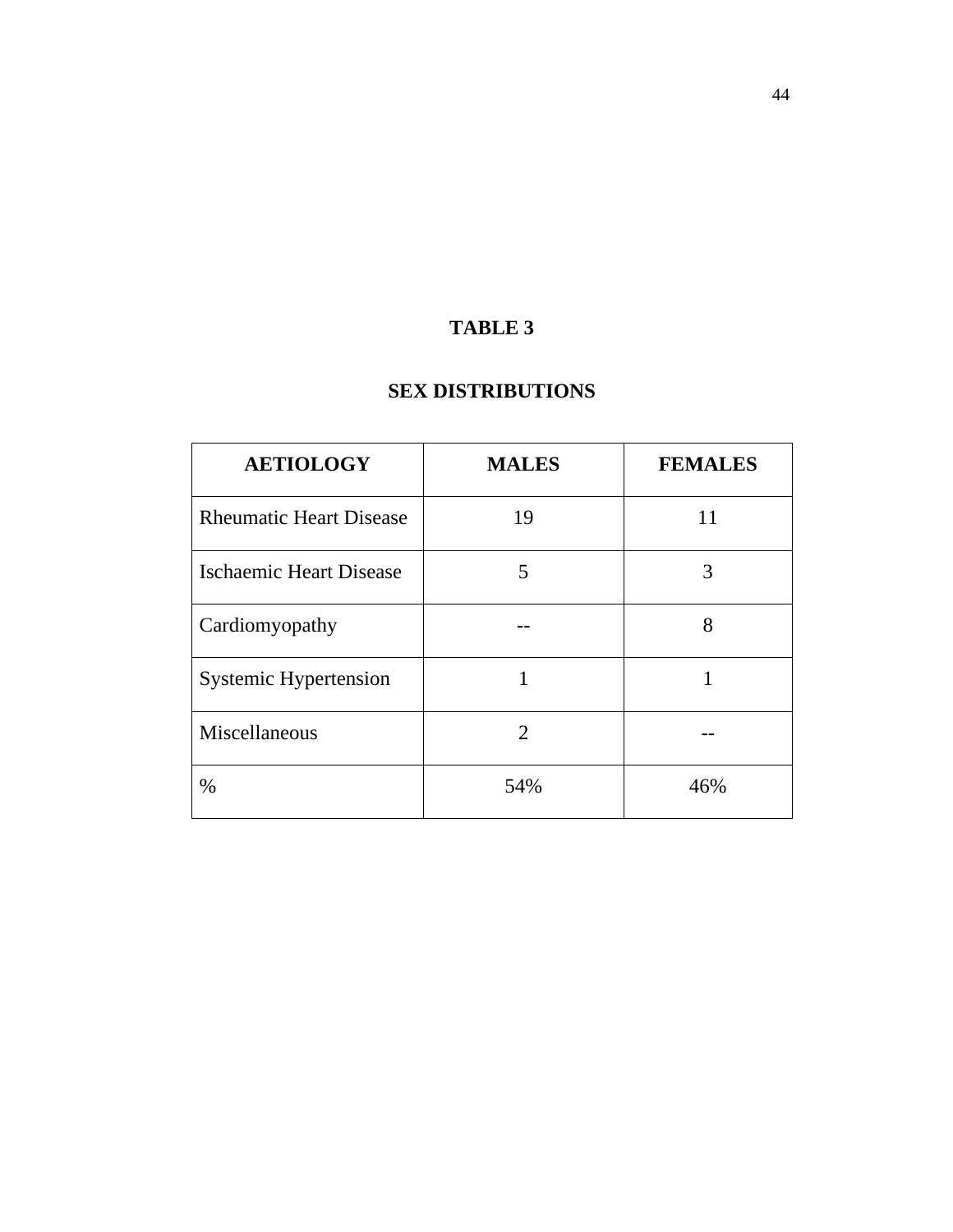### **AGE AND ETIOLOGICAL INCIDENCES**

| <b>AETIOLOGY</b>               | AGE           |             |
|--------------------------------|---------------|-------------|
|                                | <b>RANGE</b>  | <b>MEAN</b> |
| <b>Rheumatic Heart Disease</b> | $21 - 60$ Yrs | 35.7 yrs    |
| Ischaemic Heart Disease        | $50 - 67$ Yrs | 58.3 yrs    |
| Cardiomyopathy                 | $42 - 58$ Yrs | 52 yrs      |
| <b>Systemic Hypertension</b>   | $44 - 52$ Yrs | 48 yrs      |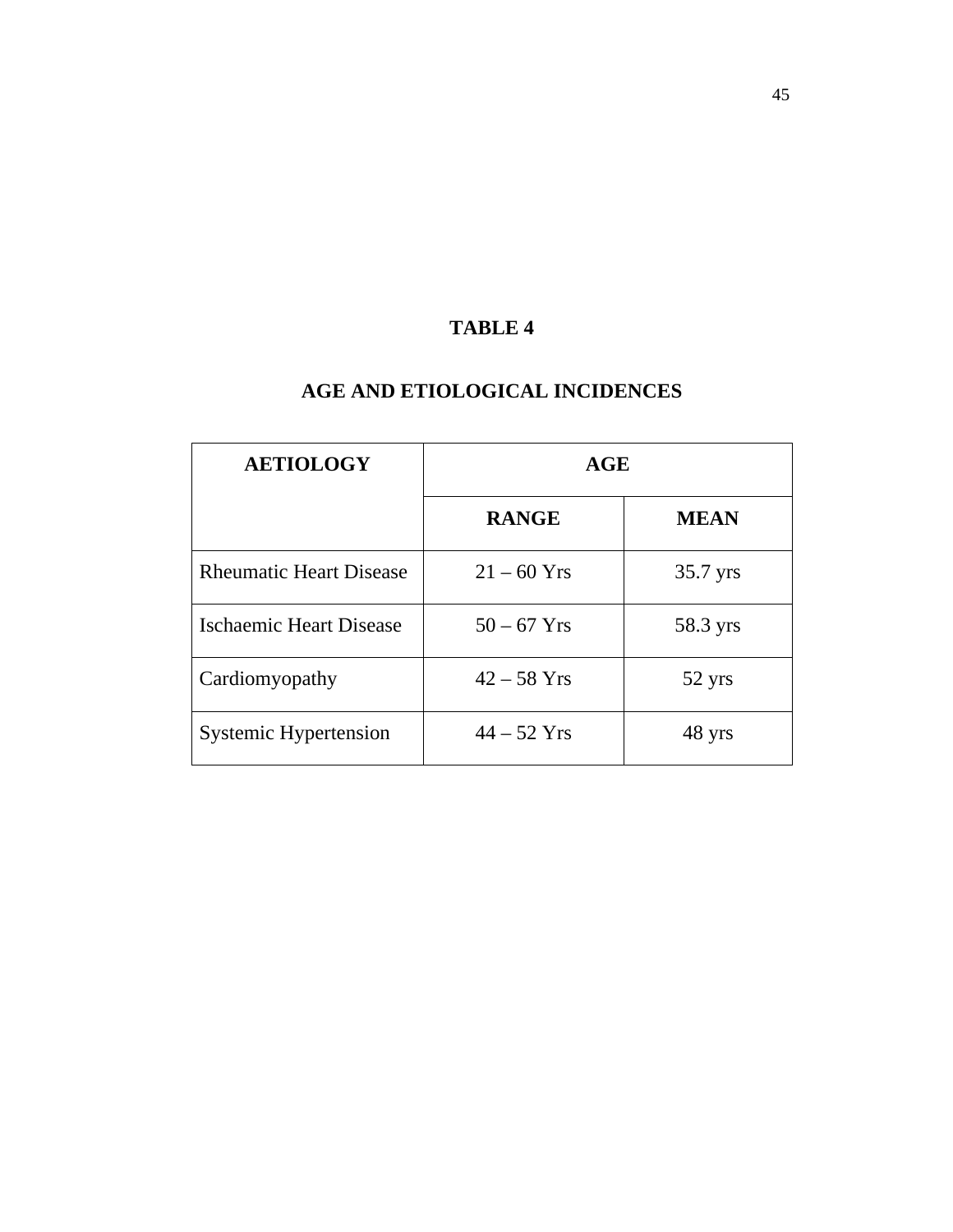# **TYPES OF VALVULAR LESION CAUSING RHEUMATIC**

| <b>Valvular Lesion</b> | <b>Number of cases</b> | $\frac{0}{0}$ |
|------------------------|------------------------|---------------|
| Rheumatic M.S.         |                        | 37%           |
| $MS + MR$              | 15                     | 50%           |
| $MS + MR + AS + AR$    |                        | 13%           |

### **HEART DISEASE WITH ATRIAL FIBRILLATION**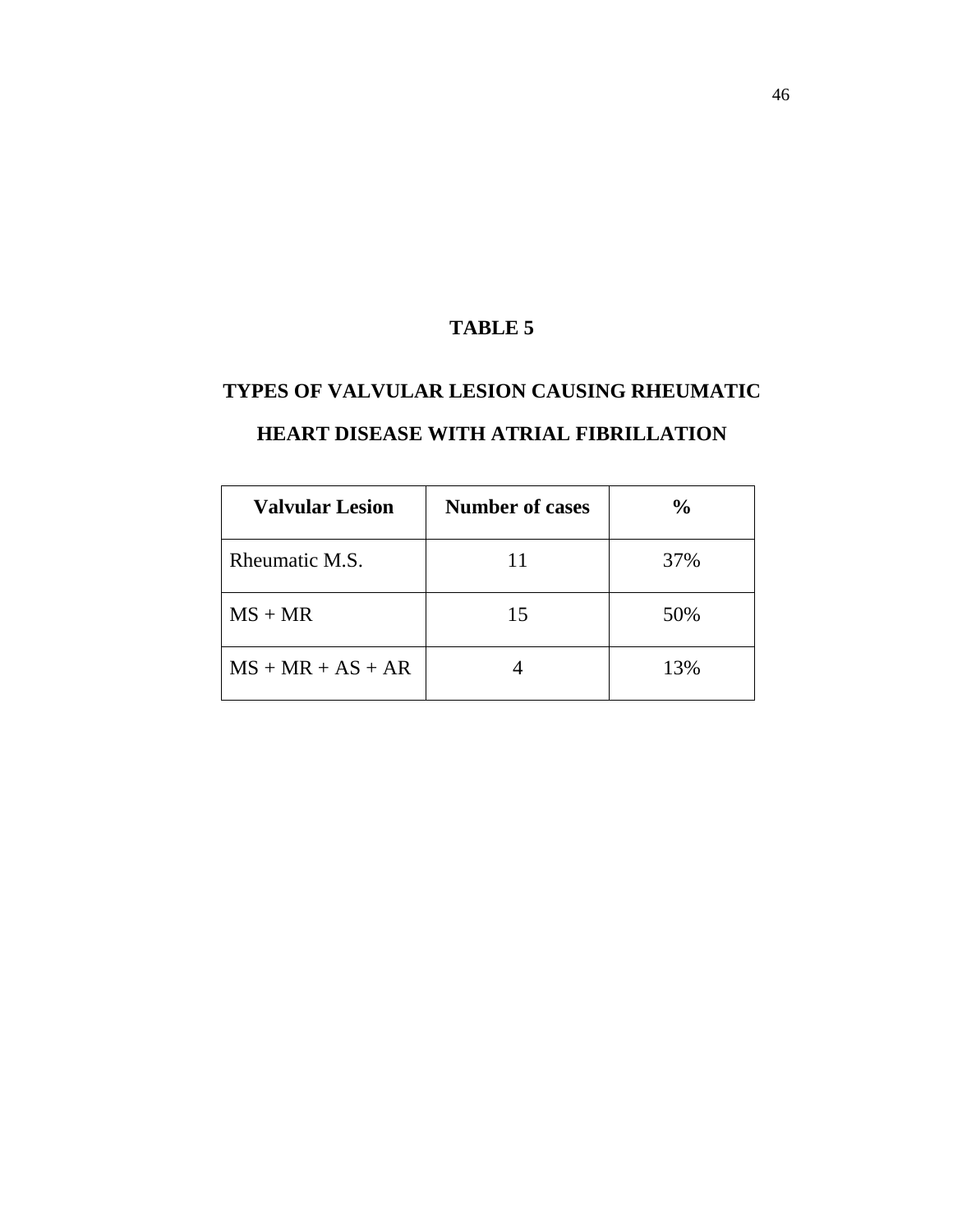### **CLINICAL MANIFESTATION OF ATRIAL FIBRILLATION**

| <b>Clinical</b>      | <b>Number of cases</b> | $\frac{6}{6}$ |
|----------------------|------------------------|---------------|
| <b>Manifestation</b> |                        |               |
| <b>PALPITATIONS</b>  | 40                     | 80%           |
| <b>DYSPNOEA</b>      | 30                     | 60%           |
| <b>ANGINA</b>        |                        | 14%           |
| <b>FATIQUE</b>       | 5                      | 10%           |
| <b>SYNCOPE</b>       |                        | 8%            |

This table is taken into consideration the fact that persons with palpitation also has co-existing other clinical manifestation like Dyspnoea/Angina.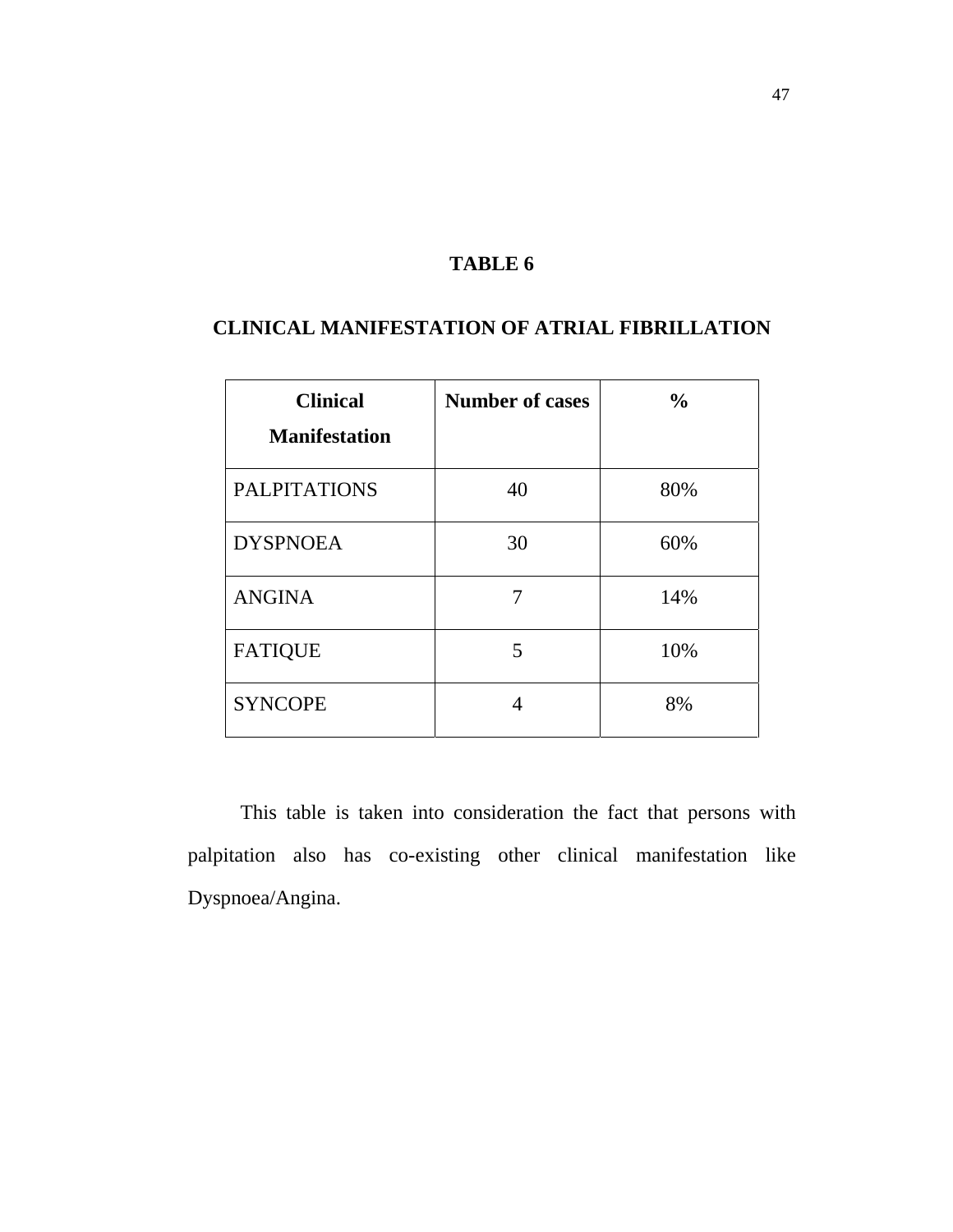# **LA SIZE IN PATIENTS WITH RHD WITH ATRIAL**

### **FIBRILLATION**

| <b>LA SIZE</b> | <b>NUMBER OF</b><br><b>CASES</b> | $\frac{0}{0}$ |
|----------------|----------------------------------|---------------|
| $3 - 3.5$ cm   | 2                                | 6%            |
| $3.5 - 4$ cm   |                                  | 14%           |
| $>$ 4 cm       | 24                               | 80%           |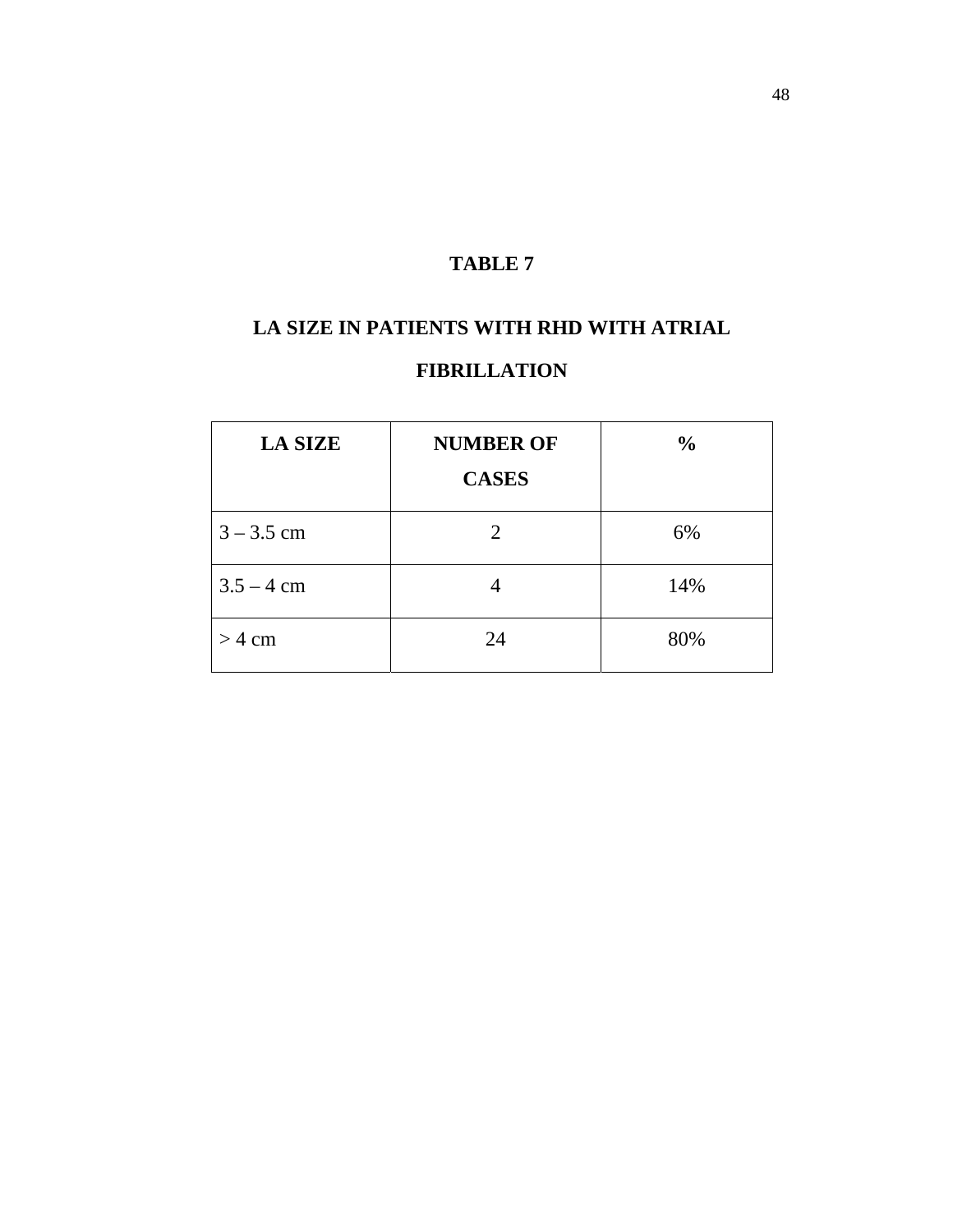| <b>COMPLICATION</b>                  | <b>NUMBER</b><br><b>OF CASES</b> | $\frac{0}{0}$ |
|--------------------------------------|----------------------------------|---------------|
| Precipitation of cardiac failure     | 40                               | 80%           |
| Stroke (Thromboembolic Complication) |                                  | 6%            |
| Angina                               |                                  | 14%           |

### **COMPLICATION OF ATRIAL FIBRILLATION**

Atril fibrillation per se does not cause cardiac failure in a majority of case but it precipitates failure in a heart which is compromised haemodynamically due to rheumatic heart disease or when the pumping action is compromised in case of DCMP and CAHD.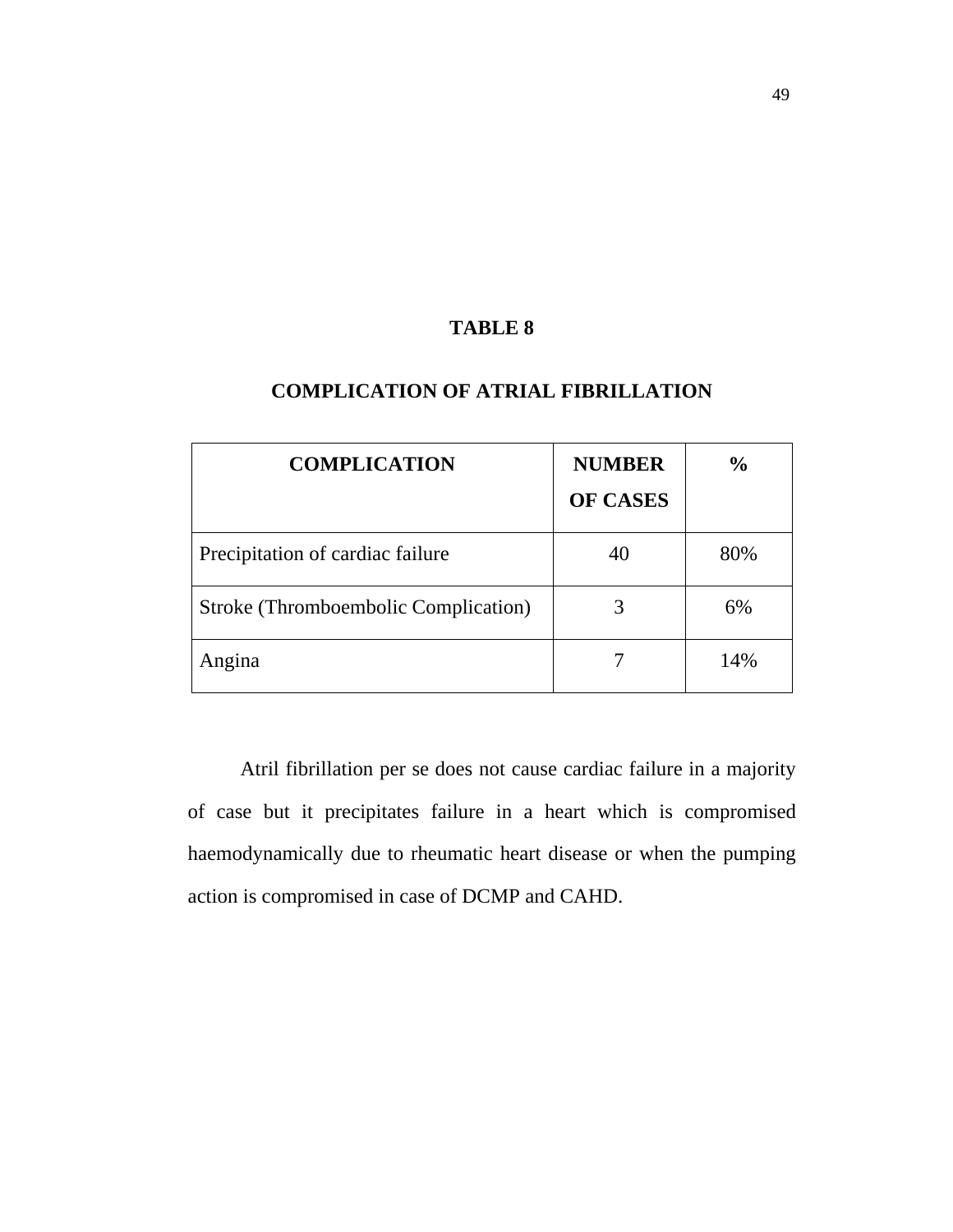### **DISCUSSION**

#### **ETIOLOGY**

In our study, we found that the commonest etiology causing atrial fibrillation was rheumatic heart disease, which constituted 60% of the cases followed by dilated cardiomyopathy. This is in sharp contrast to the study by WARREN J.MANNING, STEPHENGORDON (NEJM volume 328 March 1993) were hypertension was the commonest etiology contributing 46%. Rheumatic Heart Disease contributes to only 4% of the cases. But our study coincided a study from Ethiopia in which rheumataic heart disease contributes about 66% of the cases.

#### **AGE/SEX DISTRIBUTION**

In our study, we found that the majority of the cases were in the  $4<sup>th</sup>$ and 5<sup>th</sup> decade, but in Framingham study and study by GODTFREDSENJ (AF, molndal Sweden: AB hassle 1982) which was common in the  $6<sup>th</sup>$ and  $7<sup>th</sup>$  decade. This can be attributed to the fact that rheumatic heart disease accounted for majority of the cases in our study. And also in our study there was no major sex difference in the distribution of atrial fibrillation.

In our study atrial fibrillation in rheumatic heart disease occurred at a mean age of 35.7 years. This is low when compared to the Framingham study in which the mean age was in the  $6<sup>th</sup>$  decade.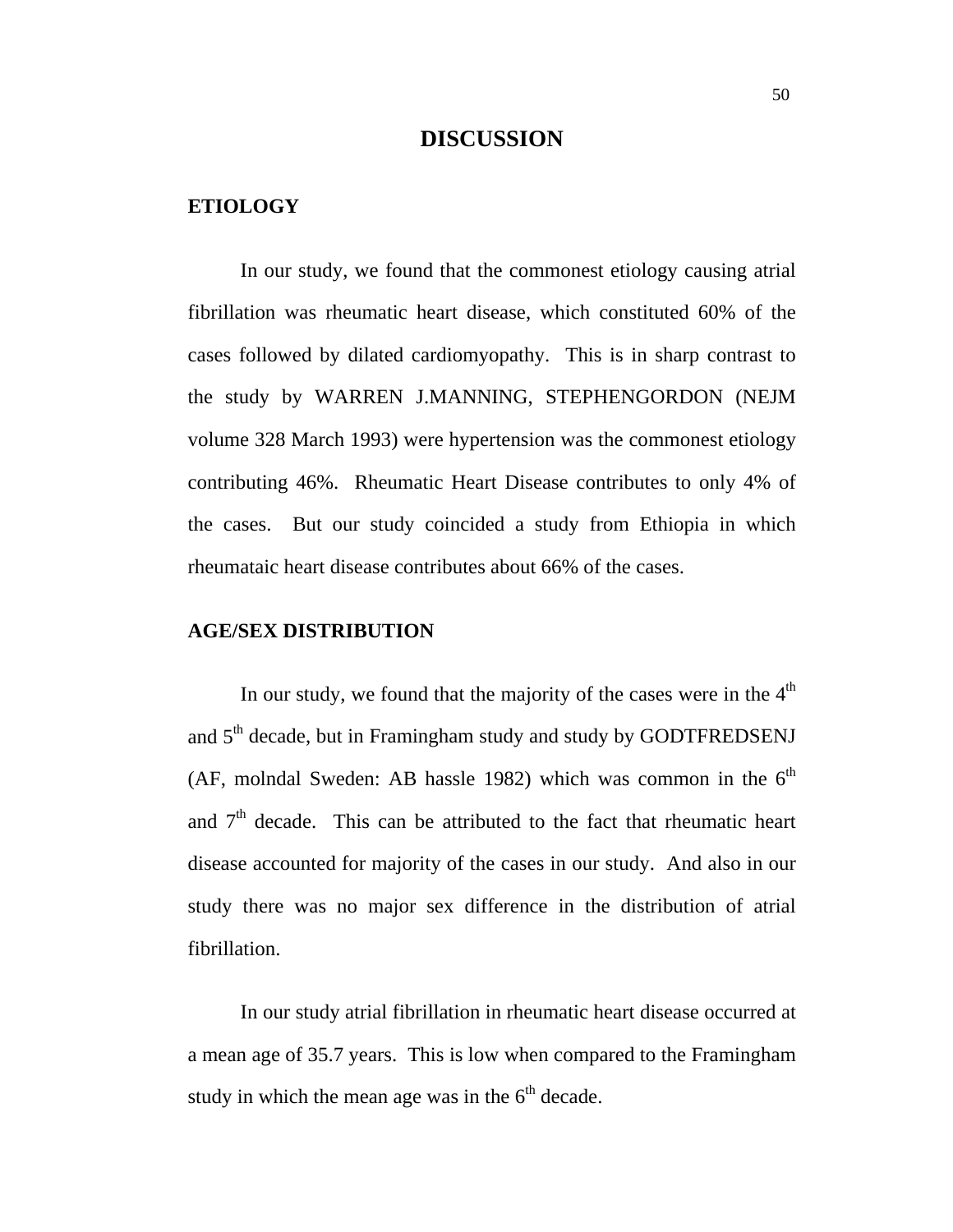### **VALVULAR LESIONS IN RHEUMATIC HEART DISEASE WITH ATRIAL FIBRILLATION**

In our study, the predominant lesion in rheumatic heart disease causing atrial fibrillation was mitral valvular disease. This correlates well with the Framingham study.

### **LEFT ATRIAL SIZE IN PATIENTS WITH RHEUMATIC HEART DISEASE WITH ATRIAL FIBRILLATION**

In out study, it was found that the majority of the cases of rheumatic heart disease with atrial fibrillation had a left atrial diameter of greater than 4 cm. This coincides with the study by SANOOP, JOHNSON (INDIAN HEART JOURNAL Sep 2003) in which atrial fibrillation was common when the left atrial size was above 4 cm.

#### **COMPLICATIONS OF ATRIAL FIBRILLATION**

In our study, the precipitation of cardiac failure was the major complication constituting to 80% of the cases. This is due to the fact that atrial fibrillation precipitates heart failure in a haemodynamically compromised state as in rheumatic heart disease due to structural abnormality and compromise in pumping action in case of DCMP and CAHD. Since the majority of the cases in our study come under the above category precipitation of covert cardiac failure was the major complication. Atrial fibrillation per se only contributes little to cardiac failure. The % of stroke was 6%, this correlated with the study by p.Peterson and godtfredson (European heart journal Vol.9 No.3 March 1998).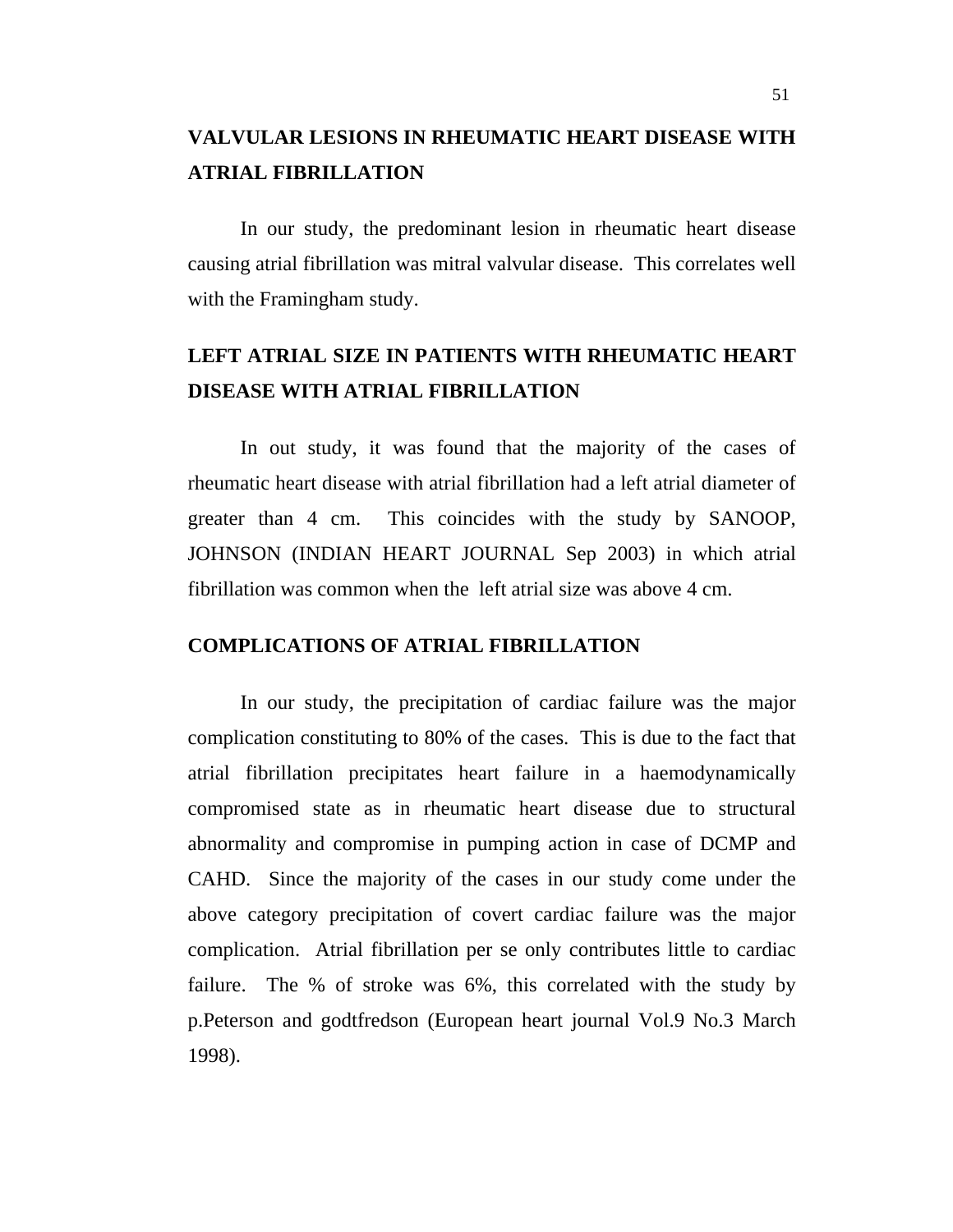### **CONCLUSION**

- The Commonest etiology causing atrial fibrillation was Rhenmatic heart disease, which contributed to 60% of the cases.
- $\mathbf{\hat{P}}$  The majority of the cases of Atrial fibrillation were in the 4<sup>th</sup> or  $5<sup>th</sup>$  decade.
- There were no significant sex differences in the distribution of Atrial fibrillation but in Dilated cardiomyopathy had a predominant female preponderance.
- $\triangle$  Rheumatic heart disease patients with atrial fibrillation had a mean of 35.7 years, while patients with ischaemic heart disease had a mean of 58.3 years.
- $\mathbf{\hat{P}}$  In Rheumatic heart disease the predominant lesion causing AF was mitral valve lesion.
- The commonest clinical manifestation causing Atrial fibrillation was palpitations followed by dyspnoea.
- $\triangle$  A Left atrial size of >4 cm predisposes to Atrial fibrillation in Rheumatic Heart Disease.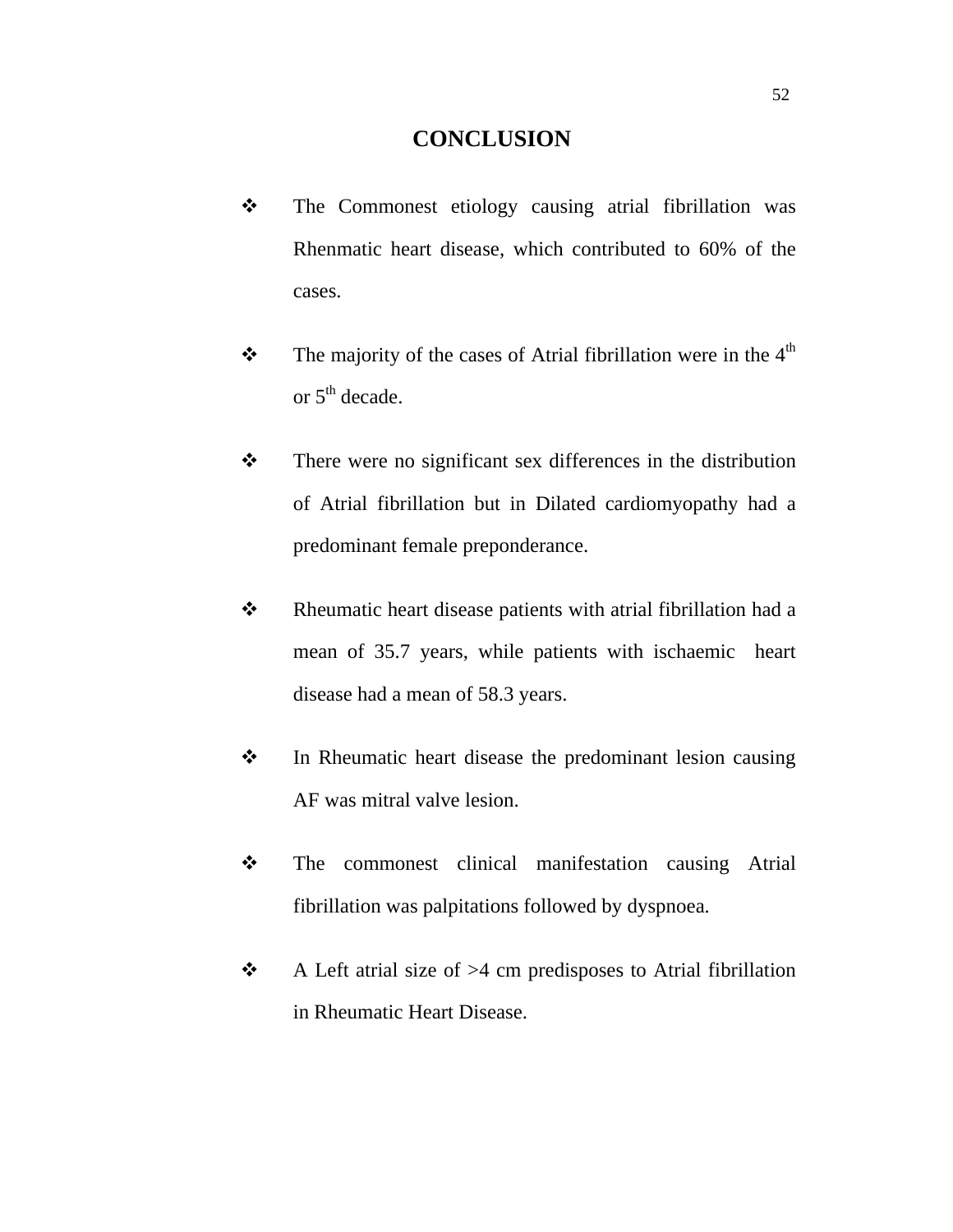- \* The major complication of atrial fibrillation was precipitation of cardiac failure.
- Atrial fibrillation perse does not cause cardiac failure in a majority of cases. But it may precipitate overt cardiac failure in a haemodynamically compromised heart as in rheumatic heard disease and pump failure as in DCMP and CHD. Since majority of the cases in the study were rheumatic heard disease precipitation of cardiac failure was the major complication.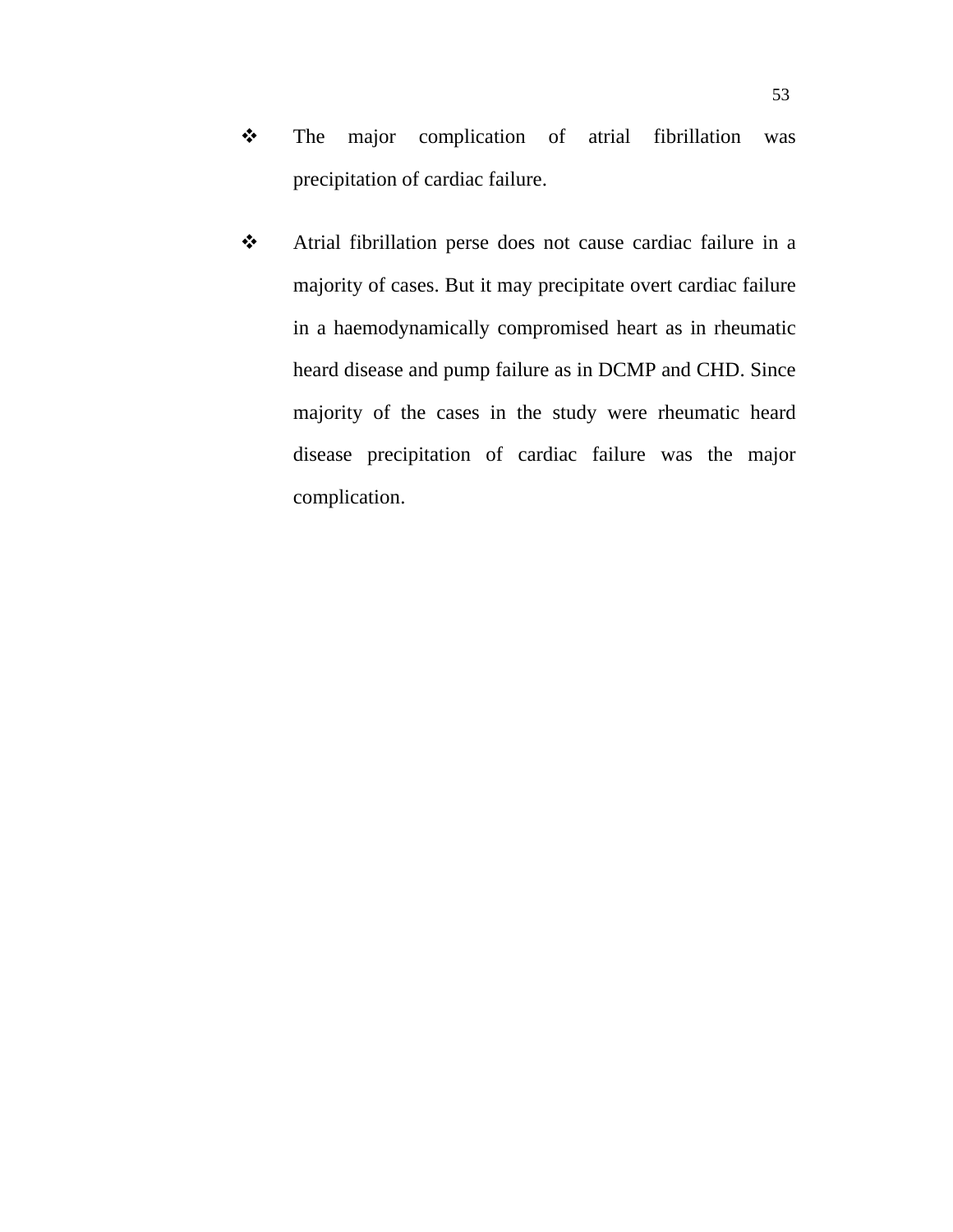### **BIBLIOGRAPHY**

- 1. Godtfredsen J. Atrial fibrillation: etiology, course and prognosis. A follow-up study of 1212 cases. In:Atrial fibrillation. Copenhagen: University of Copenhagen; 1975.
- 2. Kannel WB, Abbott RD, Savage DD, et al. Epidemiologic features of chronic atrial fibrillation: the Framingham study: N Eng. J Med 1982;  $306:1018 - 22.$
- 3. Davies MJ, Pomerance A. Pathology of atrial fibrillation in man. Br Heart J 1972;  $60:382 - 4$ .
- 4. Lewis T. Auricular fibrillation and its relationship clinical irregularity of the heart. Heart 1910;I:306 – 72.
- 5. Harrison's Principle of Internal Medicine 15<sup>th</sup> Edition; 2001; McGraw Hill: Eugene Braunwald, Anthony S.FAUCI, Dennis L.Casper
- 6. Scherf D. The mechanism of flutter and fibrillation. Am Heart J  $1966$ ;  $71:273 - 80$ .
- 7. Falk RH atrial fibrillation. NEJM 2001 344:1067 68.
- 8. Dietrich HC, Pearce LA, Asinger RW, McBride R, Webel R, Zabalgitia, et al. Left atrial diameter in nonvalvular atrial fibrillation: an echocardiographic study. Stroke Prevention in Atrial Fibrillation Investigators. Am Heart J 1999; 137:494 – 9.'
- 9. Deveraux PJ, Yusuf S. Trans esophageal echo to guide cardio version in patients with atrial fibrilliation. N Eng J Med. 2001; 345(11)837 – 839.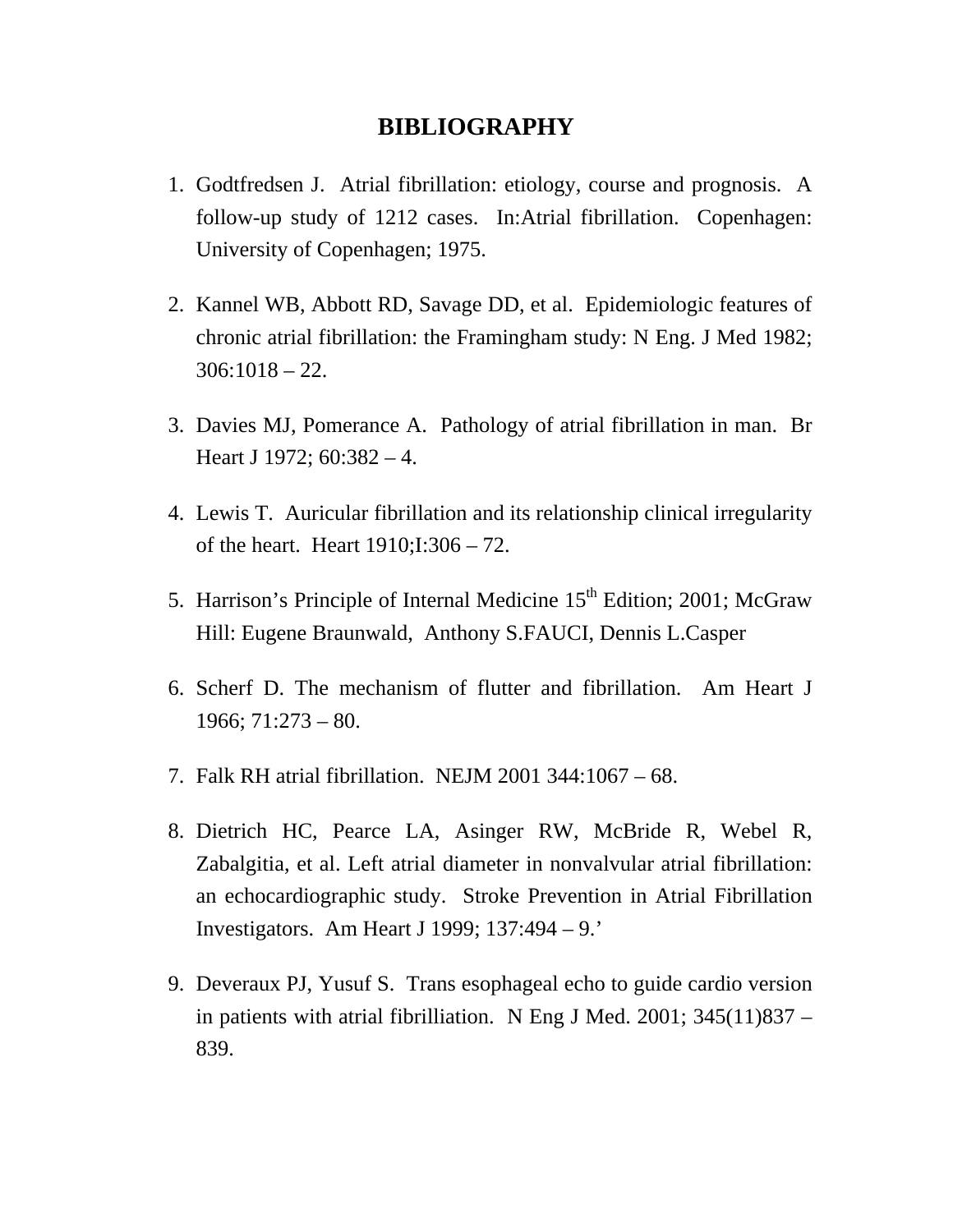- 10.Hennersdorf MG, Straucer BE. Arterial hypertension and cardiac arrhythmias. J Hypertens 2001; 19:167 – 77.
- 11.Wold PA, Abbott RD, Kannel WB. Atrial fibrillation as in independent risk factor of stroke: the Framingham Study. Stroke  $1991; 22:983 - 8.$
- 12.Domanski MJ. The Epidemiology of atrial fibrillation. Coron Artery Dis 1995; 104:2118 – 50.
- 13.Wattingeny WA, Mensah GA, Croft JB. Increased atrial fibrillation mortality: United States, 1980 – 1998. Am J Epidemiol 2002; 155:819  $-26.$
- 14.Wenger KNK. Coronary heart disease: an older woman's major health risk. BMJ 1997; 315:1085 – 90.
- 15.Maru M. Atrial Fibrillation and embolic complications. East Aft Med.J. 1997; 73: 3 – 5 .
- 16.Psaty BM, Manolio TA, Kuller LH, Kronmal RA, Cushman M, Fried LP et al. Incidence of and risk factors for atrial fibrillation in older adults. Circulation 1979; 96:2455 – 61
- 17.Rose G, Baxer PJ, Reid DD, McCartney P. Prevalence and prognosis of electrocardiographic findings in middle-aged men. Br Heart J  $1978$ ;  $40:636 - 43$ .
- 18.Connolly SJ. Preventing stroke in patients with atrial fibrillation: current treatments and new concepts. Am Heart J 2003; 145:418 – 23.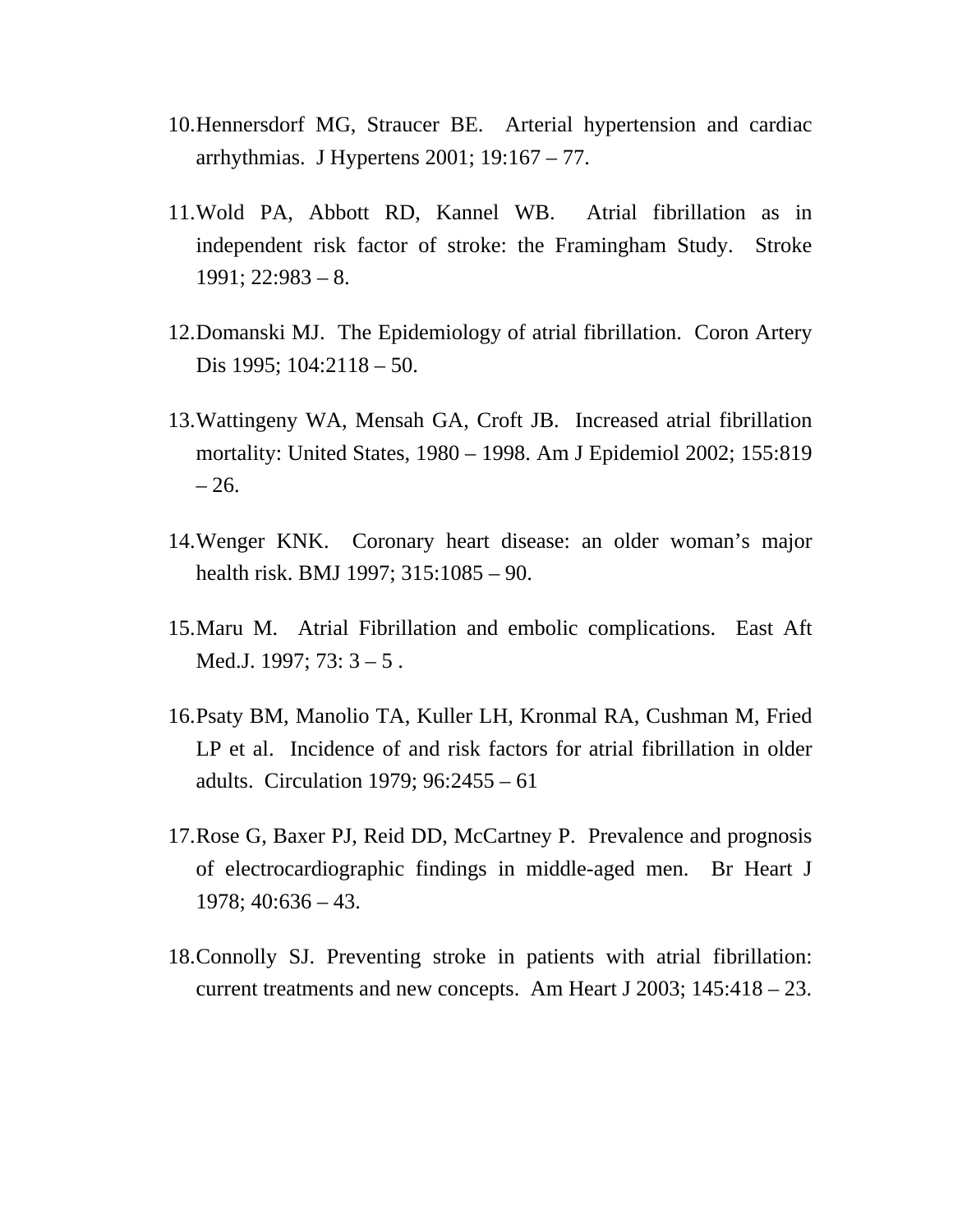- 19.Peters NS, Schilling RJ, Kanagaratnam P, Markides V. Atrial Fibrillation: strategies to control, combat, and cure. Lancet 2002;  $359:593 - 603$ .
- 20.Bikkina M. Levy D, Evaans JC, Larson MG, Benjamin EJ, Wolf POA, et al. Left Ventricular mass and risk of stroke in an elderly cohort. The Framingham Heart Study. JAMA 1994; 272:33 – 6.
- 21.Kopecky SL, Gersh BJ, McGoon MD, et al. The natural history of lone atrial fibrillation. A population-based study over three decades. N Engl.J Med 1987; 317:669 – 74.
- 22.Garrey W. The nature of the fibrillatory contraction of the heart; its relation to tissue mass and form. Am J Physiol 1914; 33:397 – 414.
- 23.The atrial fibrillation follow up investigators. A comparison of rate control and rhythm control in patients with atrial fibrillation. N Eng J.Med. 2002; 347:1825 – 33.
- 24.Braunwald E. Haemodynamic significance of atrial fibrillation. Am J Med 1964; 37:665
- 25.Nattel S. New ideas about atrial fibrillation in 50 years on, Nature  $2002; 219 - 26.$
- 26.The Washington Manual of Medical Therapeutics 32 rd Edition 2007; Lippincott Williams & Wilkins, Daniel H.Cooper, MD, Andrew J.Kriairik, MD, Sam J.Lubner MD, p.Nos.193 – 223
- 27.KLIP, G.Y. and BOOS, C.G. Antitrombotic treatment in Atrial Fibrilliation. Heart 2006:92; 155 – 161.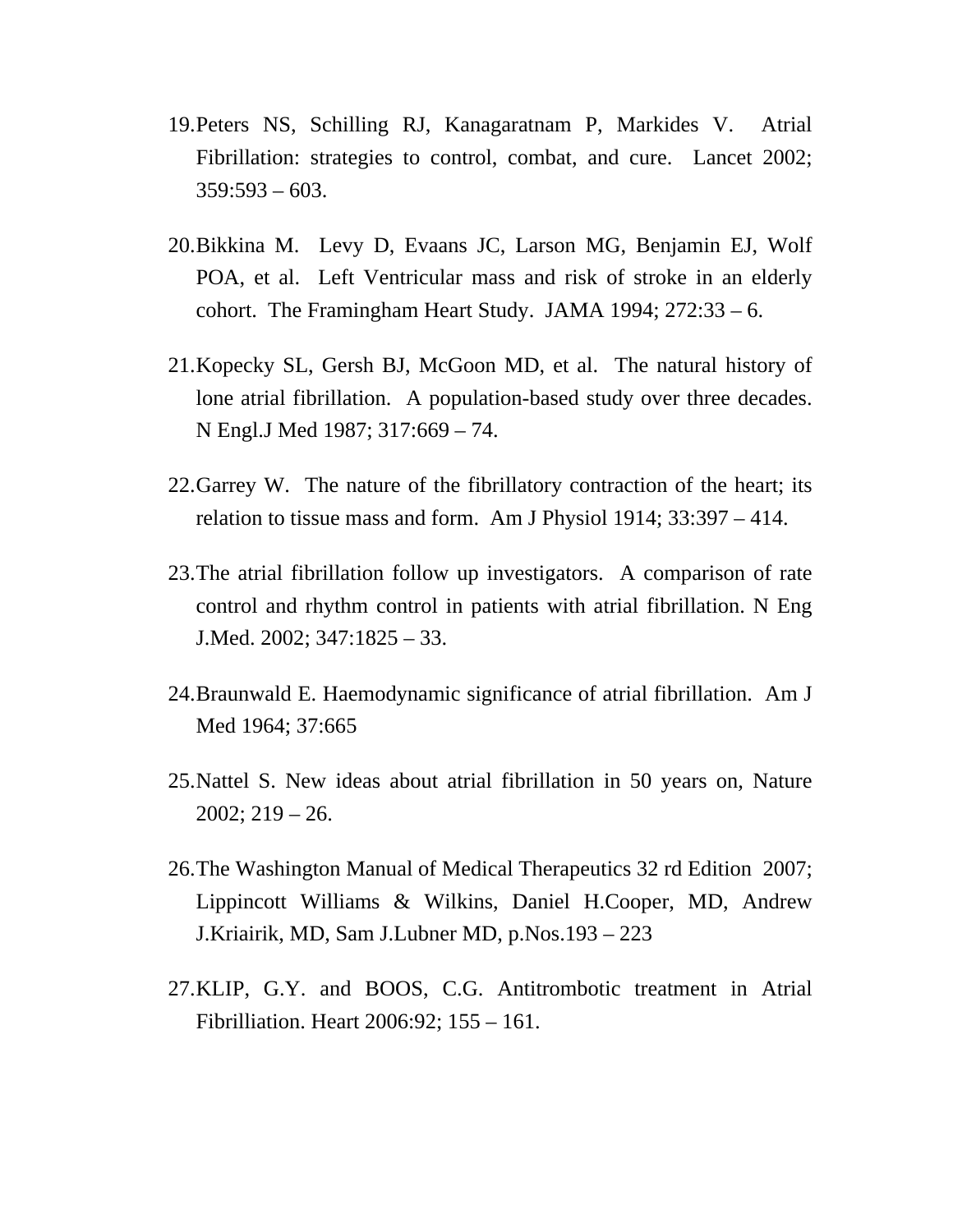- 28.Sanjay Tyagi,Saibal,Mohit D gupta.Atrial Fibrillation From Bench To Bedside.Cardiology Today 2004;289-298.
- 29.Flegel KM. From delirium cordis to atrial fibrillation: historical development of a disease concept. Ann Intern Med 1995;122:867-73.
- 30.Lown B. Electrical reversion of cardiac arrhythmias. Br Heart J 1967;29:469-89.
- 31.Lip GYH, Tean KN, Dunn FG. Treatment of atrial fibrillation in a district general hospital. Br Heart J 1994;71:92-5
- 32.Feinberg WM, Blackshear JL, Laupacis A, Kronmal R, Hart RG. Prevalence, age distribution, and gender of patients with atrial fibrillation: analysis and implications. *Arch Intern Med* 1995;155:469- 73.
- 33.Consensus Conference on Atrial Fibrillation in Hospital and General Practice. Final consensus statement. *Proc R Coll Physicians Edinb*  1999;suppl 6:2-3.
- 34.Fuster V, Ryden LE, Asinger RW, et al. American College of Cardiology/American Heart Association/European Society of Cardiology Board. ACC/AHA/ESC guidelines for the management of patients with atrial fibrillation: executive summary a report of the American College of Cardiology/American heart Association Task Force on practice guidelines and the European Society of Cardiology Committee for practice guidelines and policy conferences (committee to develop guidelines for the management of patients with atrial fibrillation) developed in collaboration with the North American Society of Pacing and Electrophysiology, Circulation 2001;104:2118– 50.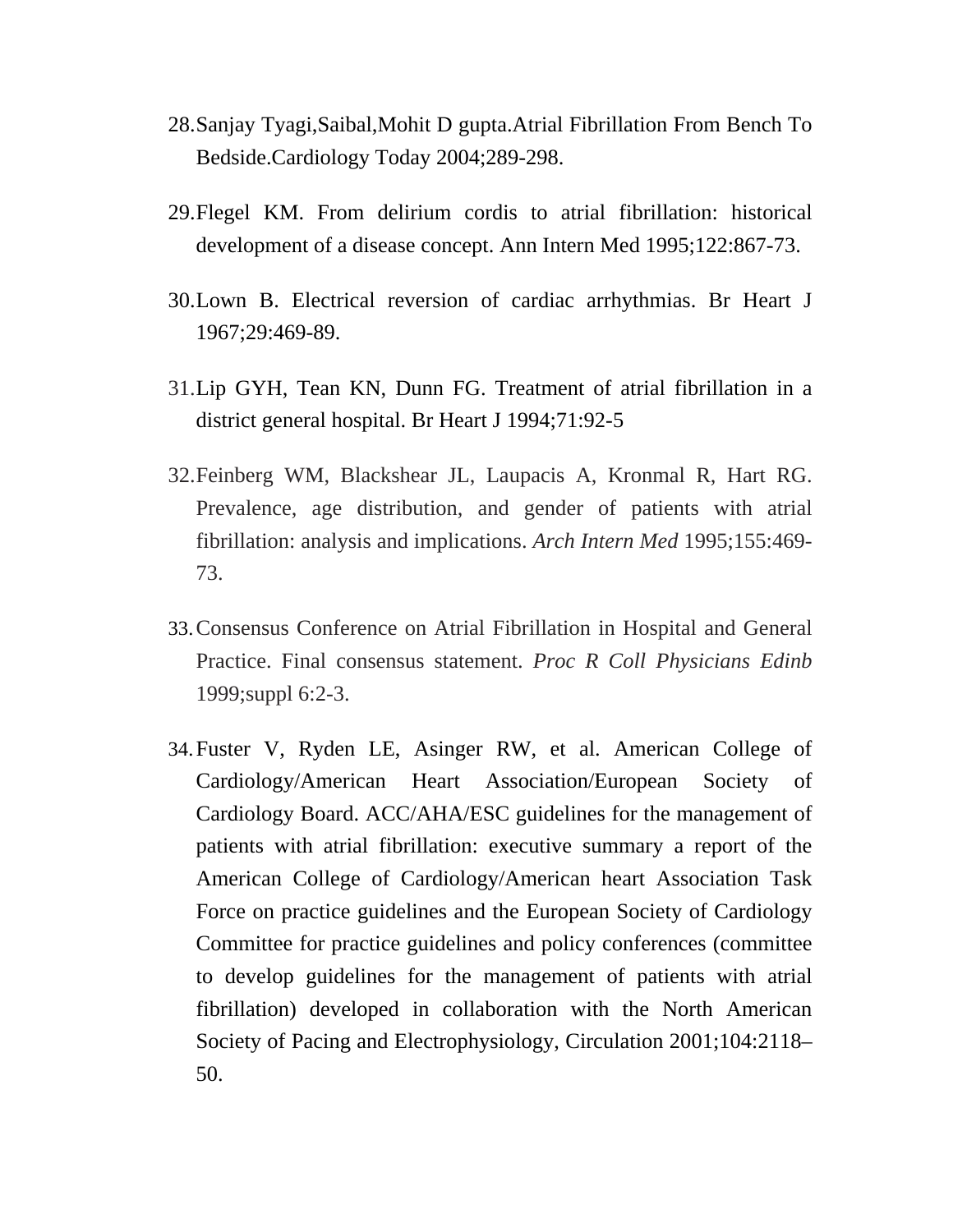# **CASE REPORT 1**

| Name                                 | $\ddot{\cdot}$ | Mr. Selvaraj                          |
|--------------------------------------|----------------|---------------------------------------|
| AGE / SEX                            | $\ddot{\cdot}$ | 40/M                                  |
| I.P. No.                             | $\ddot{\cdot}$ | 033540                                |
| Address                              | $\ddot{\cdot}$ | Redhills                              |
| <b>Presenting Complaints</b>         | $\vdots$       |                                       |
| Dyspnea                              | $\ddot{\cdot}$ | Yes. For the past 6 months            |
| Palpitation                          | $\vdots$       | Yes. For the past 6 months            |
| <b>Chest Pain</b>                    | $\ddot{\cdot}$ | N <sub>o</sub>                        |
| Syncope                              | $\vdots$       | N <sub>o</sub>                        |
| <b>Weakness of limbs</b>             | $\ddot{\cdot}$ | N <sub>o</sub>                        |
| Fatigue                              | $\ddot{\cdot}$ | N <sub>o</sub>                        |
| <b>Past History</b>                  |                |                                       |
| DM                                   | $\vdots$       | N <sub>o</sub>                        |
| <b>HTN</b>                           | $\ddot{\cdot}$ | N <sub>0</sub>                        |
| <b>CAD</b>                           | $\ddot{\cdot}$ | N <sub>o</sub>                        |
| Hyperlipedemia                       | $\vdots$       | N <sub>o</sub>                        |
| COPD/BA                              |                | N <sub>0</sub>                        |
| <b>RHD</b>                           |                | Yes                                   |
| <b>Treatment History</b>             |                | : On irregular penicillin prophylaxis |
| <b>General Examination:</b>          |                |                                       |
| Consciousness                        |                | Conscious                             |
| Pallor, Icterus, Clubbing, Cyanosis, |                | N <sub>o</sub>                        |
| Lymphadenopathy:                     |                |                                       |
| Pedal Edema                          |                | Yes                                   |
| <b>JVP</b>                           |                | Normal                                |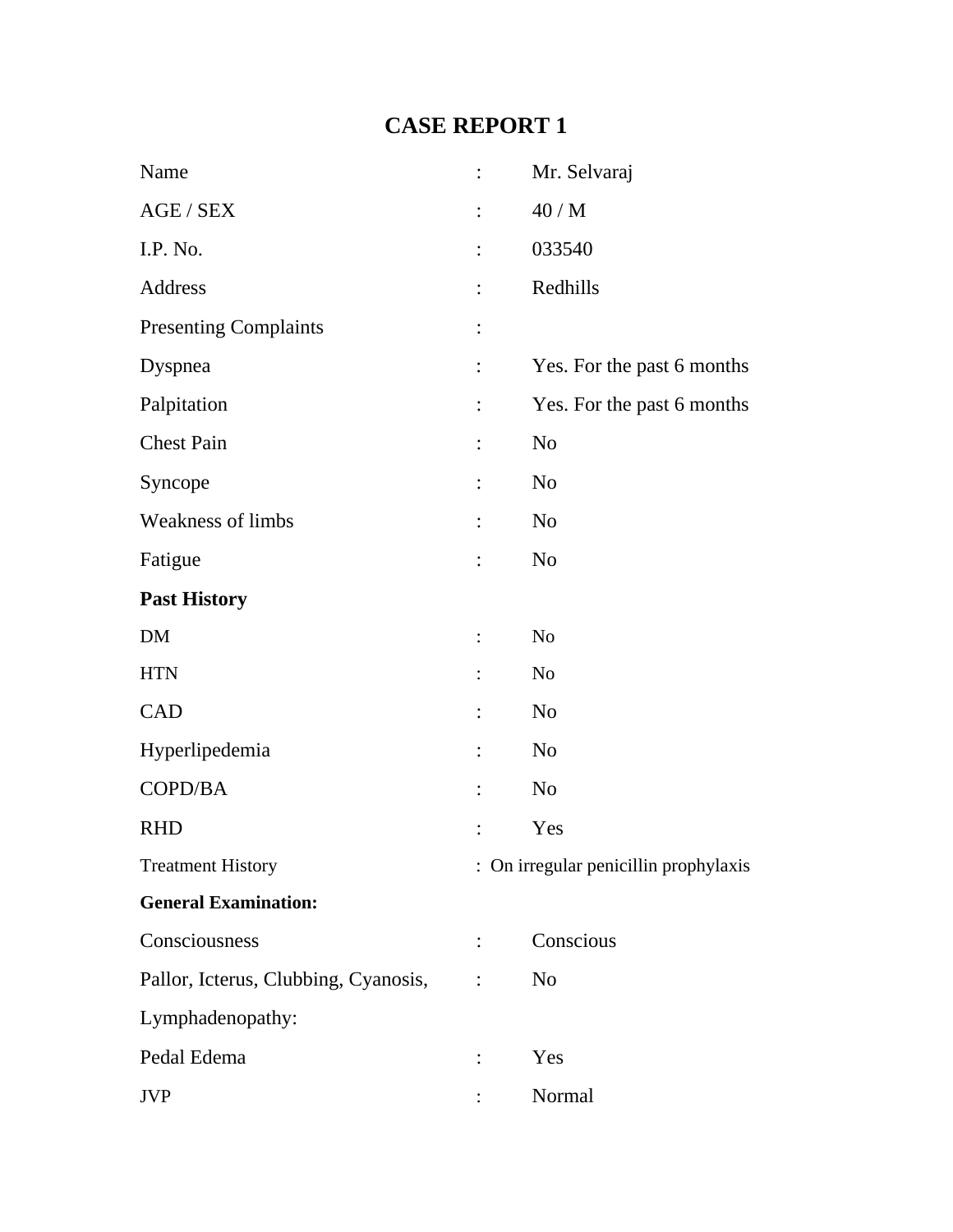| <b>Pulse Rate</b>              |                | 60/mt Heart Rate 90/mt                                                                                                              |
|--------------------------------|----------------|-------------------------------------------------------------------------------------------------------------------------------------|
| <b>Pulse Deficit</b>           |                | 30 <sub>mt</sub>                                                                                                                    |
| <b>BP</b>                      |                | 90/70 mmHg                                                                                                                          |
| Temperature                    |                | 98.4°F                                                                                                                              |
| <b>Respiratory Rate</b>        |                | 18/min                                                                                                                              |
| <b>Examination of Systems:</b> |                |                                                                                                                                     |
| <b>CVS</b>                     | $\ddot{\cdot}$ | S1-varying intensity<br>S2-loud pulmonary component<br>No - S3, S4<br>Murmurs-Mid-Diastolic and<br>Pasystolic murmur in mitral area |
| <b>RS</b>                      | $\ddot{\cdot}$ | Normal vesicular breath sounds                                                                                                      |
| <b>CNS</b>                     |                | Clinically normal                                                                                                                   |
| Abd                            |                | Soft, hepatomegaly present                                                                                                          |
| <b>Investigations</b>          |                |                                                                                                                                     |
| Labs                           | :              |                                                                                                                                     |
| <b>CBC</b>                     |                | Normal                                                                                                                              |
| <b>RFT</b>                     |                | Normal                                                                                                                              |
| <b>LFT</b>                     |                | Normal                                                                                                                              |
| Sr. Electrolytes               |                | Normal                                                                                                                              |
| Free T4 and TSH                |                |                                                                                                                                     |
| ECG                            |                | 'P' waves absent, varying RR<br><b>Interval Fibrillatory waves present</b>                                                          |
| <b>ECHO</b>                    |                |                                                                                                                                     |
| Valvular Abnormality           |                | <b>Rheumatic Heart Disease,</b><br>Severe (MS), Mod (MR)                                                                            |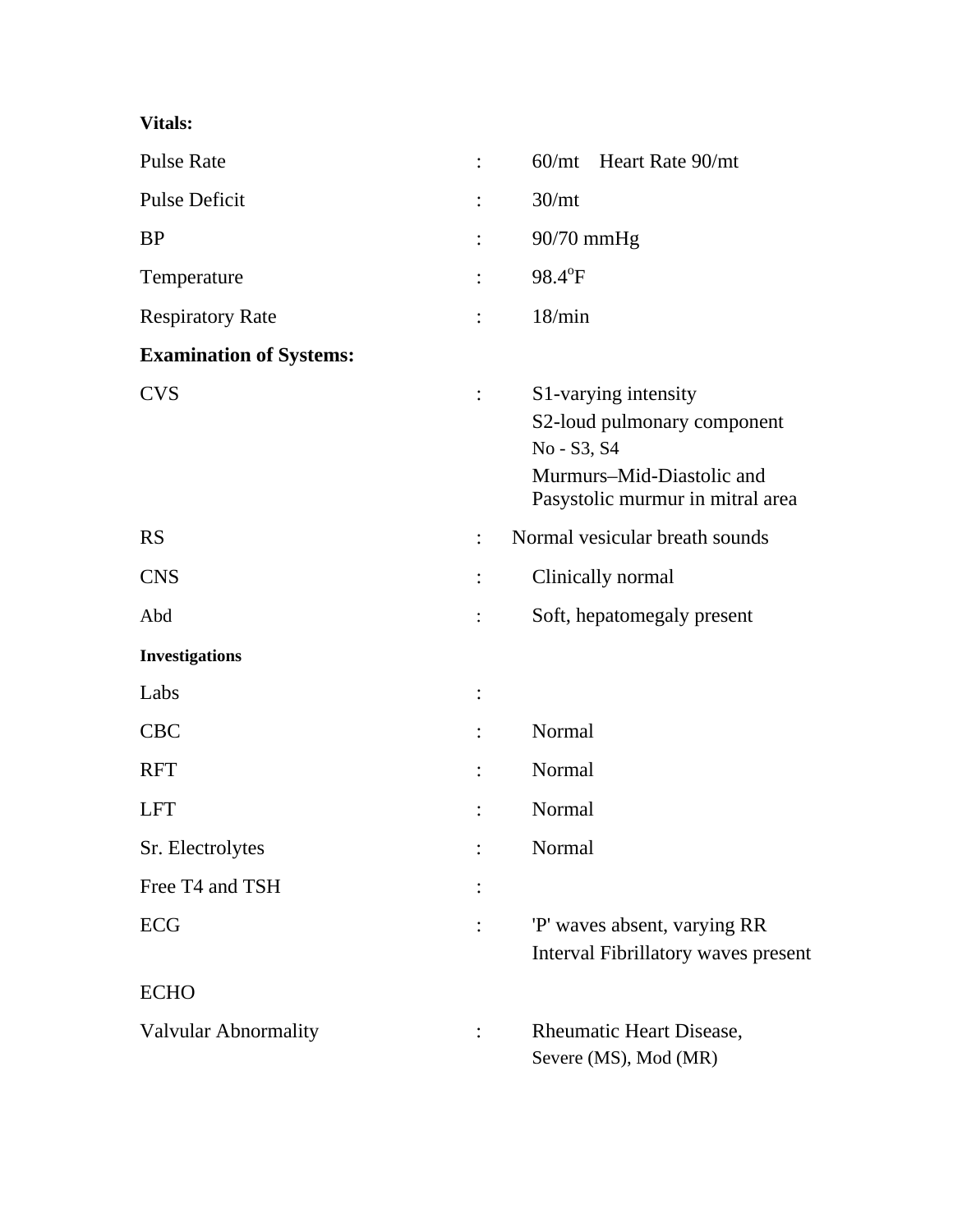| LA dilatation        |                      | LA size 4.8 cm                                                                               |
|----------------------|----------------------|----------------------------------------------------------------------------------------------|
| LA clot / Vegetation | $\ddot{\cdot}$       | No Calcified Mitral valve. EF 42%                                                            |
| X-Ray Chest          |                      | C-T ratio 60%. LA Enlarged.                                                                  |
|                      |                      | Right ventricular configuration. MPA<br>prominent. Grade I pulmonary venous<br>hypertension. |
| Diagnosis            | $\ddot{\phantom{a}}$ | RHEUMATIC MITRAL STENOSIS<br>AND REGUGITATION WITH<br><b>ATRIAL FIBRILLATION.</b>            |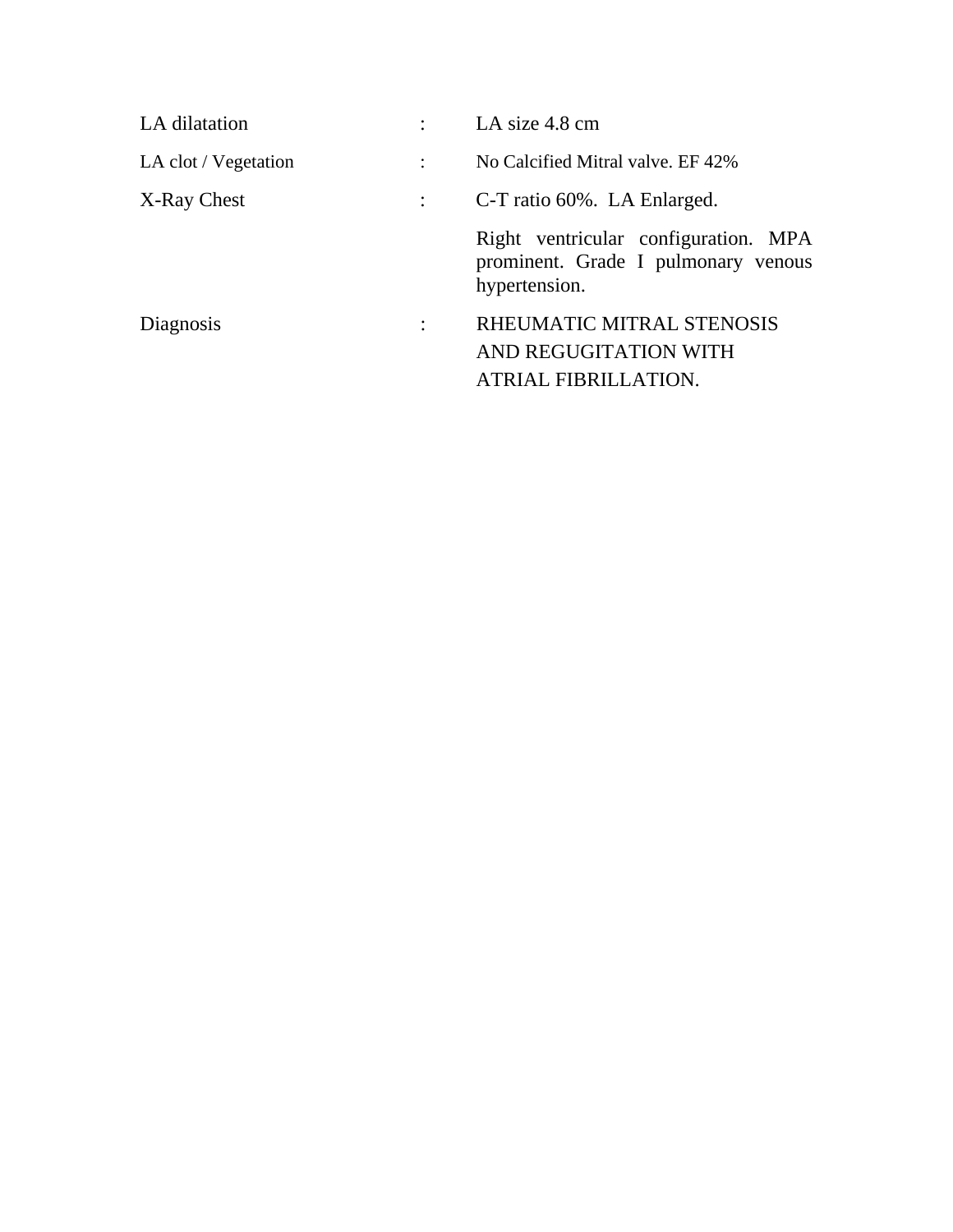# **CASE REPORT 2**

| Name                                 | $\ddot{\cdot}$ | Mr. Kannapan                               |
|--------------------------------------|----------------|--------------------------------------------|
| AGE / SEX                            | $\ddot{\cdot}$ | 55/M                                       |
| I.P. No.                             | $\ddot{\cdot}$ | 026778                                     |
| Address                              | $\vdots$       | Washermenpet                               |
| <b>Presenting Complaints</b>         |                |                                            |
| Dyspnea                              | $\vdots$       | Yes. For the past 2 days                   |
| Palpitation                          | $\ddot{\cdot}$ | N <sub>o</sub>                             |
| <b>Chest Pain</b>                    | $\vdots$       | Yes. For the past 2 days                   |
| Syncope                              | $\ddot{\cdot}$ | N <sub>o</sub>                             |
| <b>Weakness of limbs</b>             | $\ddot{\cdot}$ | N <sub>o</sub>                             |
| Fatigue                              | $\vdots$       | Yes. For the past 1 day                    |
| <b>Past History</b>                  |                |                                            |
| DM                                   | $\vdots$       | N <sub>o</sub>                             |
| <b>HTN</b>                           | $\ddot{\cdot}$ | N <sub>o</sub>                             |
| CAD                                  | $\ddot{\cdot}$ | N <sub>o</sub>                             |
| Hyperlipedemia                       | $\ddot{\cdot}$ | N <sub>o</sub>                             |
| COPD/BA                              | $\ddot{\cdot}$ | N <sub>o</sub>                             |
| <b>RHD</b>                           |                | N <sub>o</sub>                             |
| <b>Treatment History</b>             | $\ddot{\cdot}$ | No history of any intake of<br>medications |
| <b>General Examination:</b>          |                |                                            |
| Consciousness                        | :              | Conscious                                  |
| Pallor, Icterus, Clubbing, Cyanosis, | $\ddot{\cdot}$ | N <sub>o</sub>                             |
| Lymphadenopathy:                     |                |                                            |
| Pedal Edema                          |                | No                                         |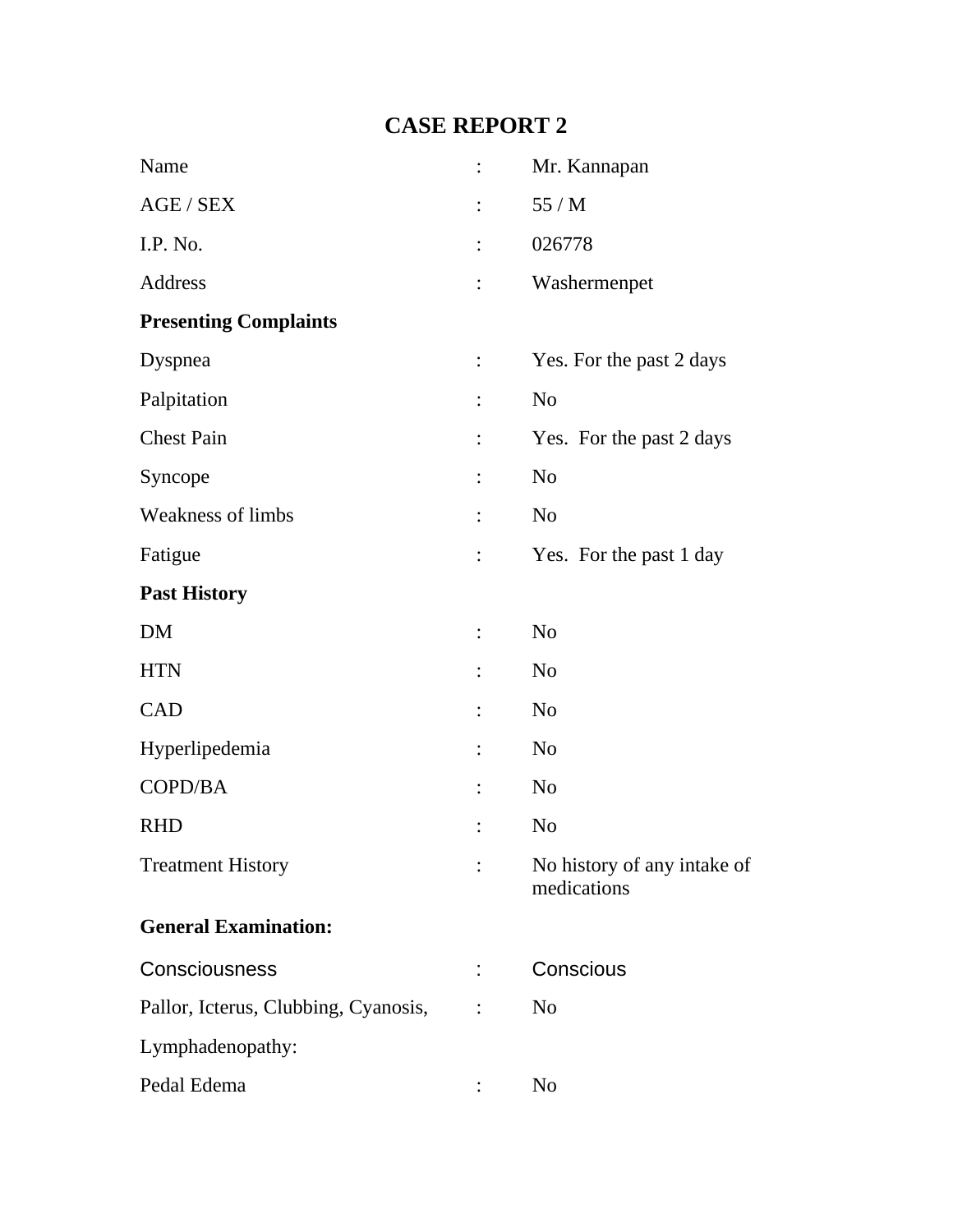| <b>JVP</b>                    | $\ddot{\cdot}$ | Raised                          |
|-------------------------------|----------------|---------------------------------|
| <b>Vitals:</b>                |                |                                 |
| <b>Pulse Rate</b>             | $\ddot{\cdot}$ | 68/mt Heart Rate 94/mt          |
| <b>Pulse Deficit</b>          |                | 26/mt                           |
| <b>BP</b>                     |                | 100/70 mmHg                     |
| Temperature                   |                | 98.4°F                          |
| <b>Respiratory Rate</b>       |                | 18/min                          |
| <b>Examination of Systems</b> |                |                                 |
| <b>CVS</b>                    | $\ddot{\cdot}$ | S1-varying intensity            |
|                               |                | S2-heard; S3-heard              |
|                               |                | S <sub>4</sub> -N <sub>o</sub>  |
| <b>RS</b>                     | $\ddot{\cdot}$ | Normal vesicular breath sounds  |
| <b>CNS</b>                    | $\vdots$       | Clinically normal               |
| Abdomen                       | $\ddot{\cdot}$ | Soft, No organomegaly           |
| <b>Investigations</b>         |                |                                 |
| Labs                          | $\ddot{\cdot}$ |                                 |
| <b>CBC</b>                    |                | Normal                          |
| <b>RFT</b>                    |                | Normal                          |
| <b>LFT</b>                    |                | Normal                          |
| Sr. Electrolytes              |                | Normal                          |
| Free T4 and TSH               |                | Normal                          |
| ECG                           |                | ST elevation in II, III, AVF    |
|                               |                | ST depression in L1, AVL, V2-V6 |
|                               |                | Varying RR interval             |
|                               |                | Fibrillatory waves seen         |
|                               |                | Controlled ventricular response |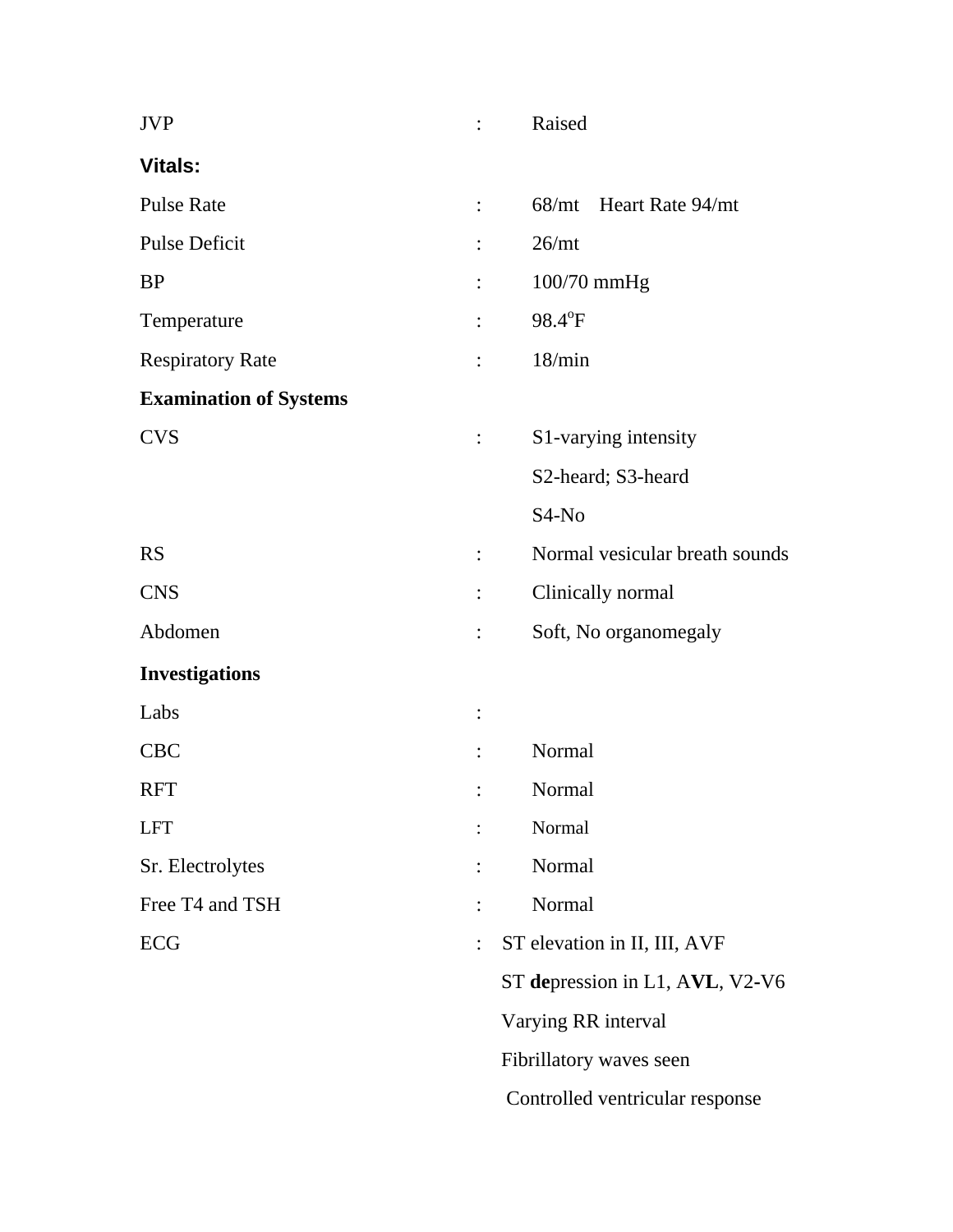| ECHO        | Severe hypokinesia of inferior wall and<br>LV posterior wall. EF 40%. No clots.         |
|-------------|-----------------------------------------------------------------------------------------|
| X-Ray Chest | Normal                                                                                  |
| Diagnosis   | <b>INFERIOR WALL MYOCARDIAL</b><br><b>INFARCTION WITH ATRIAL</b><br><b>FIBRILLATION</b> |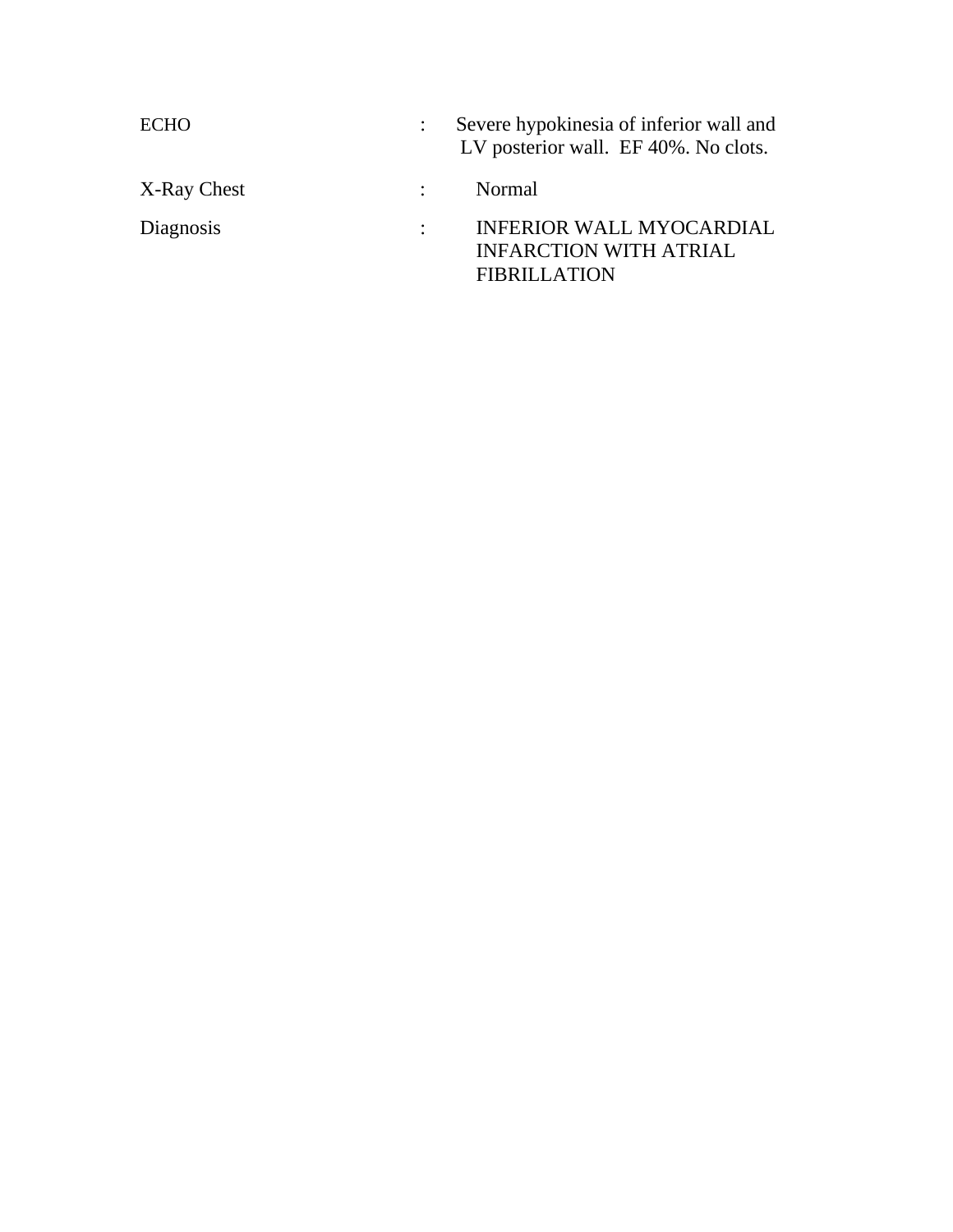# **CASE REPORT 3**

| Name                                 | Mrs. Raggamal                                              |
|--------------------------------------|------------------------------------------------------------|
| AGE / SEX                            | 50/F                                                       |
| I.P. No.                             | 033640                                                     |
| Address                              | Bharathi Nagar                                             |
| <b>Presenting Complaints</b>         |                                                            |
| Dyspnea                              | Yes. For the past 5 months                                 |
| Palpitation                          | N <sub>o</sub>                                             |
| <b>Chest Pain</b>                    | Yes                                                        |
| Syncope                              | N <sub>o</sub>                                             |
| <b>Weakness of limbs</b>             | N <sub>o</sub>                                             |
| Fatigue                              | Yes. For the past 6 months                                 |
| <b>Past History</b>                  |                                                            |
| <b>DM</b>                            | Known Diabetic for 5 years.                                |
|                                      | On T.Glibenclamide 5mg 1 bd                                |
| <b>HTN</b>                           | N <sub>o</sub>                                             |
| <b>CAD</b>                           | N <sub>o</sub>                                             |
| Hyperlipedemia                       | <b>No</b>                                                  |
| COPD/BA                              | N <sub>0</sub>                                             |
| <b>RHD</b>                           | N <sub>o</sub>                                             |
| <b>Treatment History</b>             | Known case of DCMP on Aspirin<br>and Digoxin and Frusemide |
| <b>General Examination:</b>          |                                                            |
| Consciousness                        | Conscious                                                  |
| Pallor, Icterus, Clubbing, Cyanosis, | N <sub>o</sub>                                             |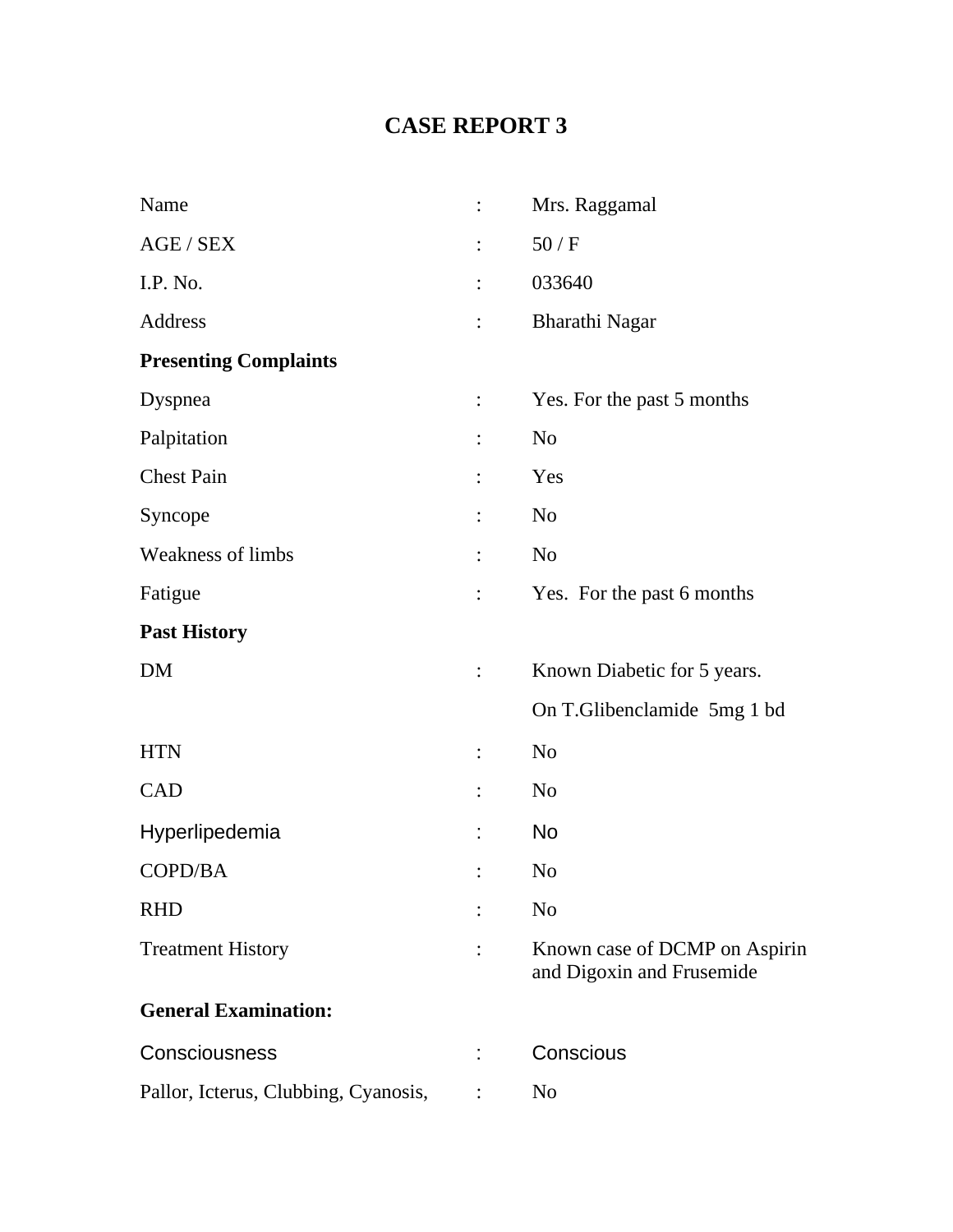| Lymphadenopathy:               |                |                                                                   |
|--------------------------------|----------------|-------------------------------------------------------------------|
| Pedal Edema                    |                | Yes<br>$\ddot{\cdot}$                                             |
| <b>JVP</b>                     |                | Raised                                                            |
| <b>Vitals:</b>                 |                |                                                                   |
| <b>Pulse Rate</b>              |                | 154/mt Heart Rate 194/mt<br>$\ddot{\cdot}$                        |
| <b>Pulse Deficit</b>           |                | 40/mt                                                             |
| <b>BP</b>                      |                | 90/60 mmHg                                                        |
| Temperature                    |                | 98.4°F                                                            |
| <b>Respiratory Rate</b>        |                | 20/min                                                            |
| <b>Examination of Systems:</b> |                |                                                                   |
| <b>CVS</b>                     | $\ddot{\cdot}$ | S1-varying intensity                                              |
|                                |                | S2-heard;                                                         |
|                                |                | S3, S4- No                                                        |
|                                |                | Murmurs-Pansystolic murmur in                                     |
|                                |                | Mitral area.                                                      |
| <b>RS</b>                      | $\ddot{\cdot}$ | Normal vesicular breath sounds heard.<br>Basal crepitations heard |
| <b>CNS</b>                     |                | Clinically normal                                                 |
| Abdomen                        |                | Soft, Hopatomegaly present                                        |
| <b>Investigations</b>          |                |                                                                   |
| Labs                           |                |                                                                   |
| CBC                            |                | Normal                                                            |
| <b>RFT</b>                     |                | Normal                                                            |
| <b>LFT</b>                     |                | Normal                                                            |
| Sr. Electrolytes               |                | Normal                                                            |
| Free T4 and TSH                |                | Normal                                                            |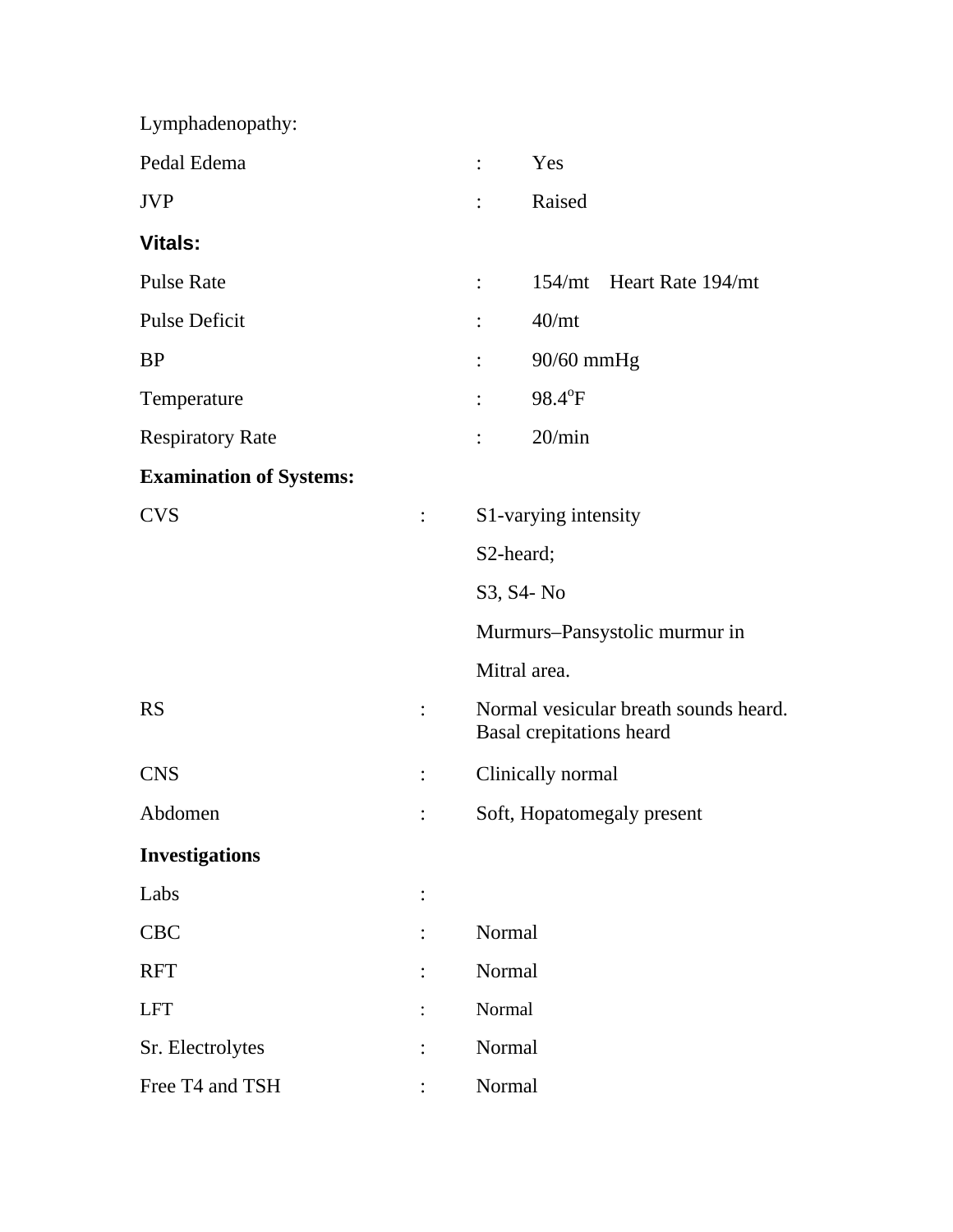| ECG         | Absent p waves/varying RR Interval.<br>Rapid ventricular response |
|-------------|-------------------------------------------------------------------|
| ECHO        | Dilated cardiomy opathy. EF 30%. No<br>clots. Moderate MR present |
| X-Ray Chest | Cardiomegaly Grade I Pulmonary<br>Venous Hypertension             |
| Diagnosis   | DILATED CARDIOMYOPATHY                                            |
|             | ATRIAL FIBRILLA                                                   |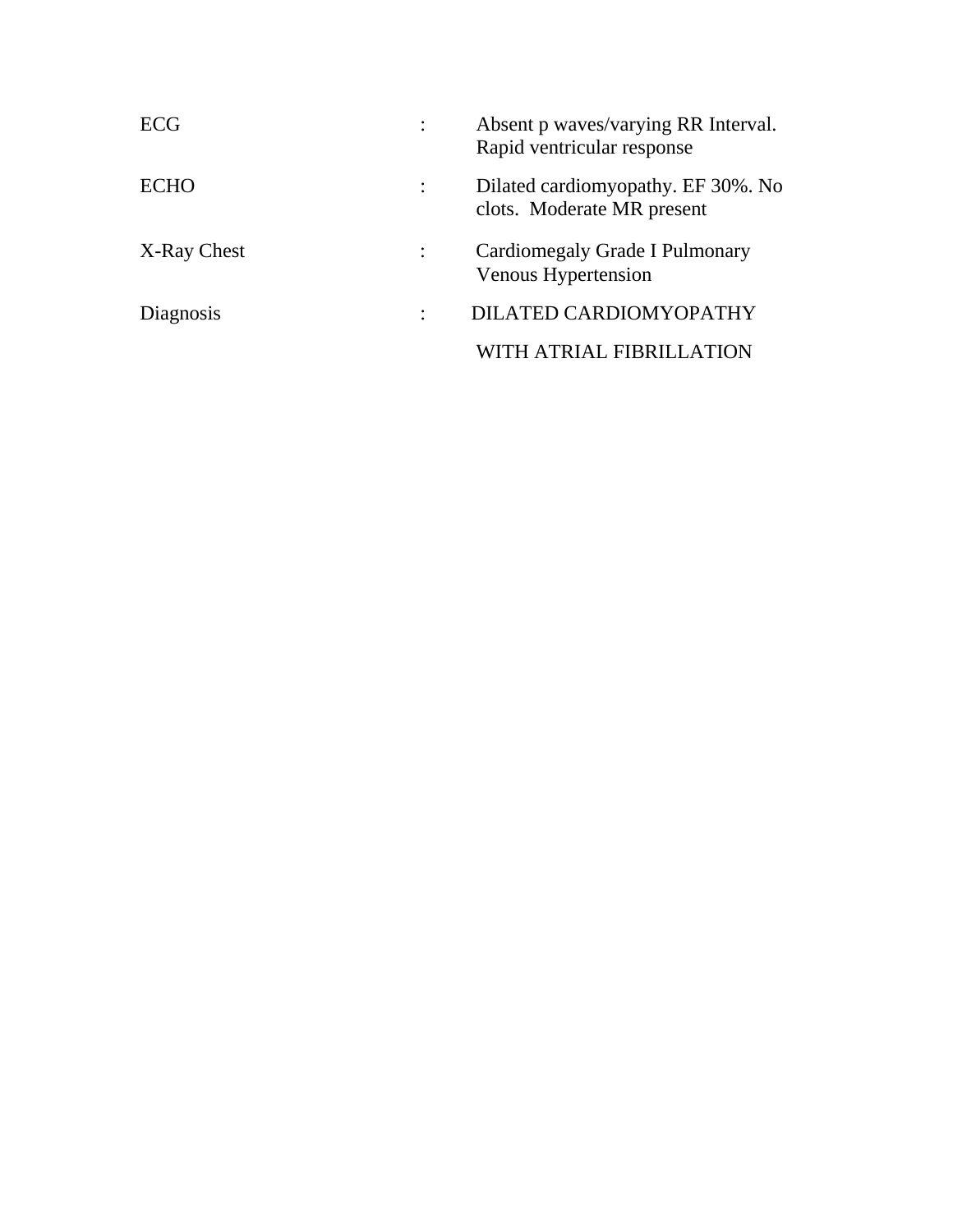## **CASE REPORT 4**

| Name                                 |                | Vasanth                          |
|--------------------------------------|----------------|----------------------------------|
| AGE / SEX                            |                | 67 / Male                        |
| I.P. No.                             |                | 036230                           |
| Address                              | $\vdots$       | Mannadi                          |
| <b>Presenting Complaints</b>         | $\ddot{\cdot}$ |                                  |
| Dyspnea                              | $\ddot{\cdot}$ | Yes. For the past 2 days         |
| Palpitation                          |                | Yes. For the past 2 days         |
| <b>Chest Pain</b>                    |                | Yes. For the past 1 day          |
| Syncope                              |                | N <sub>o</sub>                   |
| Fatigue                              | $\ddot{\cdot}$ | No.                              |
| Weakness of limbs                    | $\ddot{\cdot}$ | No.                              |
| <b>Past History</b>                  |                |                                  |
| <b>DM</b><br>$\ddot{\cdot}$          |                | Known Diabetic for past 10 years |
| <b>HTN</b>                           | t,             | <b>No</b>                        |
| <b>CAD</b>                           | $\vdots$       | N <sub>0</sub>                   |
| Hyperlipedemia                       |                | <b>No</b>                        |
| COPD/BA                              |                | N <sub>0</sub>                   |
| <b>RHD</b>                           |                | N <sub>o</sub>                   |
| <b>Treatment History</b>             | $\ddot{\cdot}$ | Oral Metformin 500 mg bid        |
| <b>General Examination:</b>          |                |                                  |
| Consciousness                        |                | Conscious                        |
| Pallor, Icterus, Clubbing, Cyanosis, | $\ddot{\cdot}$ | N <sub>o</sub>                   |
| Lymphadenopathy:                     |                |                                  |
| Pedal Edema                          |                | N <sub>o</sub>                   |
| <b>JVP</b>                           |                | Raised                           |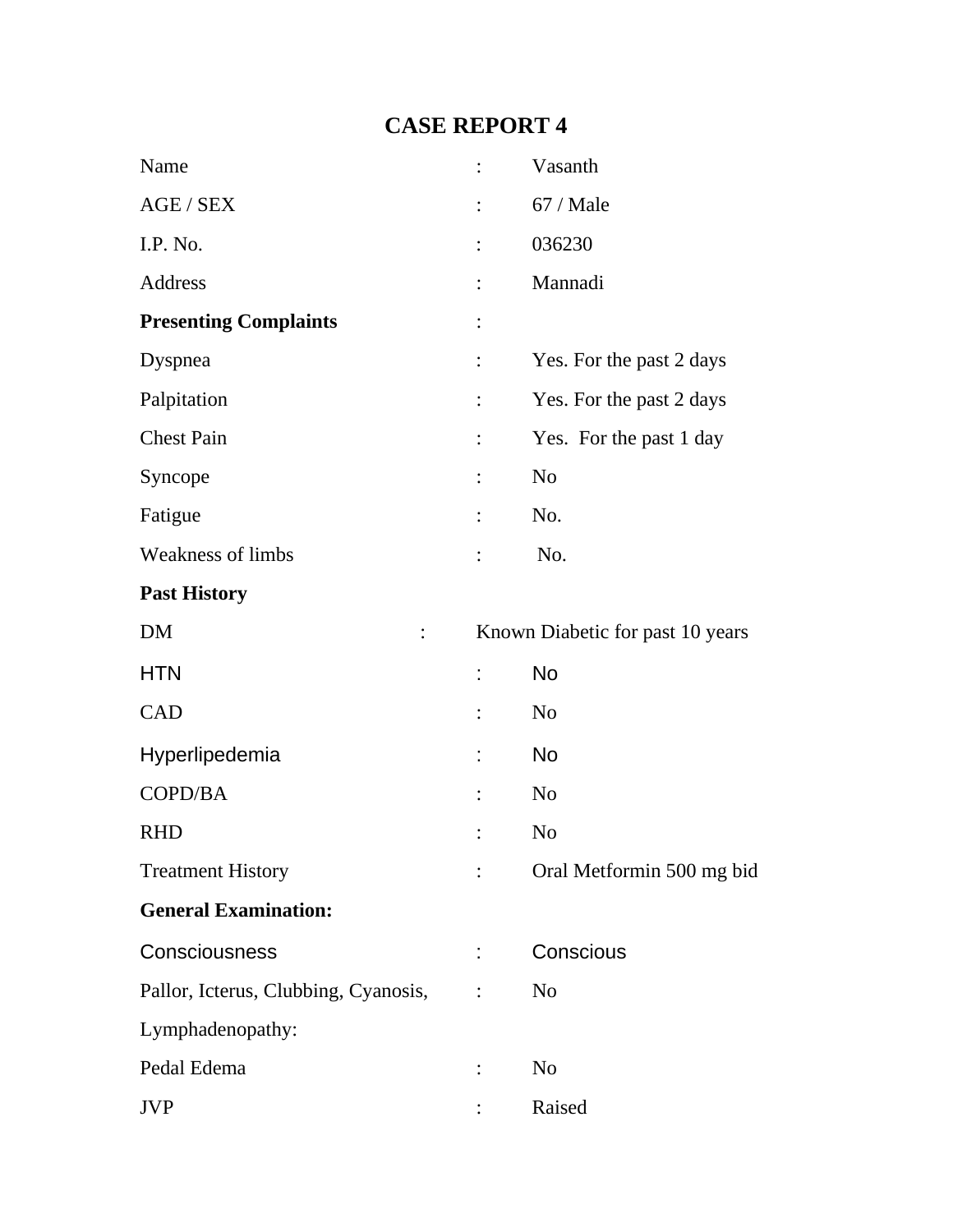### **Vitals:**

| <b>Pulse Rate</b>              |                | 80/mt Heart Rate 110/mt                                                                            |
|--------------------------------|----------------|----------------------------------------------------------------------------------------------------|
| <b>Pulse Deficit</b>           |                | 30 <sub>mt</sub>                                                                                   |
| <b>BP</b>                      |                | 94/60 mmHg                                                                                         |
| Temperature                    |                | 98.4°F                                                                                             |
| <b>Respiratory Rate</b>        |                | 18/min                                                                                             |
| <b>Examination of Systems:</b> |                |                                                                                                    |
| <b>CVS</b>                     |                | S1-varying intensity                                                                               |
|                                |                | S2-heard;                                                                                          |
|                                |                | S3-heard                                                                                           |
|                                |                | $S4-No$                                                                                            |
|                                |                | Murmur - No                                                                                        |
| <b>RS</b>                      | $\ddot{\cdot}$ | Normal vesicular breath sounds.<br>Basal crepitations present.                                     |
| <b>CNS</b>                     |                | Clinically normal                                                                                  |
| Abdomen                        |                | Soft, No organomegaly                                                                              |
| <b>Investigations</b>          |                |                                                                                                    |
| Labs                           |                |                                                                                                    |
| <b>CBC</b>                     |                | Normal: CPK-MB raised.                                                                             |
| <b>RFT</b>                     |                | Normal                                                                                             |
| <b>LFT</b>                     |                | Normal                                                                                             |
| Sr. Electrolytes               |                | Normal                                                                                             |
| Free T4 and TSH                |                | Normal                                                                                             |
| ECG                            |                | ST elevation in V1-V6 Absent p<br>waves Varying RR interval. Non<br>progression of r wave in V1-V5 |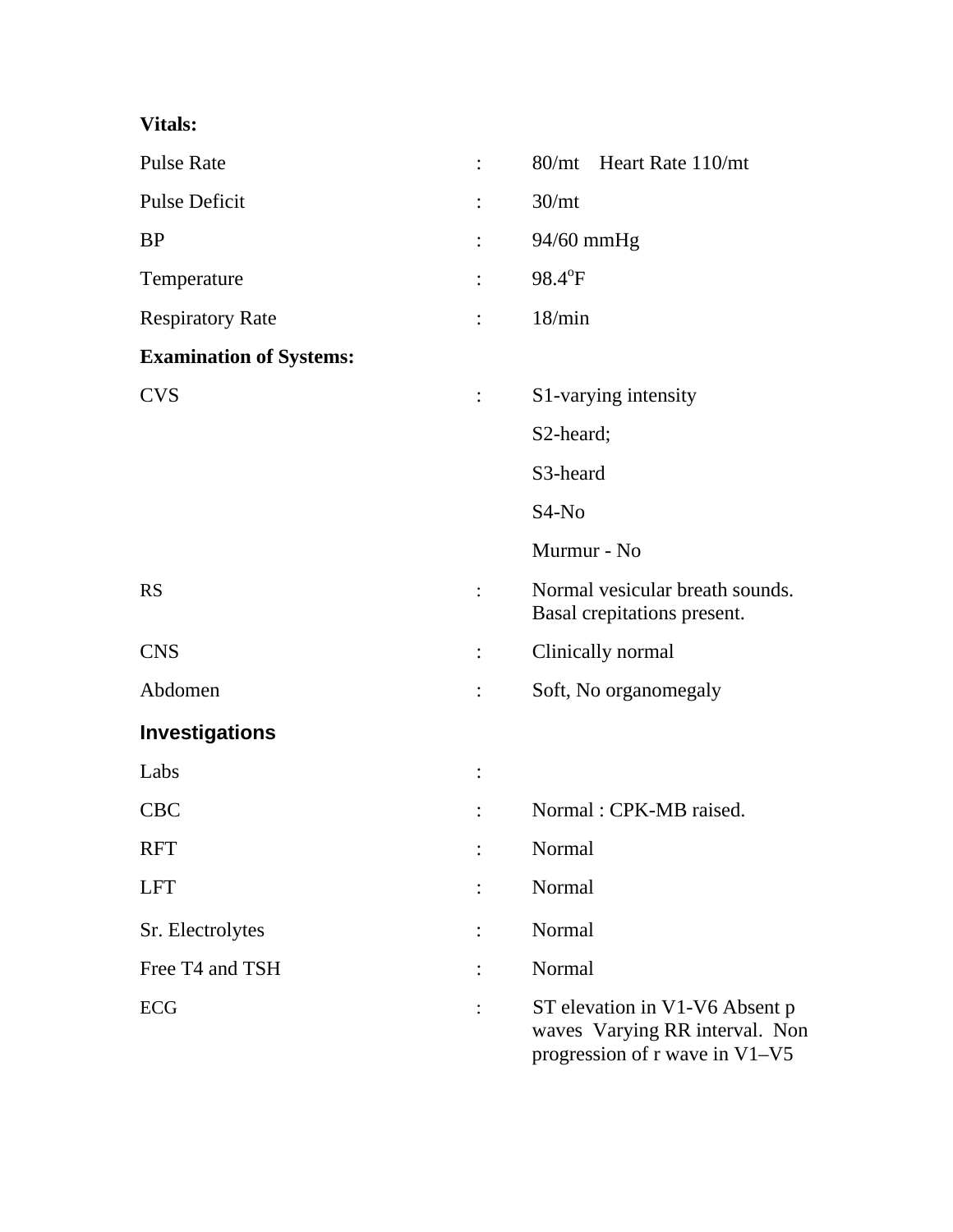|             | Regional wall motion<br>abnormalitay present. Severe<br>hypokinesia of lower 2/3 of IVS,<br>LV anterior wall, LV Apex. EF.<br>36% |
|-------------|-----------------------------------------------------------------------------------------------------------------------------------|
| X-Ray Chest | Cardiac shadow normal, Round<br>glass appearance of both lung<br>field seen                                                       |
| Diagnosis   | <b>ACUTE ANTERIOR WALL</b><br><b>MYOCARDIAL INFARCTION WITH</b><br><b>ATRIAL FIBRILLATION</b>                                     |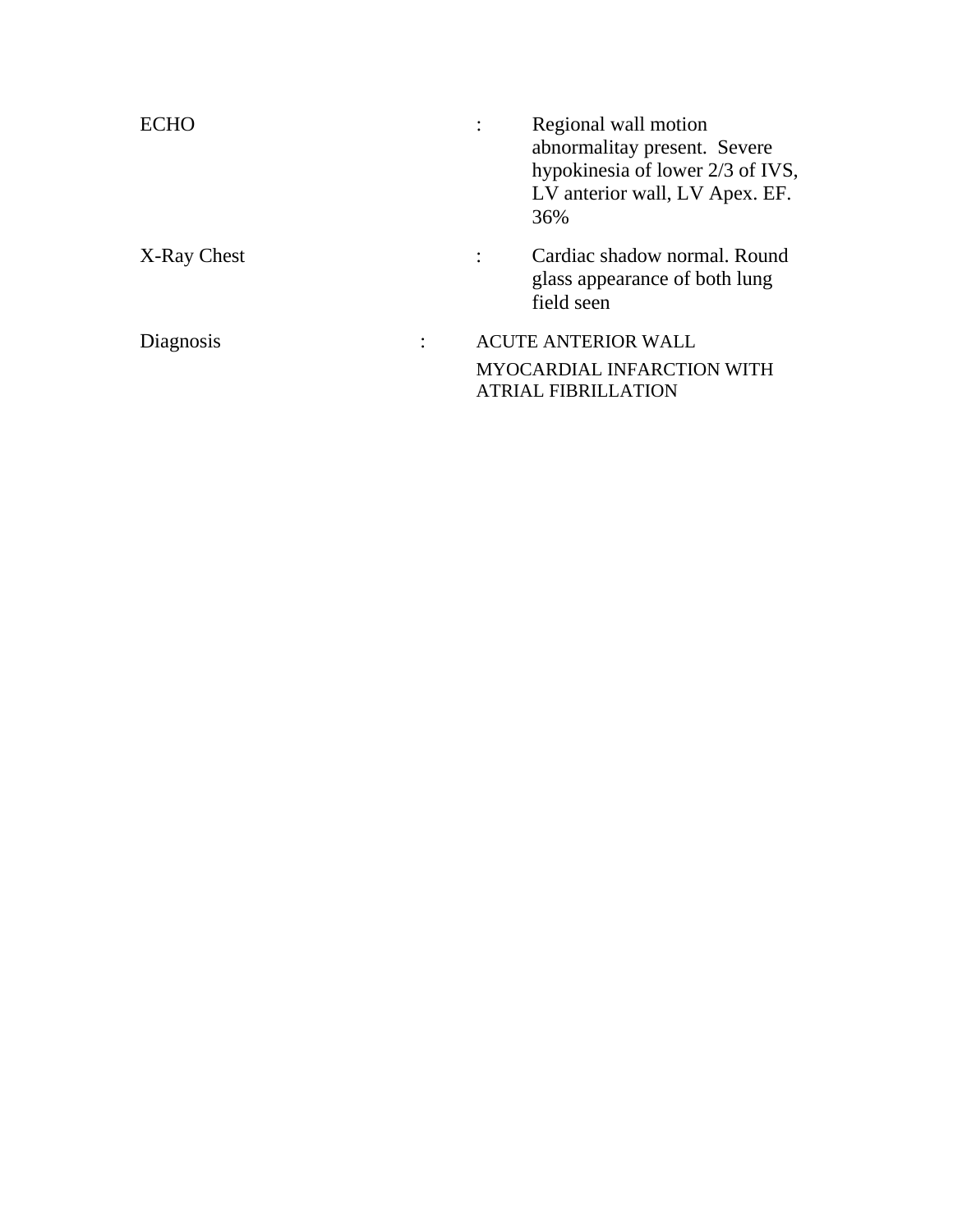## **CASE REPORT 5**

| Name                                 | $\ddot{\cdot}$ | Mr. Sekar                         |
|--------------------------------------|----------------|-----------------------------------|
| AGE / SEX                            | $\ddot{\cdot}$ | 27/M                              |
| I.P. No.                             |                | 020629                            |
| Address                              | $\ddot{\cdot}$ | Thiruvotriyur                     |
| <b>Presenting Complaints</b>         |                |                                   |
| Dyspnea                              | $\ddot{\cdot}$ | No.                               |
| Palpitation                          | $\ddot{\cdot}$ | Yes. For the past 8 months        |
| <b>Chest Pain</b>                    | $\ddot{\cdot}$ | N <sub>o</sub>                    |
| Syncope                              |                | N <sub>0</sub>                    |
| Fatigue                              | $\vdots$       | No.                               |
| <b>Weakness of limbs</b>             | $\ddot{\cdot}$ | No.                               |
| <b>Past History</b>                  |                |                                   |
| DM                                   | $\vdots$       | N <sub>o</sub>                    |
| <b>HTN</b>                           |                | N <sub>o</sub>                    |
| CAD                                  |                | N <sub>o</sub>                    |
| Hyperlipedemia                       |                | N <sub>o</sub>                    |
| COPD/BA                              | $\ddot{\cdot}$ | N <sub>o</sub>                    |
| <b>RHD</b>                           |                | Known case of Rheumatic Heart     |
|                                      |                | disease on penicillin prophylaxis |
| <b>General Examination:</b>          |                |                                   |
| Consciousness                        |                | Conscious                         |
| Pallor, Icterus, Clubbing, Cyanosis, |                |                                   |
| Lymphadenopathy:                     |                |                                   |
| <b>JVP</b>                           |                | Raised                            |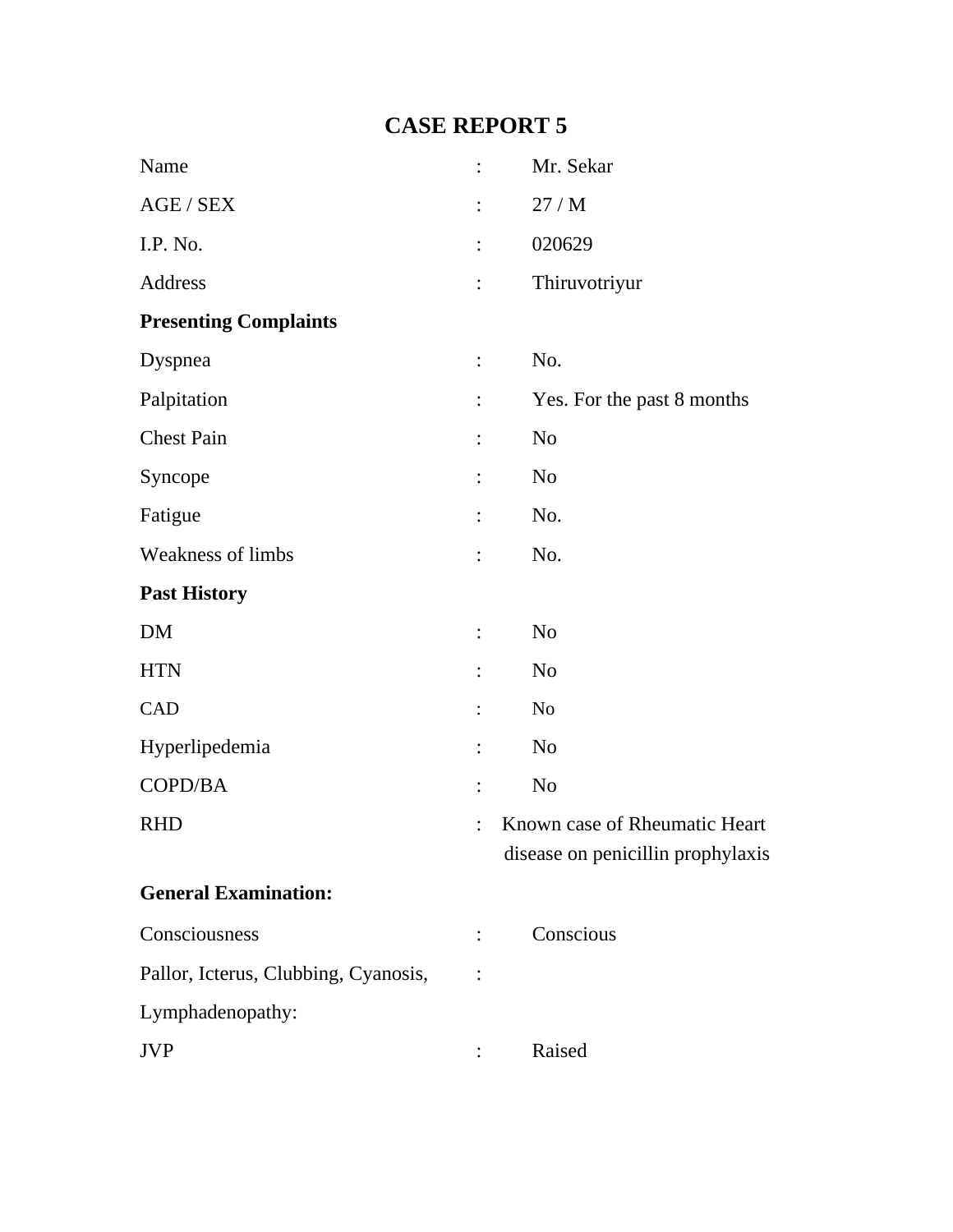### **Vitals:**

| <b>Pulse Rate</b>              | $\ddot{\cdot}$ | 98/mt                                                                                                                                   |
|--------------------------------|----------------|-----------------------------------------------------------------------------------------------------------------------------------------|
| <b>Pulse Deficit</b>           |                | 34/mt                                                                                                                                   |
| <b>BP</b>                      | $\ddot{\cdot}$ | 100/70 mmHg                                                                                                                             |
| Temperature                    | $\ddot{\cdot}$ | 98.4°F                                                                                                                                  |
| <b>Respiratory Rate</b>        | $\ddot{\cdot}$ | 18/min                                                                                                                                  |
| <b>Examination of Systems:</b> |                |                                                                                                                                         |
| <b>CVS</b>                     | $\ddot{\cdot}$ | S1-varying intensity                                                                                                                    |
|                                |                | S2-Loud;                                                                                                                                |
|                                |                | $S3, S4 - No$                                                                                                                           |
|                                |                | Murmurs-Mid diastolic and pan<br>systolic murmurs heard                                                                                 |
| <b>RS</b>                      | $\ddot{\cdot}$ | Normal vesicular breath sounds<br>heard.                                                                                                |
| <b>CNS</b>                     |                | Clinically normal                                                                                                                       |
| <b>Investigations</b>          |                |                                                                                                                                         |
| Labs                           | $\ddot{\cdot}$ |                                                                                                                                         |
| <b>CBC</b>                     |                | Normal                                                                                                                                  |
| <b>RFT</b>                     |                | Normal                                                                                                                                  |
| <b>LFT</b>                     |                | Normal                                                                                                                                  |
| Sr. Electrolytes               |                | Normal                                                                                                                                  |
| Free T4 and TSH                |                | Normal                                                                                                                                  |
| ECG                            |                | waves/varying<br>Absent<br><b>RR</b><br>$\mathbf{p}$<br>Interval.<br>Fibrillatory waves<br>Rapid<br>ventricular<br>present.<br>response |
| <b>ECHO</b>                    |                | Rheumatic heart disease Mitral<br>stenosis and mitral regurgitation.<br>EF. 56%. No clots.                                              |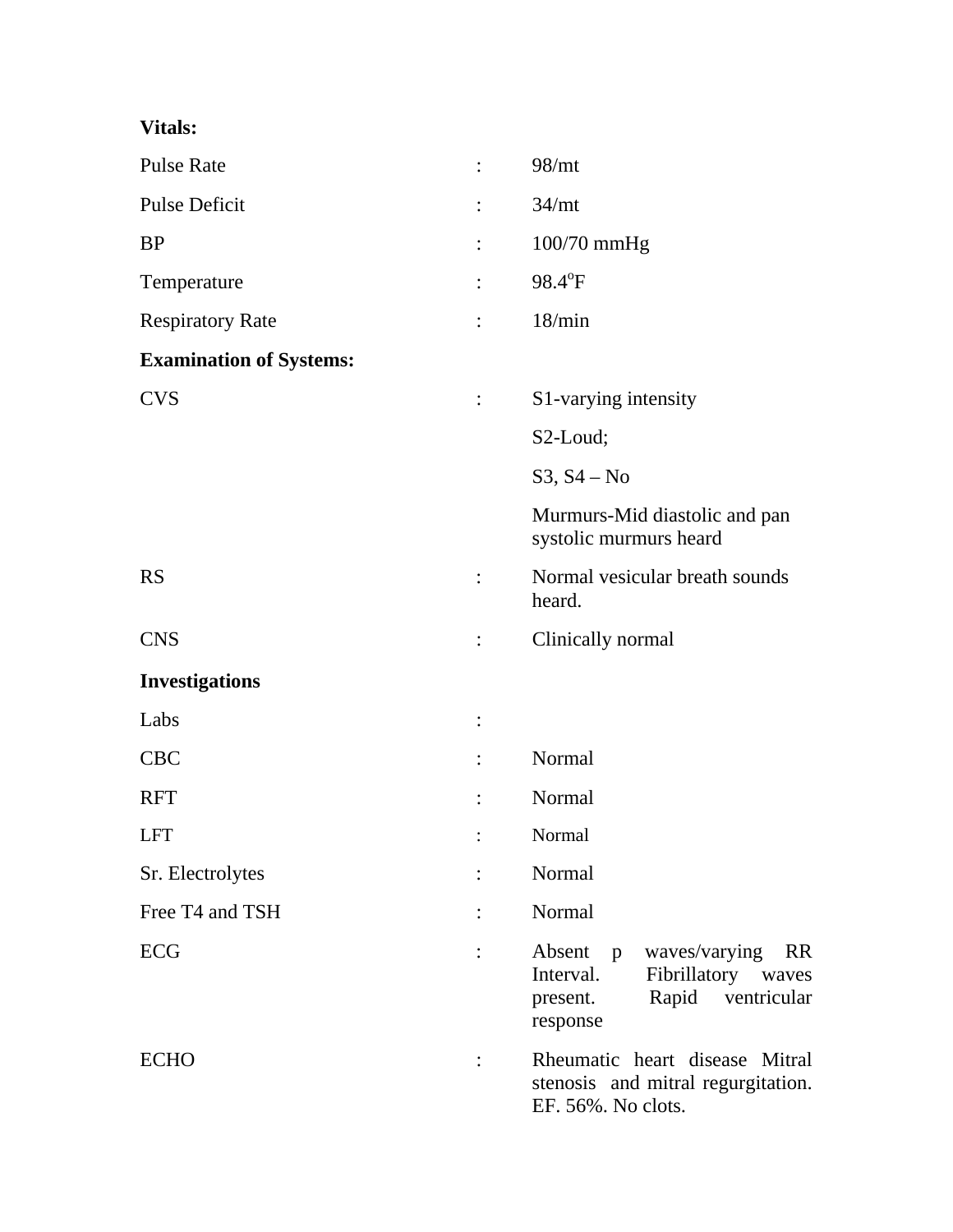X-Ray Chest : Cardiomegaly Present Straightening of left heart border. Rvapex Grade I Pulmonary Venous Hypertension Diagnosis : RHEUMATIC MITRAL STENOSIS AND REGURGITATION WITH ATRIAL FIBRILLATION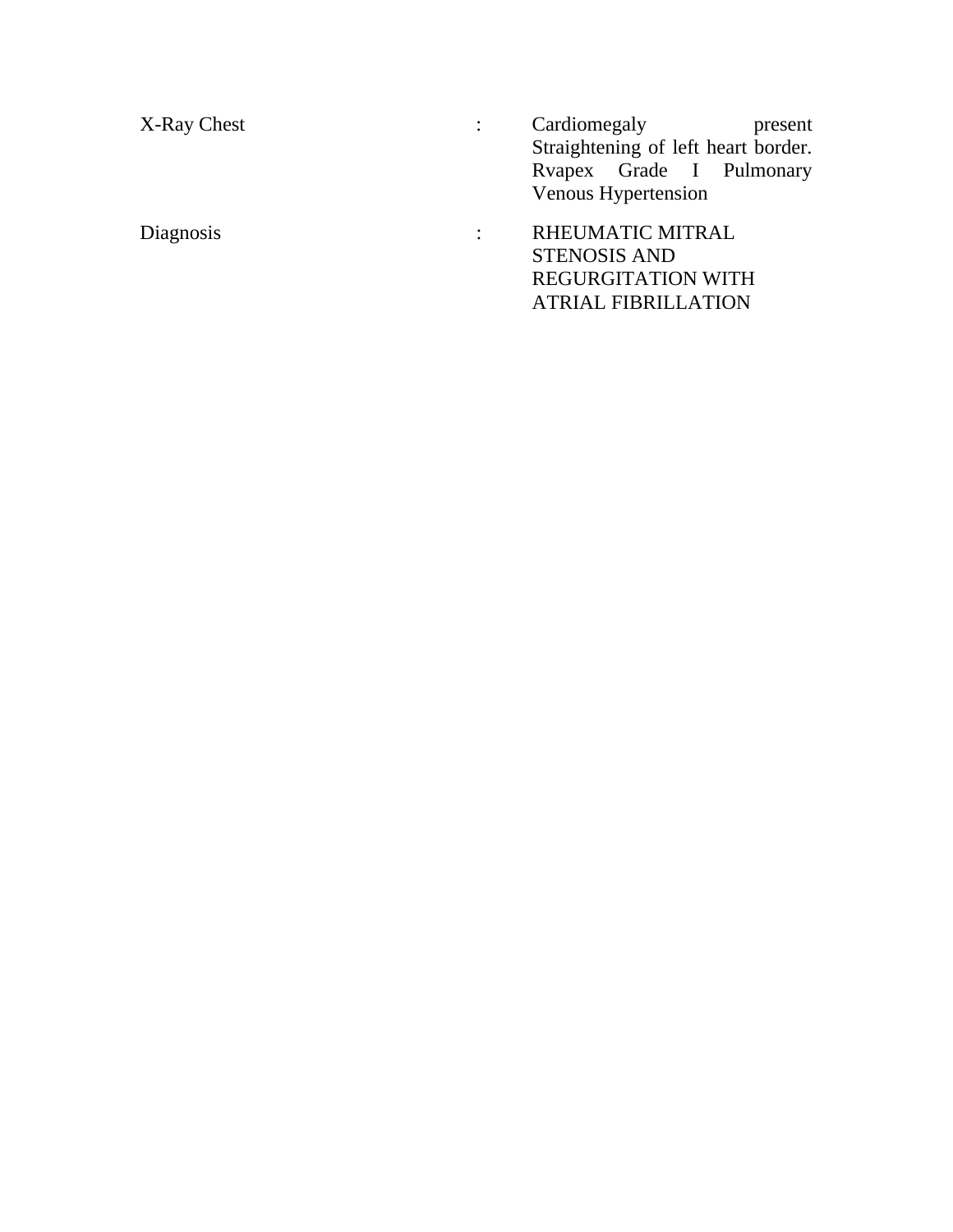## **PROFORMA**

## **CLINICAL PROFILE OF ATRIAL FIBRILLATION**

| Name                         |  |
|------------------------------|--|
| AGE / SEX                    |  |
| I.P. No.                     |  |
| <b>Presenting Complaints</b> |  |
| <b>Shortness of Breath</b>   |  |
| Palpitation                  |  |
| <b>Chest Pain</b>            |  |
| Syncope                      |  |
| Fatigue                      |  |
| <b>Weakness of limbs</b>     |  |
| <b>Past History</b>          |  |
| <b>DM</b>                    |  |
| <b>HTN</b>                   |  |
| CAD                          |  |
| Hyperlipedemia               |  |
| COPD/BA                      |  |
| <b>RHD</b>                   |  |
| <b>Treatment History</b>     |  |

### **General Examination:**

| Consciousness                                         |  |
|-------------------------------------------------------|--|
| Pallor, Icterus, Clubbing, Cyanosis, Lymphadenopathy: |  |
| Pedal Edema                                           |  |
| <b>TVP</b>                                            |  |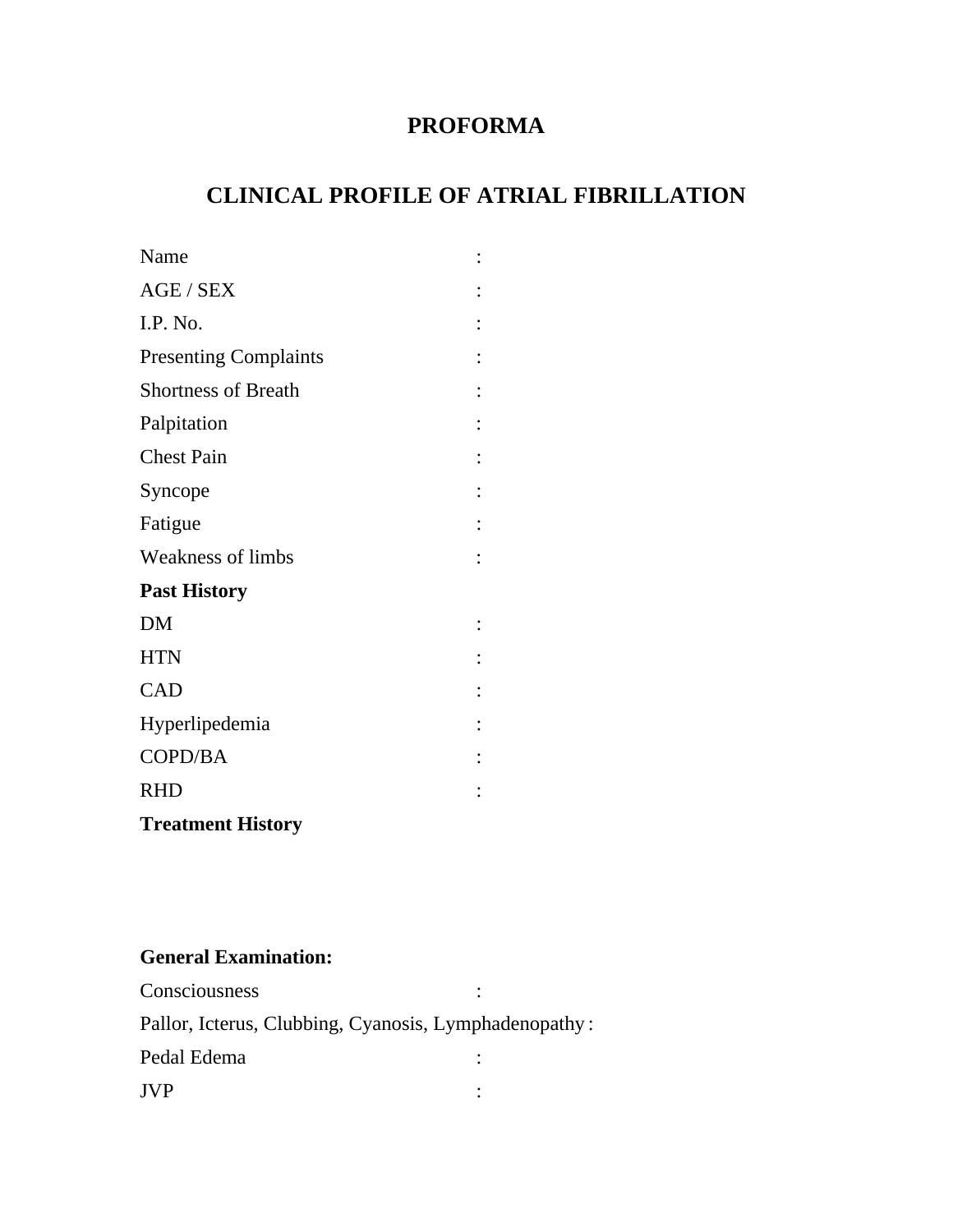| <b>Vitals:</b>                 |                |                |                |                |    |
|--------------------------------|----------------|----------------|----------------|----------------|----|
| <b>Pulse Rate</b>              |                |                |                |                |    |
| Pulse Deficit                  |                |                |                |                |    |
| <b>BP</b>                      |                |                |                |                |    |
| Temperature                    |                |                |                |                |    |
| <b>Respiratory Rate</b>        |                |                |                |                |    |
| <b>Examination of Systems:</b> |                |                |                |                |    |
| <b>CVS</b>                     | $\ddot{\cdot}$ | S <sub>1</sub> | S <sub>2</sub> | S <sub>3</sub> | S4 |
|                                |                |                | <b>Murmurs</b> |                |    |
| <b>RS</b>                      | $\vdots$       |                |                |                |    |
| Abdomen                        |                |                |                |                |    |
| <b>CNS</b>                     | $\ddot{\cdot}$ |                |                |                |    |
| Investigation                  |                |                |                |                |    |
| <b>LABS</b>                    | $\ddot{\cdot}$ |                |                |                |    |
| <b>CBC</b>                     |                |                |                |                |    |
| <b>RFT</b>                     |                |                |                |                |    |
| <b>LFT</b>                     |                |                |                |                |    |
| Sr. Electrolytes               |                |                |                |                |    |
| Free T4 and TSH                |                |                |                |                |    |
| ECG                            |                |                |                |                |    |
| <b>ECHO</b>                    |                |                |                |                |    |
| Valvular Abnormality           |                |                |                |                |    |
| LA dilatation                  |                |                |                |                |    |
| LA clot / Vegetation           |                |                |                |                |    |
| X-Ray Chest                    |                |                |                |                |    |
| <b>DIAGNOSIS</b>               |                |                |                |                |    |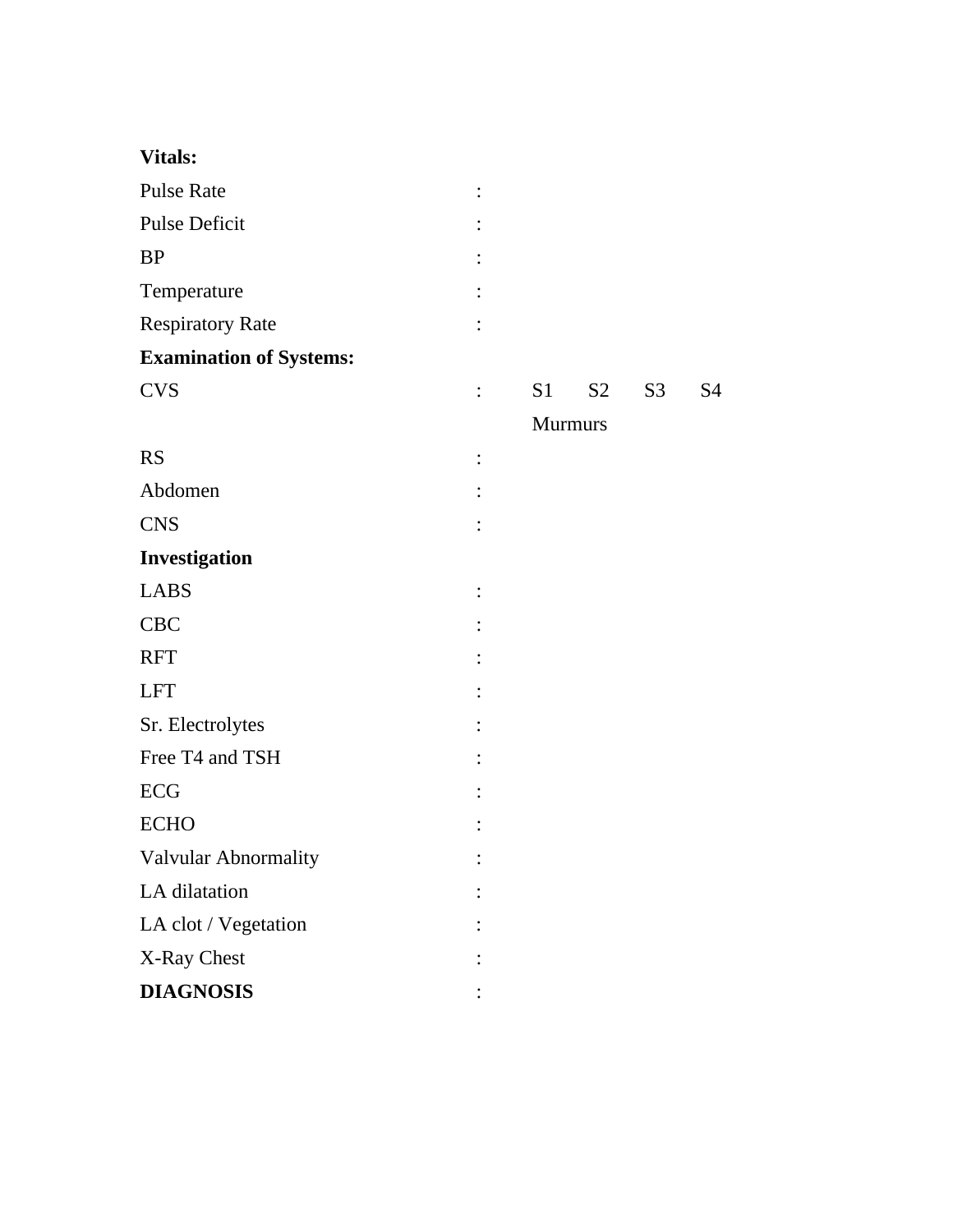# **ABBREVIATIONS**

| <b>SHT</b>  | Systemic hypertension                   |
|-------------|-----------------------------------------|
| <b>VT</b>   | Ventricular tachycardia                 |
| <b>RBBB</b> | Right bundle block                      |
| <b>LBBB</b> | Left bundle block                       |
| <b>CCF</b>  | Congestive cardiac failure              |
| <b>DCMP</b> | Dialated cardiomyopathy                 |
| <b>TIA</b>  | Transient ishemic attack                |
| <b>CVA</b>  | Cerebro vascular accident               |
| AF          | Atrial fibrillation                     |
| <b>CAHD</b> | Coronary artery disease                 |
| LV          | Left ventricle                          |
| LA          | Left atrium                             |
| RF          | <b>Risk factor</b>                      |
| <b>INR</b>  | International normalized radio          |
| <b>MS</b>   | Mitral stenosis                         |
| MR          | Mitral regurgitation                    |
| <b>AS</b>   | Aortic stenosis                         |
| <b>AR</b>   | Aortic regurgitation                    |
| <b>WPW</b>  | Wolf parkinson white syndrome           |
| <b>HOCM</b> | Hypertrophic obstructive cardiomyopathy |
| <b>JVP</b>  | Jugular venous pressure                 |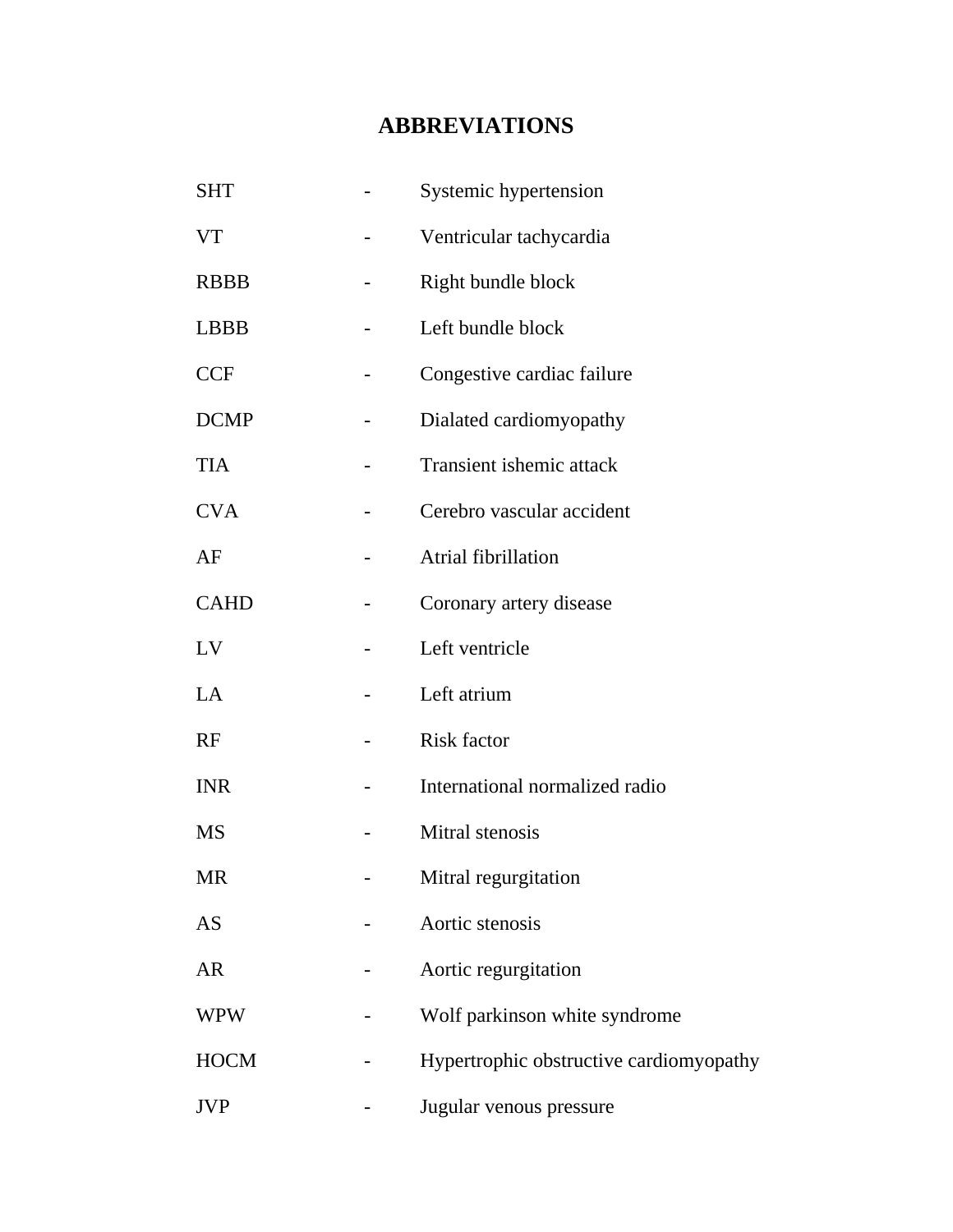| <b>BP</b>   | <b>Blood</b> pressure           |
|-------------|---------------------------------|
| <b>ECG</b>  | Electro cardiogram              |
| <b>CABG</b> | Coronary artery bypass grafting |
| <b>ASD</b>  | Atrial septal defect            |
| <b>DM</b>   | Diabetes mellitus               |
| <b>LVH</b>  | Left ventricular hypertrophy    |
| <b>COPD</b> | Chronic obstructive disease     |
| <b>BA</b>   | Bronchial asthma                |
| <b>CVS</b>  | Cardio vascular system          |
| <b>RS</b>   | Respiratory system              |
| <b>CNS</b>  | Central nervous system          |
| <b>CBC</b>  | Complete blood count            |
| <b>RFT</b>  | <b>Renal function test</b>      |
| <b>LFT</b>  | Liver function test             |
| <b>TSH</b>  | Thyroid stimulating hormone     |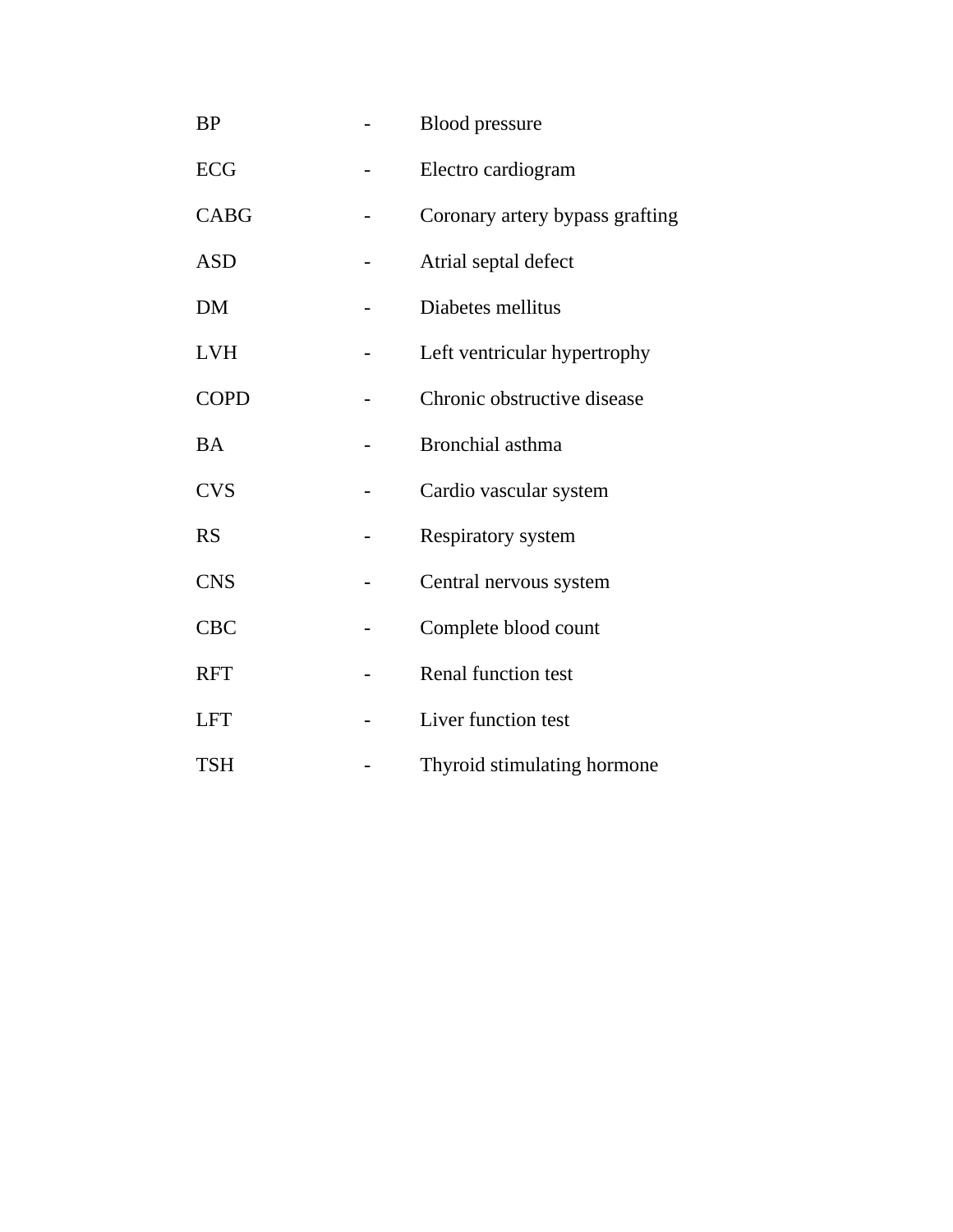# **KEY TO MASTER CHART**

| N           | Normal                        |
|-------------|-------------------------------|
| <b>PALP</b> | Palpitations                  |
| <b>DYS</b>  | Dyspnea                       |
| <b>FAT</b>  | Fatigue                       |
| <b>SYN</b>  | Syncope                       |
| <b>ANG</b>  | Angina                        |
| <b>JVP</b>  | Jugular venous pressure       |
| LA          | Left atrium                   |
| <b>CM</b>   | Centimeter                    |
| <b>RHD</b>  | Rheumatic heart disease       |
| <b>CVA</b>  | Cerebrovascular accident      |
| <b>MS</b>   | Mitral stenosis               |
| MR          | Mitral regurgitation          |
| AS          | Aortic stenosis               |
| AR          | Aortic regurgitation          |
| <b>DCMP</b> | Dilated cardiomyopathy        |
| <b>SHT</b>  | Systemic hypertension         |
| <b>CAHD</b> | Coronary artery heart disease |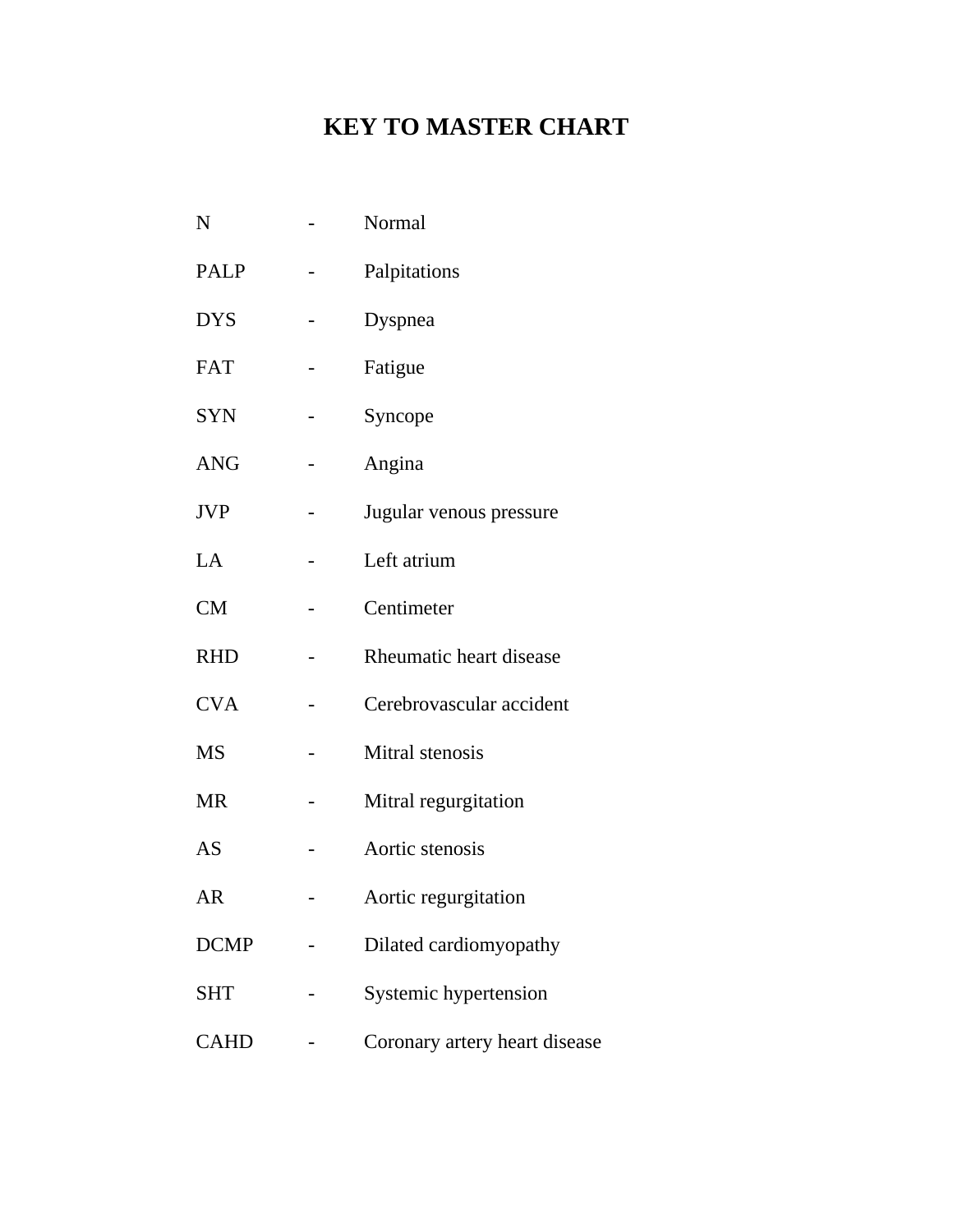## **NORMAL CONDUCTION SYSTEM OF HEART**